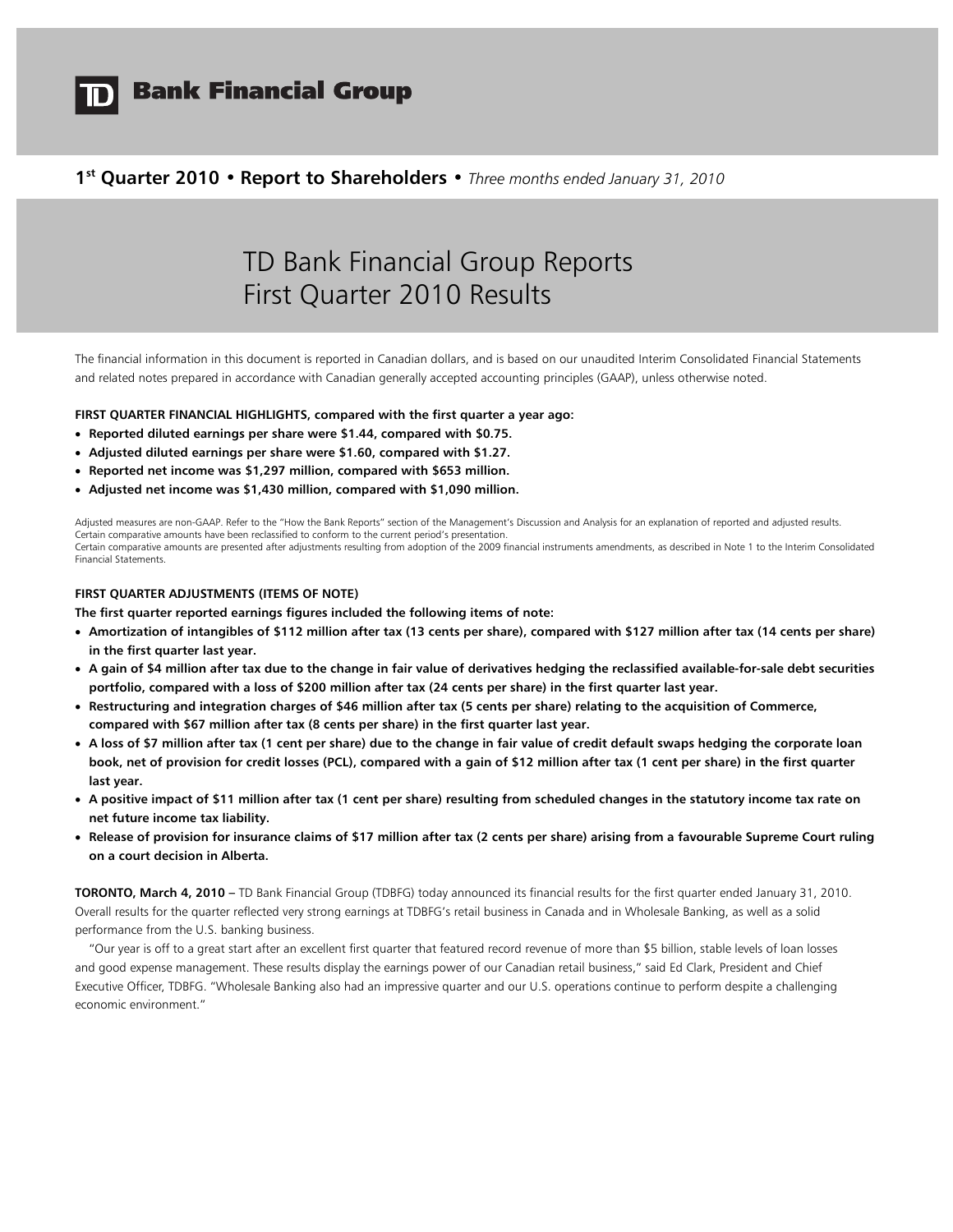#### **Canadian Personal and Commercial Banking**

Canadian Personal and Commercial Banking posted record earnings of \$720 million in the first quarter, up 23% from the same period last year, as double-digit revenue growth more than offset an increase in PCL. TD Canada Trust (TDCT) reported strong volumes across most products, particularly in real-estate secured lending and in personal and business deposits.

 "The record performance at TDCT shows that this incredibly resilient franchise is thriving despite the headwinds that continue to linger in the economy. Provision for credit losses was stable when compared to the prior quarter. Business banking provisions remained low and we are seeing signs that losses may be close to peaking in personal banking," Clark said. "Along with TDCT's excellent financial results, our customer satisfaction measures also hit a record in the quarter, illustrating our ongoing commitment to delivering the best possible customer experience."

#### **Wealth Management**

Global Wealth net income, which excludes TDBFG's reported investment in TD Ameritrade, was \$101 million in the quarter, up 35% compared with the first quarter of last year, driven by higher client assets, solid fund sales and higher trading volumes in the online brokerage business. TD Ameritrade contributed \$43 million in earnings to the segment, down 44% from the same period last year, due to lower earnings and a stronger Canadian dollar.

 "The rebound in equity markets and solid sales of long-term mutual funds helped us continue to grow assets in the quarter in Global Wealth, coupled with a good level of transaction activity," Clark said. "We plan to build on this momentum and to continue investing in technology and growing our product offering. Our outlook for Wealth Management remains cautiously optimistic despite some lingering market and investor uncertainty."

#### **U.S. Personal and Commercial Banking**

U.S. Personal and Commercial Banking generated US\$172 million in reported net income in the quarter. On an adjusted basis, the segment earned US\$216 million in the quarter, up 5% from the first quarter of last year. Revenue increased 10% from the same period a year ago, driven partly by a combined deposit fee structure introduced in connection with the Commerce conversion. These fees are expected to decline over the balance of the year. PCL remained relatively flat from the first quarter of last year, at US\$191 million. Personal loan and deposit growth was strong, while commercial volumes were maintained despite declining market volumes in the U.S.

"TD Bank, America's Most Convenient Bank, had a solid quarter despite a weak U.S. economy that points to continuing elevated credit losses and lower margins this year." said Clark. "Our legendary service, longer hours and unmatched convenience are helping us grow organically. We remain confident our business model is working and positioning us well for profitable growth as the U.S. economy gradually improves."

#### **Wholesale Banking**

Wholesale Banking reported very strong net income for the quarter of \$372 million, up 40% from the same period last year. The segment delivered superior returns across a number of businesses, including stronger credit trading and lending revenue. The segment was also able to exit or amend a number of transactions profitably during the quarter, which contributed to higher earnings.

 "The performance of our wholesale bank continues to be impressive as capital markets activity picks up and credit spreads tighten, again validating our franchise model and our disciplined approach to risk," Clark said. "During the quarter, we were also able to exit certain non-core positions under favourable market conditions, which helped our results. In 2010, we plan to focus on expanding our North American fixed income and foreign exchange businesses and cementing our position as a top-tier integrated domestic investment dealer."

#### **Conclusion**

"Overall, we feel great about our results and the momentum we have going into this year. The strategy of focusing on our lower-risk, growing retail businesses and our prudent approach to risk management give us confidence that 2010 will be a solid year, despite a still-recovering economy," Clark said. "Economic weakness remains a challenge going forward, as does the regulatory uncertainty in the U.S. However, our capital levels remain robust and position us to emerge even stronger when the economic recovery is complete."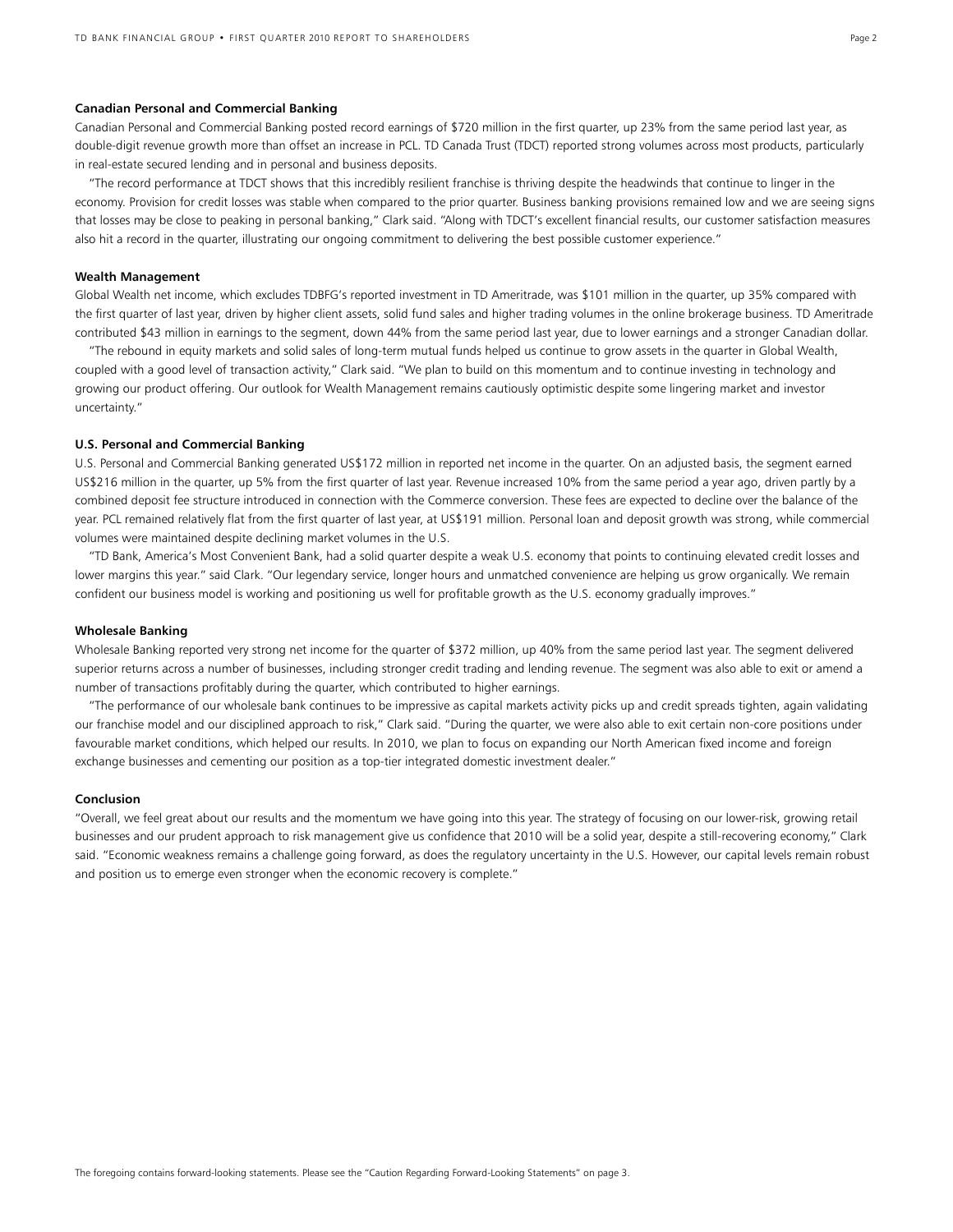### **CONTENTS**

**1 FIRST QUARTER FINANCIAL HIGHLIGHTS and 30** Accounting Policies and Estimates  **ADJUSTMENTS (ITEMS OF NOTE) 30** Changes in Internal Control over Financial Reporting

#### **MANAGEMENT'S DISCUSSION AND ANALYSIS INTERIM CONSOLIDATED FINANCIAL STATEMENTS**

- 
- 
- 
- **11** How Our Businesses Performed Shareholders' Equity
- 
- 
- 
- **22** Managing Risk
- 
- **29** Quarterly Results

- **4** Financial Highlights **31** Interim Consolidated Balance Sheet
- **5** How We Performed **32** Interim Consolidated Statement of Income
- **8** Financial Results Overview **33** Interim Consolidated Statement of Changes in
- **19** Balance Sheet Review **33** Interim Consolidated Statement of Comprehensive Income
- **20** Credit Portfolio Quality **34** Interim Consolidated Statement of Cash Flows
- **22** Capital Position **35** Notes to Interim Consolidated Financial Statements

#### **26** Off-Balance Sheet Arrangements **49 SHAREHOLDER AND INVESTOR INFORMATION**

#### *Caution Regarding Forward-Looking Statements*

From time to time, the Bank makes written and oral forward-looking statements, including in this document, in other filings with Canadian regulators or the U.S. Securities and Exchange Commission (SEC), and in other communications. In addition, representatives of the Bank may make forward-looking statements orally to analysts, investors, the media and others. All such statements are made pursuant to the "safe harbour" provisions of applicable Canadian and U.S. securities legislation, including the U.S. Private Securities Litigation Reform Act of 1995. Forward-looking statements include, among others, statements made in this report in the "Business Outlook" section for each segment, in the "Performance Summary" and in other statements regarding the Bank's objectives and priorities for 2010 and beyond and strategies to achieve them, and the Bank's anticipated financial performance. Forward-looking statements are typically identified by words such as "will", "should", "believe", "expect", "anticipate", "intend", "estimate", "plan", "may" and "could".

 By their very nature, these statements require the Bank to make assumptions and are subject to inherent risks and uncertainties, general and specific. Especially in light of the uncertainty related to the current financial, economic and regulatory environments, such risks and uncertainties – many of which are beyond the Bank's control and the effects of which can be difficult to predict – may cause actual results to differ materially from the expectations expressed in the forward-looking statements. Risk factors that could cause such differences include: credit, market (including equity, commodity, foreign exchange and interest rate), liquidity, operational, reputational, insurance, strategic, regulatory, legal and other risks, all of which are discussed in the Management's Discussion and Analysis (MD&A) in the Bank's 2009 Annual Report. Additional risk factors include changes to and new interpretations of risk-based capital guidelines and reporting instructions; increased funding costs for credit due to market illiquidity and competition for funding; the failure of third parties to comply with their obligations to the Bank or its affiliates relating to the care and control of information; and the use of new technologies in unprecedented ways to defraud the Bank or its customers and the organized efforts of increasingly sophisticated parties who direct their attempts to defraud the Bank or its customers through many channels. We caution that the preceding list is not exhaustive of all possible risk factors and other factors could also adversely affect the Bank's results. For more detailed information, please see the Risk Factors and Management section of the MD&A, starting on page 65 of the Bank's 2009 Annual Report. All such factors should be considered carefully, as well as other uncertainties and potential events, and the inherent uncertainty of forward-looking statements, when making decisions with respect to the Bank and undue reliance should not be placed on the Bank's forward-looking statements.

 Material economic assumptions underlying the forward-looking statements contained in this document are set out in the Bank's 2009 Annual Report under the heading "Economic Summary and Outlook", as updated in this report; and for each of the business segments, under the headings "Business Outlook and Focus for 2010", as updated in this report under the headings "Business Outlook".

 Any forward-looking statements contained in this document represent the views of management only as of the date hereof and are presented for the purpose of assisting the Bank's shareholders and analysts in understanding the Bank's financial position, objectives and priorities and anticipated financial performance as at and for the periods ended on the dates presented, and may not be appropriate for other purposes. The Bank does not undertake to update any forwardlooking statements, whether written or oral, that may be made from time to time by or on its behalf, except as required under applicable securities legislation.

*This document was reviewed by the Bank's Audit Committee and was approved by the Bank's Board of Directors, on the Audit Committee's recommendation, prior to its release.*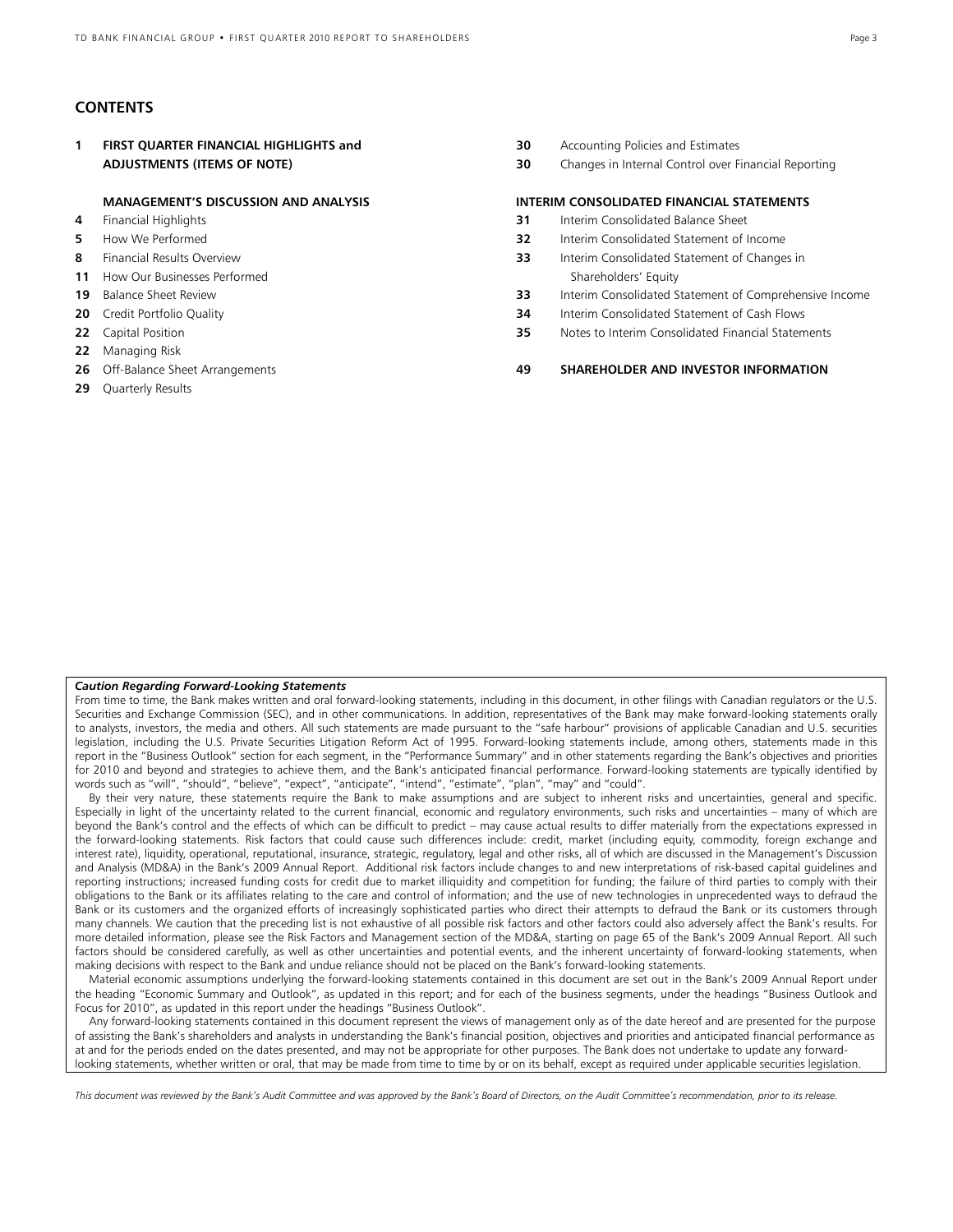### **MANAGEMENT'S DISCUSSION AND ANALYSIS OF OPERATING PERFORMANCE**

This Management's Discussion and Analysis (MD&A) is presented to enable readers to assess material changes in the financial condition and operating results of TD Bank Financial Group (TDBFG or the Bank) for the three months ended January 31, 2010, compared with the three months ended October 31, 2009 and January 31, 2009. This MD&A should be read in conjunction with the Bank's unaudited Interim Consolidated Financial Statements and related Notes included in this Report to Shareholders and with our 2009 Annual Report. This MD&A is dated March 3, 2010. Unless otherwise indicated, all amounts are expressed in Canadian dollars and have been primarily derived from the Bank's Annual or Interim Consolidated Financial Statements prepared in accordance with Canadian generally accepted accounting principles (GAAP). Certain comparative amounts have been reclassified to conform to the presentation adopted in the current period. Additional information relating to the Bank is available on the Bank's website at http://www.td.com, as well as on SEDAR at http://www.sedar.com and on the U.S. Securities and Exchange Commission's (SEC) website at http://www.sec.gov (EDGAR filers section).

### **FINANCIAL HIGHLIGHTS**

| (millions of Canadian dollars, except as noted)         |               | For the three months ended |                              |
|---------------------------------------------------------|---------------|----------------------------|------------------------------|
|                                                         | Jan. 31, 2010 | Oct. 31, 2009              | Jan. 31, 2009 <sup>1,2</sup> |
| <b>Results of operations</b>                            |               |                            |                              |
| Total revenue                                           | \$5,037       | \$4,718                    | \$4,150                      |
| Provision for credit losses                             | 517           | 521                        | 630                          |
| Non-interest expenses                                   | 2,981         | 3,095                      | 3,020                        |
| Net income – reported <sup>3</sup>                      | 1,297         | 1,010                      | 653                          |
| Net income $-$ adjusted <sup>3</sup>                    | 1,430         | 1,307                      | 1,090                        |
| Economic profit <sup>4</sup>                            | 367           | 262                        | 82                           |
| Return on common equity - reported                      | 14.0%         | 11.0%                      | 7.2%                         |
| Return on invested capital <sup>4</sup>                 | 13.6%         | 12.6%                      | 10.8%                        |
| <b>Financial position</b>                               |               |                            |                              |
| Total assets                                            | \$567,454     | \$557,219                  | \$586,402                    |
| Total risk-weighted assets                              | 190,644       | 189,585                    | 211,098                      |
| Total shareholders' equity                              | 39,474        | 38,720                     | 39,087                       |
| <b>Financial ratios</b>                                 |               |                            |                              |
| Efficiency ratio - reported                             | 59.2%         | 65.6%                      | 72.8%                        |
| Efficiency ratio - adjusted                             | 55.1%         | 58.4%                      | 61.6%                        |
| Tier 1 capital to risk-weighted assets                  | 11.5%         | 11.3%                      | 10.1%                        |
| Provision for credit losses as a % of net average loans | 0.79%         | 0.79%                      | 1.00%                        |
| Common share information - reported (Canadian dollars)  |               |                            |                              |
| Per share                                               |               |                            |                              |
| Basic earnings                                          | \$1.45        | \$1.12                     | \$0.75                       |
| Diluted earnings                                        | 1.44          | 1.12                       | 0.75                         |
| <b>Dividends</b>                                        | 0.61          | 0.61                       | 0.61                         |
| Book value                                              | 41.86         | 41.13                      | 42.79                        |
| Closing share price                                     | 63.00         | 61.68                      | 39.80                        |
| Shares outstanding (millions)                           |               |                            |                              |
| Average basic                                           | 859.3         | 855.6                      | 832.6                        |
| Average diluted                                         | 864.2         | 861.1                      | 834.2                        |
| End of period                                           | 862.0         | 858.8                      | 848.7                        |
| Market capitalization (billions of Canadian dollars)    | \$54.3        | \$53.0                     | \$33.8                       |
| Dividend yield                                          | 3.8%          | 3.7%                       | 5.0%                         |
| Dividend payout ratio                                   | 42.0%         | 54.3%                      | 82.7%                        |
| Price to earnings ratio                                 | 15.1          | 17.8                       | 9.3                          |
| Common share information - adjusted (Canadian dollars)  |               |                            |                              |
| Per share earnings                                      |               |                            |                              |
| Basic                                                   | \$1.61        | \$1.47                     | \$1.28                       |
| Diluted                                                 | 1.60          | 1.46                       | 1.27                         |
| Dividend payout ratio                                   | 37.9%         | 41.5%                      | 48.6%                        |
| Price to earnings ratio                                 | 11.1          | 11.6                       | 8.4                          |

<sup>1</sup> As explained in the "How the Bank Reports" section, effective the second quarter ended April 30, 2009, the reporting periods of U.S. entities are aligned with the reporting period of

the Bank. Prior to April 30, 2009, the reporting period of TD Bank, N.A. was included in the Bank's financial statements on a one month lag.<br><sup>2</sup> Certain comparative amounts are presented after adjustments resulting from ad

Consolidated Financial Statements.

<sup>3</sup> Adjusted and reported results are explained in the "How the Bank Reports" section, which includes reconciliation between reported and adjusted results.<br><sup>4</sup> Economic profit and return on invested capital are non-GAAP fi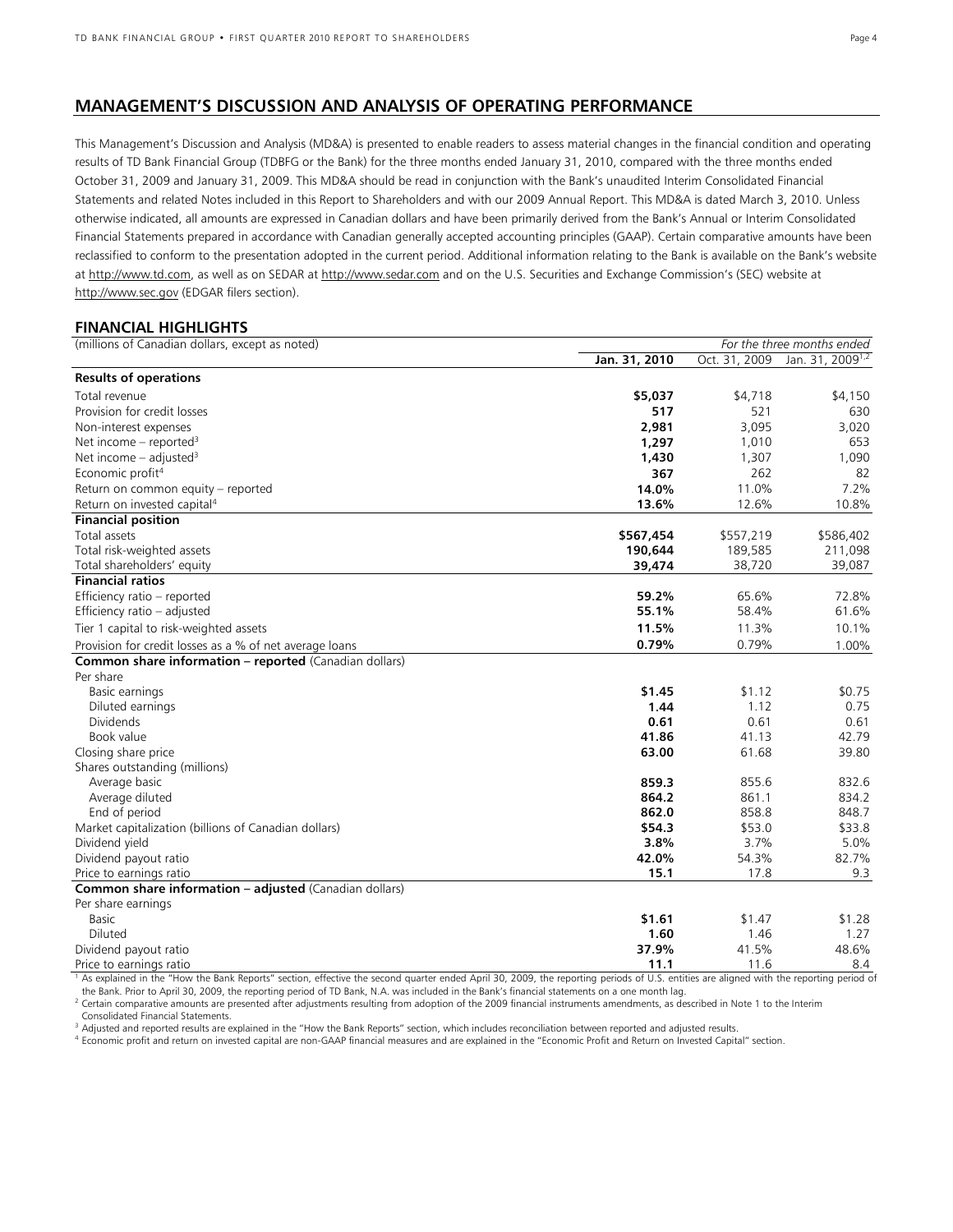### **HOW WE PERFORMED**

#### **Corporate Overview**

The Toronto-Dominion Bank and its subsidiaries are collectively known as TD Bank Financial Group (TDBFG or the Bank). TDBFG is the sixth largest bank in North America by branches and serves more than 18 million customers in four key businesses operating in a number of locations in key financial centres around the globe: Canadian Personal and Commercial Banking, including TD Canada Trust and TD Insurance; Wealth Management, including TD Waterhouse and an investment in TD Ameritrade; U.S. Personal and Commercial Banking, including TD Bank, America's Most Convenient Bank; and Wholesale Banking, including TD Securities. TDBFG also ranks among the world's leading online financial services firms, with more than 6 million online customers. TDBFG had \$567 billion in assets on January 31, 2010. The Toronto-Dominion Bank trades under the symbol "TD" on the Toronto and New York Stock Exchanges.

#### **How the Bank Reports**

The Bank prepares its Interim Consolidated Financial Statements in accordance with GAAP and refers to results prepared in accordance with GAAP as "reported" results. The Bank also utilizes non-GAAP financial measures to arrive at "adjusted" results to assess each of its businesses and to measure overall Bank performance. To arrive at adjusted results, the Bank removes "items of note", net of income taxes, from reported results. The items of note relate to items which management does not believe are indicative of underlying business performance. The Bank believes that adjusted results provide the reader with a better understanding of how management views the Bank's performance. The items of note are listed in the table on the following page. As explained, adjusted results are different from reported results determined in accordance with GAAP. Adjusted results, items of note, and related terms used in this document are not defined terms under GAAP and, therefore, may not be comparable to similar terms used by other issuers.

 Effective April 30, 2009, the reporting periods of TD Bank, N.A., which includes TD Banknorth and Commerce, were aligned with the reporting period of the Bank to eliminate the one month lag in financial reporting. Prior to April 30, 2009, the reporting period of TD Bank, N.A. was included in the Bank's financial statements on a one month lag. In accordance with the CICA Handbook Section 1506, *Accounting Changes*, this alignment is considered a change in accounting policy. The Bank has assessed that the impact to prior periods is not material and therefore, an adjustment was made to opening retained earnings of the second quarter of 2009, to align the reporting period of TD Bank, N.A. to that of the Bank's reporting period.

The following table provides the operating results – reported for the Bank.

#### **Operating Results – Reported**

| (millions of Canadian dollars)                                                                                 | For the three months ended |                             |                            |
|----------------------------------------------------------------------------------------------------------------|----------------------------|-----------------------------|----------------------------|
|                                                                                                                |                            | Jan. 31, 2010 Oct. 31, 2009 | Jan. 31, 2009 <sup>1</sup> |
| Net interest income                                                                                            | \$2,849                    | \$2,825                     | \$2,728                    |
| Non-interest income                                                                                            | 2,188                      | 1,893                       | 1,422                      |
| Total revenue                                                                                                  | 5.037                      | 4.718                       | 4.150                      |
| Provision for credit losses                                                                                    | 517                        | 521                         | 630                        |
| Non-interest expenses                                                                                          | 2.981                      | 3,095                       | 3,020                      |
| Income before income taxes, non-controlling interests in subsidiaries, and equity in                           |                            |                             |                            |
| net income of an associated company                                                                            | 1,539                      | 1.102                       | 500                        |
| Provision for (recovery of) income taxes                                                                       | 270                        | 132                         | (92)                       |
| Non-controlling interests in subsidiaries, net of income taxes                                                 | 27                         | 27                          | 28                         |
| Equity in net income of an associated company, net of income taxes                                             | 55                         | 67                          | 89                         |
| Net income - reported                                                                                          | 1.297                      | 1.010                       | 653                        |
| Preferred dividends                                                                                            | 49                         | 48                          | 29                         |
| Net income available to common shareholders - reported                                                         | \$1,248                    | \$962                       | \$624                      |
| terit di alternativa della provincia della competitiva di alternativa di alternativa di alternativa di alterna |                            |                             |                            |

1 Certain comparative amounts are presented after adjustments resulting from adoption of the 2009 financial instruments amendments, as described in Note 1 to the Interim Consolidated Financial Statements.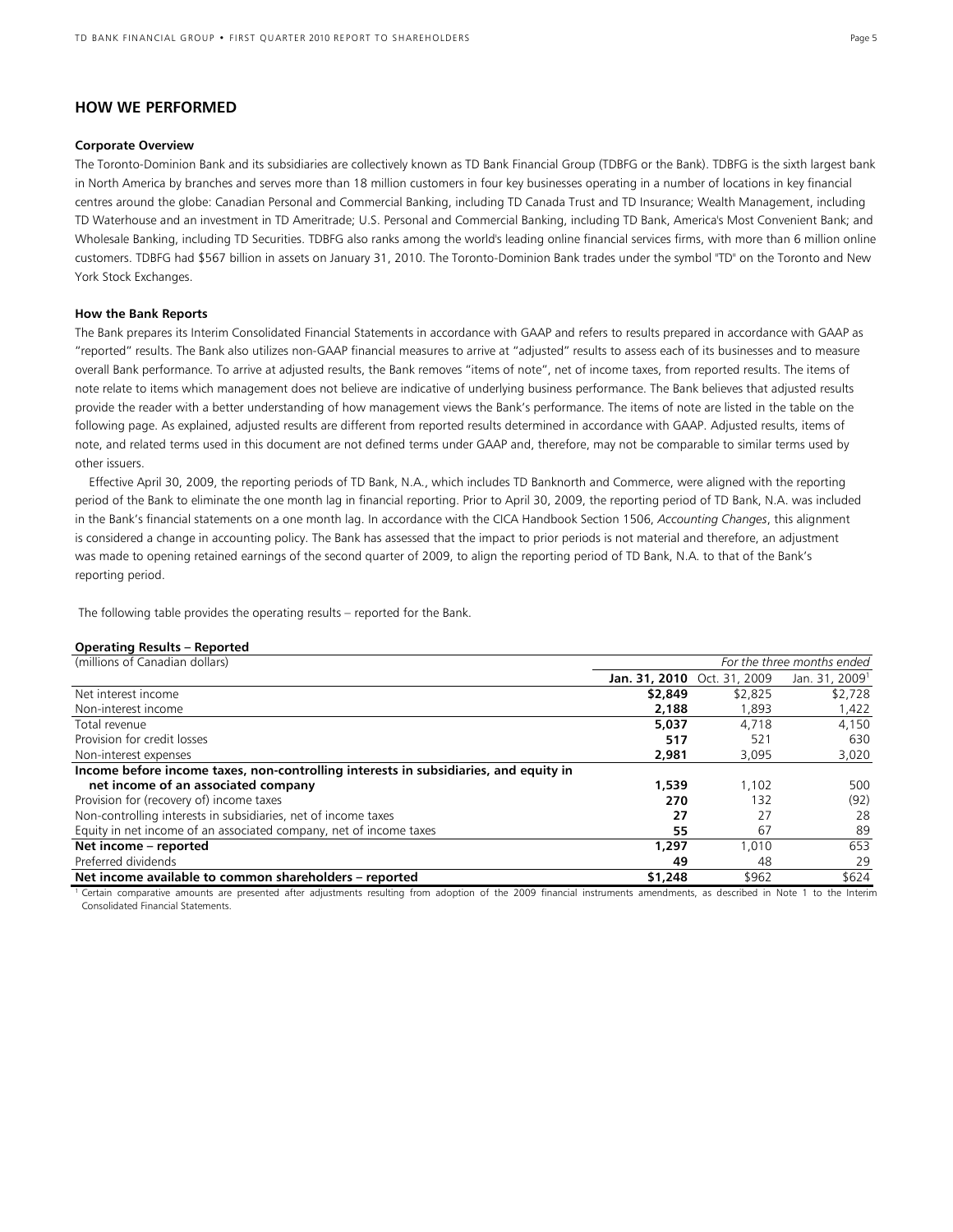The following table provides a reconciliation between the Bank's adjusted and reported results.

| Non-GAAP Financial Measures – Reconciliation of Adjusted to Reported Net Income |  |  |
|---------------------------------------------------------------------------------|--|--|
|---------------------------------------------------------------------------------|--|--|

| Jan. 31, 2010<br>(millions of Canadian dollars)                                                           | Oct. 31, 2009 |               |
|-----------------------------------------------------------------------------------------------------------|---------------|---------------|
|                                                                                                           |               | Jan. 31, 2009 |
| Net interest income<br>\$2,849                                                                            | \$2,825       | \$2,728       |
| Non-interest income <sup>1</sup><br>2,162                                                                 | 1.984         | 1,722         |
| 5,011<br>Total revenue                                                                                    | 4.809         | 4,450         |
| Provision for credit losses <sup>2</sup><br>517                                                           | 521           | 550           |
| Non-interest expenses <sup>3</sup><br>2,761                                                               | 2,807         | 2,741         |
| Income before income taxes, non-controlling interests in subsidiaries, and equity in net income           |               |               |
| of an associated company<br>1,733                                                                         | 1,481         | 1,159         |
| Provision for (recovery of) income taxes <sup>4</sup><br>348                                              | 231           | 145           |
| Non-controlling interests in subsidiaries, net of income taxes<br>27                                      | 27            | 28            |
| Equity in net income of an associated company, net of income taxes <sup>5</sup><br>72                     | 84            | 104           |
| 1,430<br>Net income - adiusted                                                                            | 1.307         | 1,090         |
| Preferred dividends<br>49                                                                                 | 48            | 29            |
| Net income available to common shareholders - adjusted<br>1,381                                           | 1,259         | 1,061         |
| Adjustments for items of note, net of income taxes:                                                       |               |               |
| Amortization of intangibles <sup>6</sup><br>(112)                                                         | (116)         | (127)         |
| Increase (decrease) in fair value of derivatives hedging the reclassified available-for-sale debt         |               |               |
| securities portfolio <sup>7</sup><br>4                                                                    | (73)          | (200)         |
| Restructuring and integration charges relating to the Commerce acquisition <sup>8</sup><br>(46)           | (89)          | (67)          |
| Increase (decrease) in fair value of credit default swaps hedging the corporate loan book, net of         |               |               |
| provision for credit losses <sup>9</sup><br>(7)                                                           | (19)          | 12            |
| Recovery of (provision for) income taxes due to changes in statutory income tax rates <sup>10</sup><br>11 |               |               |
| Release of (provision for) insurance claims <sup>11</sup><br>17                                           |               |               |
| General allowance increase in Canadian Personal and Commercial Banking and                                |               |               |
| Wholesale Banking <sup>12</sup>                                                                           |               | (55)          |
| Total adjustments for items of note<br>(133)                                                              | (297)         | (437)         |
| Net income available to common shareholders - reported<br>\$1,248                                         | \$962         | \$624         |

1 Adjusted non-interest income excludes the following items of note: *first quarter 2010* – \$11 million loss due to change in fair value of credit default swaps (CDS) hedging the corporate loan book, as explained in footnote 9; \$12 million gain due to change in fair value of derivatives hedging the reclassified available-for-sale (AFS) debt securities portfolio, as explained in footnote 7; \$25 million recovery of insurance claims, as explained in footnote 11; *fourth quarter 2009* – \$30 million loss due to change in fair value of CDS hedging the corporate loan book; \$61 million loss due to change in fair value of derivatives hedging the reclassified AFS debt securities portfolio; *first quarter 2009* – \$13 million gain due to change in fair value of<br>CDS hedging the corporate loa

<sup>2</sup> Adjusted provision for credit losses (PCL) excludes the following items of note: first quarter 2009 - \$80 million increase in general allowance for credit losses in Canadian Personal and

Commercial Banking (excluding VFC) and Wholesale Banking.<br><sup>3</sup> Adjusted non-interest expenses excludes the following items of note: *first quarter 2010* – \$149 million amortization of intangibles, as explained in footnote 6 and integration charges related to the Commerce acquisition, as explained in footnote 8; *fourth quarter 2009* – \$151 million amortization of intangibles; \$137 million restructuring and integration charges related to the Commerce acquisition; *first quarter 2009* – \$173 million amortization of intangibles; \$106 million restructuring and integration charges related

to the Commerce acquisition.<br><sup>4</sup> For reconciliation between reported and adjusted provision for income taxes, see the 'Reconciliation of non-GAAP provision for (recovery of) income taxes' table in the "Taxes" section.<br><sup>5</sup>

<sup>6</sup> Amortization of intangibles primarily relates to the Canada Trust acquisition in 2000, the TD Banknorth acquisition in 2005 and its privatization in 2007, the Commerce acquisition in 2008, the acquisitions by TD Banknorth of Hudson United Bancorp (Hudson) in 2006 and Interchange Financial Services (Interchange) in 2007, and the amortization of intangibles included in equity in net income of TD Ameritra

- Effective August 1, 2008, as a result of recent deterioration in markets and severe dislocation in the credit market, the Bank changed its trading strategy with respect to certain trading debt securities. The Bank no longer intends to actively trade in these debt securities. Accordingly, the Bank reclassified certain debt securities from trading to the available-for-sale category in accordance with the Amendments to CICA Handbook Section 3855, *Financial Instruments – Recognition and Measurement*. As part of the Bank's trading strategy, these debt securities are economically hedged, primarily with CDS and interest rate swap contracts. This includes foreign exchange translation exposure related to the debt securities portfolio and the derivatives hedging it. These derivatives are not eligible for reclassification and are recorded on a fair value basis with changes in fair value recorded in the period's earnings. Management believes that this asymmetry in the accounting treatment between derivatives and the reclassified debt securities results in volatility in earnings from period to period that is not indicative of the economics of the underlying business performance in Wholesale Banking. As a result, the derivatives are accounted for on an accrual basis in Wholesale Banking and the gains and losses related to the derivatives in excess of the accrued amounts are reported in the Corporate segment. Adjusted results of the Bank exclude the gains and losses of the derivatives in excess of the accrued amount.<br>As a result of the acquisition of Commerce and related restructuring and integration initiatives undertaken, the Bank incurred restructuring and integration charges. Restruc
- charges consisted of employee severance costs, the costs of amending certain executive employment and award agreements, contract termination fees, and the write-down of longlived assets due to impairment. Integration charges consisted of costs related to employee retention, external professional consulting charges, and marketing (including customer communication and rebranding). Including the current quarter, US\$550 million in total has been disclosed as the item of note for restructuring and integration charges related to the acquisition of Commerce and related initiatives in the relevant quarters. U.S. Personal and Commercial Banking has elected not to include any further Commerce-related restructuring and integration charges in this item of note as the efforts in these areas wind down and in light of the fact that the restructuring and integration is substantially complete. US\$14
- million of non-interest expenses this quarter relating to residual restructuring and integration is not included in the amount of the item of note this quarter.<br>The Bank purchases CDS to hedge the credit risk in Wholesale value with changes in fair value recognized in current period's earnings. The related loans are accounted for at amortized cost. Management believes that this asymmetry in the accounting treatment between CDS and loans would result in periodic profit and loss volatility which is not indicative of the economics of the corporate loan portfolio or the underlying business performance in Wholesale Banking. As a result, the CDS are accounted for on an accrual basis in Wholesale Banking and the gains and losses on the CDS, in excess of the accrued cost, are reported in the Corporate segment. Adjusted earnings exclude the gains and losses on the CDS in excess of the accrued cost. When a credit event occurs in the corporate loan book that has an associated CDS

- <sup>10</sup>This represents the impact of scheduled changes in the income tax statutory rate on net future income tax balances.<br><sup>11</sup>The Bank accrued an additional actuarial liability in its insurance subsidiary operations for pote government's legislation effectively capping minor injury insurance claims was challenged and held to be unconstitutional. In Q3 2009, the government of Alberta won its appeal of the decision. The plaintiffs sought leave to appeal the decision to the Supreme Court of Canada and in Q1 2010, the Supreme Court of Canada denied the plaintiffs' application to seek leave to appeal. As result of this favourable outcome, the Bank released its provision related to the minor injury cap litigation in Alberta. The provision for the case in the Atlantic<br>provinces remains as the ultimate out
- <sup>12</sup> Effective November 1, 2009, TD Financing Services (formerly VFC Inc.) aligned their loan loss methodology with that used for all other Canadian Personal and Commercial Banking retail loans; any general provisions resulting from the revised methodology are included.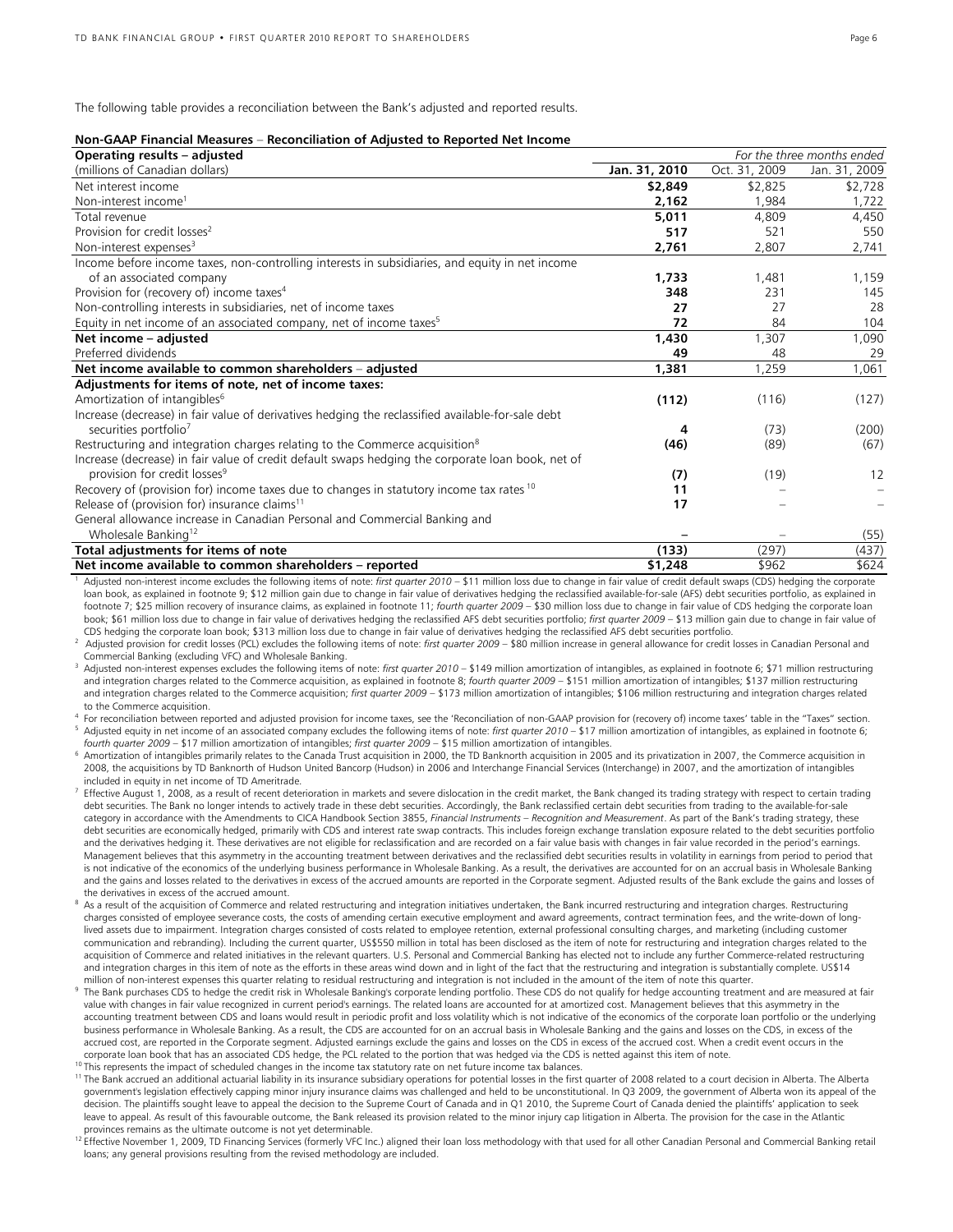#### **Reconciliation of Reported Earnings per Share (EPS) to Adjusted EPS1**

| (Canadian dollars)                        |               | For the three months ended |                            |  |
|-------------------------------------------|---------------|----------------------------|----------------------------|--|
|                                           | Jan. 31, 2010 | Oct. 31, 2009              | Jan. 31, 2009 <sup>2</sup> |  |
| Diluted – reported                        | \$1.44        | \$1.12                     | \$0.75                     |  |
| Items of note affecting income (as above) | 0.16          | 0.34                       | 0.52                       |  |
| Diluted – adjusted                        | \$1.60        | \$1.46                     | \$1.27                     |  |
| <b>Basic – reported</b>                   | \$1.45        | \$1.12                     | \$0.75                     |  |

<sup>1</sup> EPS is computed by dividing net income available to common shareholders by the weighted-average number of shares outstanding during the period. As a result, the sum of the quarterly EPS may not equal to year-to-date EPS.

 $^2$  Certain comparative amounts are presented after adjustments resulting from adoption of the 2009 financial instruments amendments, as described in Note 1 to the Interim Consolidated Financial Statements.

### **Amortization of Intangibles, Net of Income Taxes**<sup>1</sup>

| (millions of Canadian dollars)                                            | For the three months ended |               |               |  |
|---------------------------------------------------------------------------|----------------------------|---------------|---------------|--|
|                                                                           | Jan. 31, 2010              | Oct. 31, 2009 | Jan. 31, 2009 |  |
| Canada Trust                                                              | \$37                       | \$40          | \$40          |  |
| TD Bank, N.A.                                                             | 52                         |               | 70            |  |
| TD Ameritrade (included in equity in net income of an associated company) |                            |               | 15            |  |
| Other                                                                     |                            |               |               |  |
| Amortization of intangibles, net of income taxes                          | \$112                      | \$116         | \$127         |  |
|                                                                           |                            |               |               |  |

 $1$  Amortization of intangibles is included in the Corporate segment.

#### **Economic Profit and Return on Invested Capital**

The Bank utilizes economic profit as a tool to measure shareholder value creation. Economic profit is adjusted net income available to common shareholders less a charge for average invested capital. Average invested capital is equal to average common equity for the period plus the average cumulative after-tax goodwill and intangible assets amortized as of the reporting date. The rate used in the charge for capital is the equity cost of capital calculated using the capital asset pricing model. The charge represents an assumed minimum return required by common shareholders on the Bank's invested capital. The Bank's goal is to achieve positive and growing economic profit.

 Return on invested capital (ROIC) is adjusted net income available to common shareholders divided by average invested capital. ROIC is a variation of the economic profit measure that is useful in comparison to the equity cost of capital. Both ROIC and the equity cost of capital are percentage rates, while economic profit is a dollar measure. When ROIC exceeds the equity cost of capital, economic profit is positive. The Bank's goal is to maximize economic profit by achieving ROIC that exceeds the equity cost of capital.

 Economic profit and ROIC are non-GAAP financial measures as these are not defined terms under GAAP. Readers are cautioned that earnings and other measures adjusted to a basis other than GAAP do not have standardized meanings under GAAP and, therefore, may not be comparable to similar terms used by other issuers.

 The following table reconciles between the Bank's economic profit, ROIC, and net income available to common shareholders – adjusted. Adjusted results, items of note, and related terms are discussed in the "How the Bank Reports" section.

#### **Reconciliation of Economic Profit, Return on Invested Capital, and Net Income Available to Common Shareholders – Adjusted**

| (millions of Canadian dollars)                                               | For the three months ended |               |                            |
|------------------------------------------------------------------------------|----------------------------|---------------|----------------------------|
|                                                                              | Jan. 31, 2010              | Oct. 31, 2009 | Jan. 31, 2009 <sup>2</sup> |
| Average common equity <sup>1</sup>                                           | \$35,430                   | \$34,846      | \$34,450                   |
| Average cumulative goodwill/intangible assets amortized, net of income taxes | 4,793                      | 4.698         | 4,379                      |
| Average invested capital <sup>1</sup>                                        | \$40,223                   | \$39,544      | \$38,829                   |
| Rate charged for invested capital                                            | 10.0%                      | 10.0%         | 10.0%                      |
| Charge for invested capital <sup>1</sup>                                     | \$1,014                    | \$997         | \$979                      |
| Net income available to common shareholders - reported                       | \$1,248                    | \$962         | \$624                      |
| Items of note impacting income, net of income taxes                          | 133                        | 297           | 437                        |
| Net income available to common shareholders - adjusted                       | \$1,381                    | \$1,259       | \$1,061                    |
| Economic profit <sup>1</sup>                                                 | \$367                      | \$262         | \$82                       |
| Return on invested capital <sup>1</sup>                                      | 13.6%                      | 12.6%         | 10.8%                      |

<sup>1</sup> As a result of the 2009 Amendments to CICA Handbook Section 3855, certain available-for-sale and held-to-maturity securities were reclassified to loans, as described in Note 1a) to the 2009 Annual Report.

<sup>2</sup> Certain comparative amounts are presented after adjustments resulting from adoption of the 2009 financial instruments amendments, as described in Note 1 to the Interim Consolidated Financial Statements.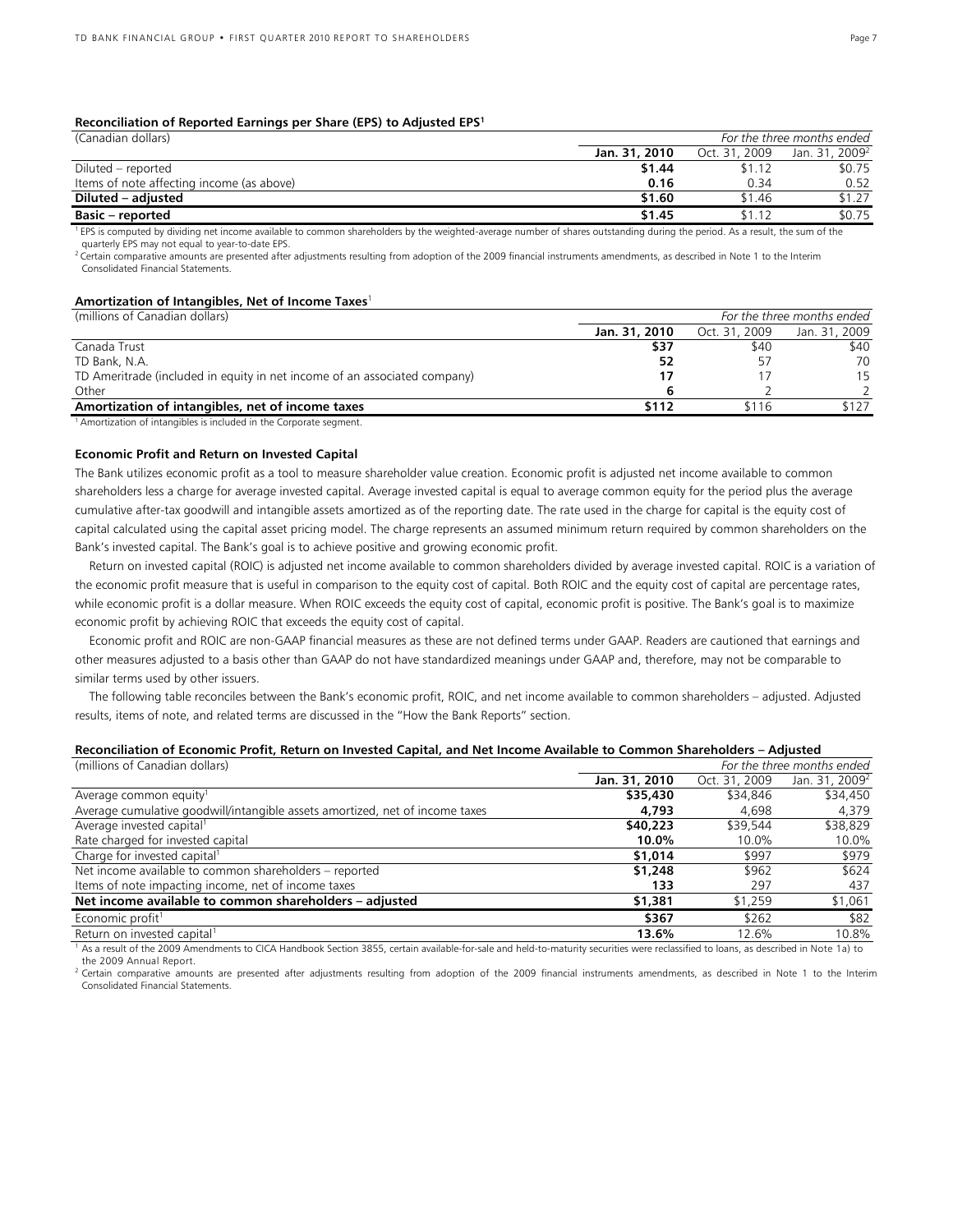### **FINANCIAL RESULTS OVERVIEW**

#### **Performance Summary**

An overview of the Bank's performance on an adjusted basis for the first quarter of 2010 against the financial shareholder indicators included in the 2009 Annual Report is outlined below. Shareholder performance indicators help guide and benchmark the Bank's accomplishments. For the purposes of this analysis, the Bank utilizes adjusted earnings, which excludes items of note from the reported results that are prepared in accordance with GAAP. Reported and adjusted results and items of note are explained in the "How the Bank Reports" section.

- Adjusted diluted earnings per share of \$1.60 increased 26% from the first quarter last year reflecting stronger earnings performance across most segments. The Bank's goal is to achieve 7 – 10% adjusted earnings per share growth over the longer term.
- Adjusted return on risk-weighted assets (RWA) was 2.9% compared with 2.0% in the first quarter last year.
- For the twelve months ended January 31, 2010, the total shareholder return was 65.1% which was above the Canadian peer average of 62.1%.

#### **Impact of Foreign Exchange Rate on U.S. Personal and Commercial Banking and TD Ameritrade Translated Earnings**

U.S. Personal and Commercial Banking earnings and the Bank's share of earnings from TD Ameritrade are impacted by fluctuations in the U.S. dollar - Canadian dollar exchange rate.

Appreciation of the Canadian dollar had an unfavourable impact on consolidated earnings for the quarter compared with the corresponding period of 2009, as shown in the table below.

#### **Impact of Foreign Exchange Rate on U.S. Personal and Commercial Banking and TD Ameritrade Translated Earnings**

| (millions of Canadian dollars, except as noted) | For the three months ended      |
|-------------------------------------------------|---------------------------------|
|                                                 | Jan. 31, 2010 vs. Jan. 31, 2009 |
| U.S. Personal and Commercial Banking            |                                 |
| Decreased total revenue                         | \$174                           |
| Decreased non-interest expenses                 | 103                             |
| Decreased net income - adjusted, after tax      | 35                              |
| <b>TD Ameritrade</b>                            |                                 |
| Decreased share of earnings, after tax          | \$10                            |
| Decrease in earnings per share                  | \$0.05                          |
|                                                 |                                 |

#### **Economic Summary and Outlook**

Canada's economic recovery has been underpinned by a strong housing market, stabilization in the labour market, a resilient banking sector, and a solid global economic rebound that has boosted exports. The recovery, however, still faces a number of headwinds. First, economic growth, particularly on the global stage, has been propped up by a significant amount of government fiscal and monetary stimulus, which will eventually fade from the economic landscape. For instance, debt concerns emanating from Greece, Portugal, and Spain underscore how fragile the global recovery is and how record levels of fiscal debt can be detrimental. Second, the recovery in the U.S. has been highly influenced by inventory rebuilding initiatives, which is typical during the early stages of a recovery, but not sustainable. Canadian exporters will absorb any slowdown in demand on this front as 2010 progresses. Though the Canadian economy will remain vulnerable to external downside risks, the recovery in the Canadian economy will likely continue to solidify in the coming months. Canadian economic growth in the final calendar quarter of 2009 was 5.0% on an annualized basis with residential investment, consumer expenditures, and net trade leading the charge. The Bank of Canada expects Canadian economic growth in 2010 and 2011 to be 2.9% and 3.5%, respectively, on an annual basis.

#### **Net Income**

#### Quarterly comparison – Q1 2010 vs. Q1 2009

Reported net income for the quarter was \$1,297 million, an increase of \$644 million, or 99%, compared with the first quarter last year. Adjusted net income for the quarter was \$1,430 million, an increase of \$340 million, or 31%. The increase in adjusted net income was due to higher earnings in the Canadian Personal and Commercial Banking and Wholesale Banking segments and a lower loss in the Corporate segment, partially offset by lower earnings in the U.S. Personal and Commercial Banking and Wealth Management segments. Canadian Personal and Commercial Banking net income increased primarily due to strong volume growth and margin improvement. Wholesale Banking net income increased due to improved net results in the equity investment portfolio and stronger credit trading and lending revenue; which was partially offset by a recovery from the cancellation of a loan commitment in the first quarter last year. The Corporate segment reported a lower net loss primarily attributable to revenue from higher securitization gains and favourable valuations, a decrease in losses associated with economic hedging activities, and the absence of unfavourable tax items reported last year, partially offset by a Winstar litigation gain in the first quarter last year. U.S. Personal and Commercial Banking net income decreased due to the translation effect of a stronger Canadian dollar. In U.S. dollars, adjusted earnings in the segment increased due to strong revenue growth. Wealth Management net income decreased due to lower earnings from TD Ameritrade, partially offset by an increase in Global Wealth earnings.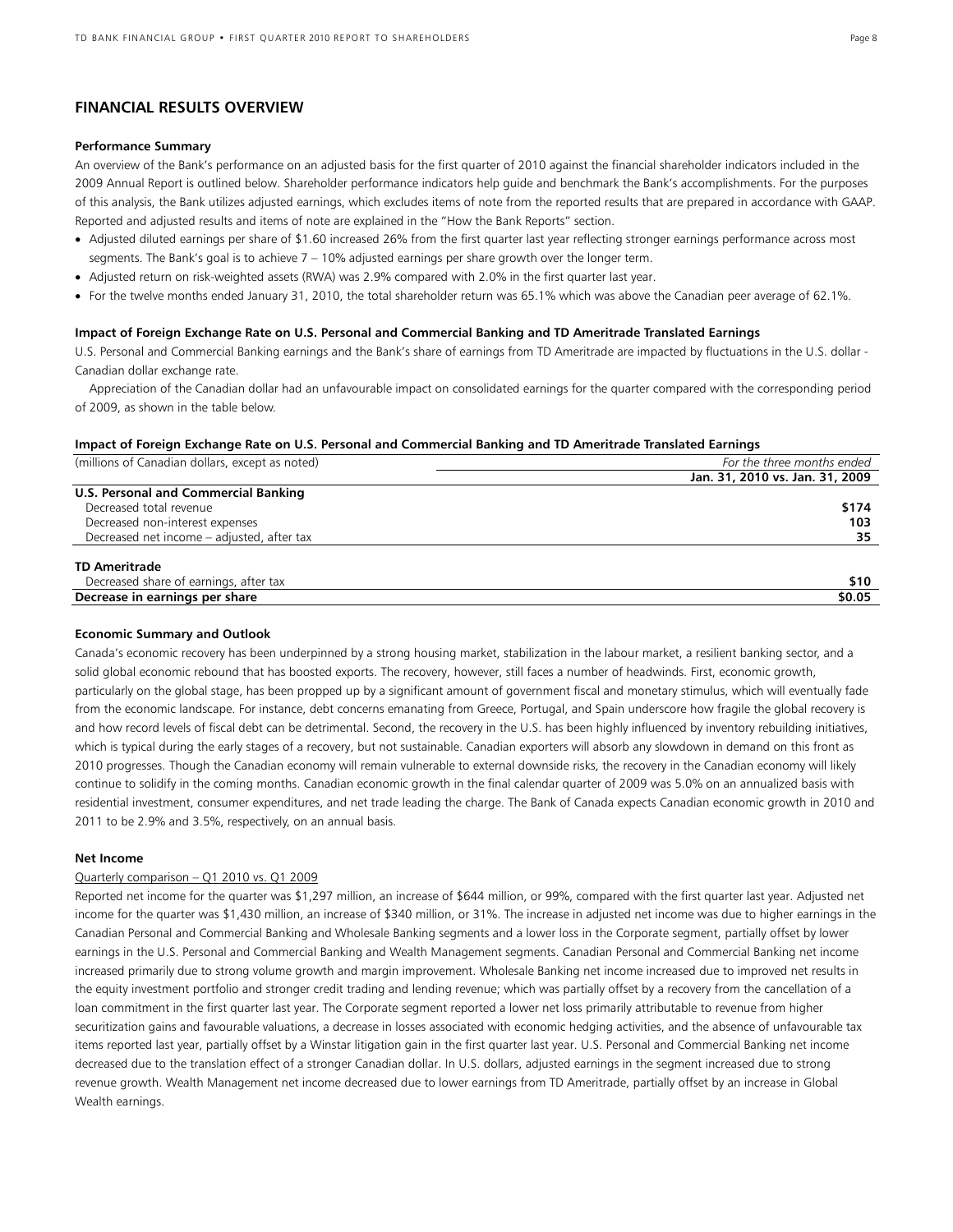#### Quarterly comparison – Q1 2010 vs. Q4 2009

Reported net income for the quarter increased \$287 million, or 28%, compared with the prior quarter. Adjusted net income for the quarter increased \$123 million, or 9%. The increase in adjusted net income was due to higher earnings in the Canadian Personal and Commercial Banking and U.S. Personal and Commercial Banking segments and a lower net loss from the Corporate segment; partially offset by lower earnings in Wealth Management. Canadian Personal and Commercial Banking net income increased largely due to higher real estate secured lending margins, continued strong volume growth, and lower claims from severe weather related events in insurance. U.S. Personal and Commercial Banking net income increased primarily due to increased fee revenue. The lower Corporate segment net loss this quarter was primarily attributable to favourable securitization valuations and lower net corporate expenses that were partially offset by the impact of tax benefits reported in the prior quarter. Wealth Management net income decreased due to lower earnings from TD Ameritrade.

#### **Net Interest Income**

#### Quarterly comparison – Q1 2010 vs. Q1 2009

Net interest income for the quarter was \$2,849 million, an increase of \$121 million, or 4%, compared with the first quarter last year. The growth in net interest income was driven by Canadian Personal and Commercial Banking, partially offset by the Wholesale Banking and U.S. Personal and Commercial Banking segments. Canadian Personal and Commercial Banking net interest income increased due to strong volume growth in real estate secured lending and in personal and business deposits and from an 11 basis points (bps) increase in margin on average earning assets. Wholesale Banking net interest income decreased primarily due to lower trading-related net interest income. U.S. Personal and Commercial Banking net interest income decreased due to the negative impact of the translation effect of a stronger Canadian dollar.

#### Quarterly comparison – Q1 2010 vs. Q4 2009

Net interest income for the quarter increased \$24 million, or 1%, compared with the prior quarter. The higher net interest income was driven by an increase in Canadian Personal and Commercial Banking, partially offset by a decline in the Wholesale Banking and U.S. Personal and Commercial Banking segments. Canadian Personal and Commercial Banking net interest income increased due to a 5 bps increase in margin on average earning assets from higher real estate secured lending margins, and continued strong volume growth. Wholesale Banking net interest income decreased primarily due to lower trading-related net interest income. U.S. Personal and Commercial Banking net interest income decreased due to the translation effect of a stronger Canadian dollar.

#### **Non-interest Income**

#### Quarterly comparison – Q1 2010 vs. Q1 2009

Reported non-interest income for the quarter was \$2,188 million, an increase of \$766 million, or 54%, compared with the first quarter last year. Adjusted non-interest income for the quarter was \$2,162 million, an increase of \$440 million, or 26%. The increase was driven primarily by growth in the Wholesale Banking, Wealth Management, and Corporate segments. Wholesale Banking non-interest income increased primarily due to increased credit trading and increased corporate lending fees, partially offset by a recovery from the cancellation of a loan commitment in the first quarter last year. Wealth Management non-interest income increased as a result of the impact of higher mutual funds and advice-based business asset levels and by an increase in trading volume in the online brokerage business. Corporate segment non-interest-income increased primarily due to higher securitization gains and favourable valuations.

#### Quarterly comparison – Q1 2010 vs. Q4 2009

Reported non-interest income for the quarter increased \$295 million, or 16%, compared with the prior quarter. Adjusted non-interest income increased \$178 million, or 9%. The increase in adjusted non-interest income was due to increases in the Wholesale Banking, U.S. Personal and Commercial Banking, and Canadian Personal and Commercial Banking segments. Wholesale Banking non-interest income increased primarily due to higher trading-related revenue. U.S. Personal and Commercial Banking non-interest income increased primarily due to a combined deposit fee structure introduced in connection with the Commerce conversion. The increase in Canadian Personal and Commercial Banking non-interest income increased primarily due to higher insurance revenue reflecting lower claims from severe weather related events in the quarter.

#### **Provision for Credit Losses**

#### Quarterly comparison – Q1 2010 vs. Q1 2009

During the quarter, the Bank recorded total PCL of \$517 million, a decrease of \$113 million, or 18%, compared with the first quarter last year. Adjusted PCL for the quarter was \$517 million, a decrease of \$33 million, or 6%, compared with the first quarter last year. The decrease was primarily due to decreases of \$58 million in Wholesale Banking and \$31 million in U.S. Personal and Commercial Banking, partially offset by an increase in Canadian Personal and Commercial Banking of \$49 million.

#### Quarterly comparison – Q1 2010 vs. Q4 2009

PCL for the first quarter decreased by \$4 million, or 1%, compared with the prior quarter, due to a decrease of \$15 million in U.S. Personal and Commercial Banking, offset by negligible increases across the balance of the portfolios.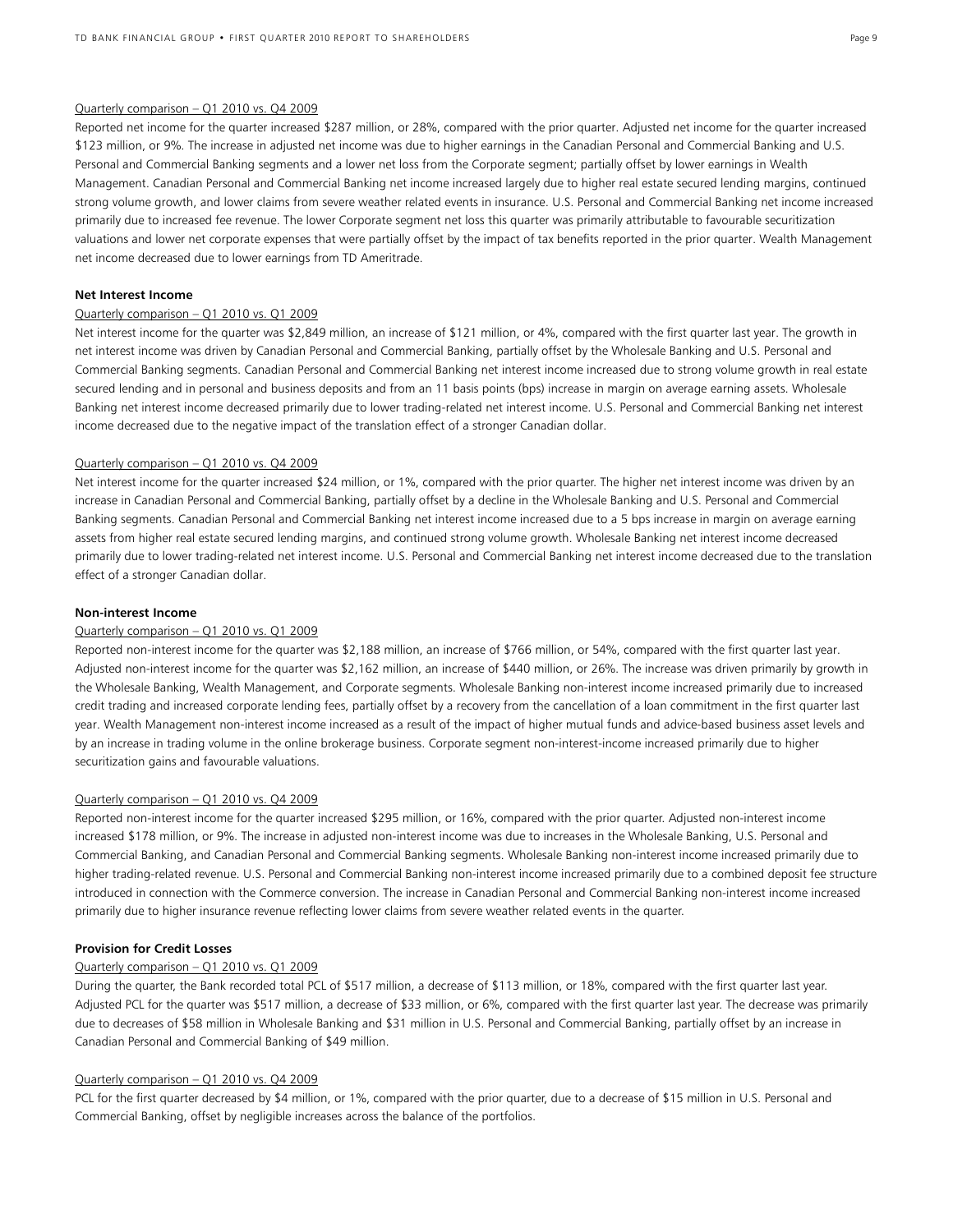#### **Provision for Credit Losses**

| (millions of Canadian dollars)                                              | For the three months ended |       |                                                               |
|-----------------------------------------------------------------------------|----------------------------|-------|---------------------------------------------------------------|
|                                                                             |                            |       | <b>Jan. 31, 2010</b> Oct. 31, 2009 Jan. 31, 2009 <sup>3</sup> |
| Net new specifics (net of reversals) <sup>1</sup>                           | \$490                      | \$449 | \$386                                                         |
| Recoveries                                                                  | (33)                       | (32)  | (24)                                                          |
| Total specific provision                                                    | 457                        | 417   | 362                                                           |
| Change in general allowance <sup>1</sup>                                    |                            |       |                                                               |
| Canadian Personal and Commercial Banking and Wholesale Banking <sup>2</sup> |                            |       | 80                                                            |
| TD Financing Services Inc. (formerly VFC Inc.) <sup>2</sup>                 |                            | 25    | 21                                                            |
| U.S. Personal and Commercial Banking                                        | 56                         | 79    | 167                                                           |
| Other                                                                       | 4                          |       |                                                               |
| Total general provision                                                     | 60                         | 104   | 268                                                           |
| <b>Total provision for credit losses</b>                                    | \$517                      | \$521 | \$630                                                         |

1 Includes net new specific PCL of \$14 million (Q4 2009 – \$44 million; Q1 2009 – nil) and general PCL of \$(4) million (Q4 2009 – \$(3) million; Q1 2009 – \$93 million) related to debt securities classified as loans.

<sup>2</sup> Effective November 1, 2009, TD Financing Services (formerly VFC Inc.) aligned their loan loss methodology with that used for all other Canadian Personal and Commercial<br>Banking retail loans; any general provisions resul Certain comparative amounts are presented after adjustments resulting from adoption of the 2009 financial instruments amendments, as described in Note 1 to the Interim Consolidated Financial Statements.

#### **Non-Interest Expenses and Efficiency Ratio**

### Quarterly comparison – Q1 2010 vs. Q1 2009

Reported non-interest expenses for the quarter were \$2,981 million, a decrease of \$39 million, or 1%, compared with the first quarter last year. Adjusted non-interest expenses were \$2,761 million, an increase of \$20 million, or 1%. The increase was driven by an increase in Wealth Management, partially offset by declines in U.S. Personal and Commercial Banking and Wholesale Banking segments. Wealth Management non-interest expenses increased due to costs directly related to revenue growth. U.S. Personal and Commercial Banking decreased due to the translation effect of a stronger Canadian dollar. Wholesale Banking non-interest expenses decreased primarily due to lower severance costs.

The Bank's reported efficiency ratio improved to 59.2%, compared with 72.8% in the first quarter last year. The Bank's adjusted efficiency ratio improved to 55.1%, compared with 61.6%.

#### Quarterly comparison – Q1 2010 vs. Q4 2009

Reported non-interest expenses decreased \$114 million, or 4%, compared with the prior quarter. Adjusted non-interest expenses decreased \$46 million, or 2%. The decrease was driven by lower expenses in Canadian Personal and Commercial Banking, partially offset by higher expenses in Wholesale Banking. Canadian Personal and Commercial Banking non-interest expenses decreased primarily due to lower marketing costs and project related expenditures, partially offset by higher employee compensation expenses. Wholesale Banking non-interest expenses increased due to higher variable compensation, partially offset by lower severance and regulatory costs.

The reported efficiency ratio improved to 59.2%, compared with 65.6% in the prior quarter. The adjusted efficiency ratio improved to 55.1%, compared with 58.4%.

#### **Income Taxes**

As discussed in the "How the Bank Reports" section, the Bank adjusts its reported results to assess each of its businesses and to measure overall Bank performance. As such, the provision for income taxes is stated on a reported and an adjusted basis.

The Bank's reported effective tax rate was 17.5% for the first quarter, compared with (18.4)% in the same quarter last year and 12.0% in the prior quarter. The increase this quarter was mainly due to a proportionate decrease in tax exempt income and a higher effective rate on international operations.

#### **Income Taxes**

| (millions of Canadian dollars, except as noted)    |       |               |       |               | For the three months ended |               |
|----------------------------------------------------|-------|---------------|-------|---------------|----------------------------|---------------|
|                                                    |       | Jan. 31, 2010 |       | Oct. 31, 2009 |                            | Jan. 31, 2009 |
| Income taxes at Canadian statutory income tax rate | \$468 | 30.4%         | \$350 | 31.8%         | \$159                      | 31.8%         |
| Increase (decrease) resulting from:                |       |               |       |               |                            |               |
| Dividends received                                 | (61)  | (4.0)         | (68)  | (6.2)         | (132)                      | (26.4)        |
| Rate differentials on international operations     | (110) | (7.1)         | (100) | (9.1)         | (138)                      | (27.6)        |
| Other – net                                        | (27)  | (1.8)         | (50)  | (4.5)         | 19                         | 3.8           |
| Provision for income taxes and effective           |       |               |       |               |                            |               |
| income tax rate – reported                         | \$270 | 17.5%         | \$132 | 12.0%         | \$ (92)                    | (18.4)%       |

<sup>1</sup> Includes the impact of a transition adjustment on adoption of the 2009 Amendments to CICA Handbook Section 3855 of \$(34) million.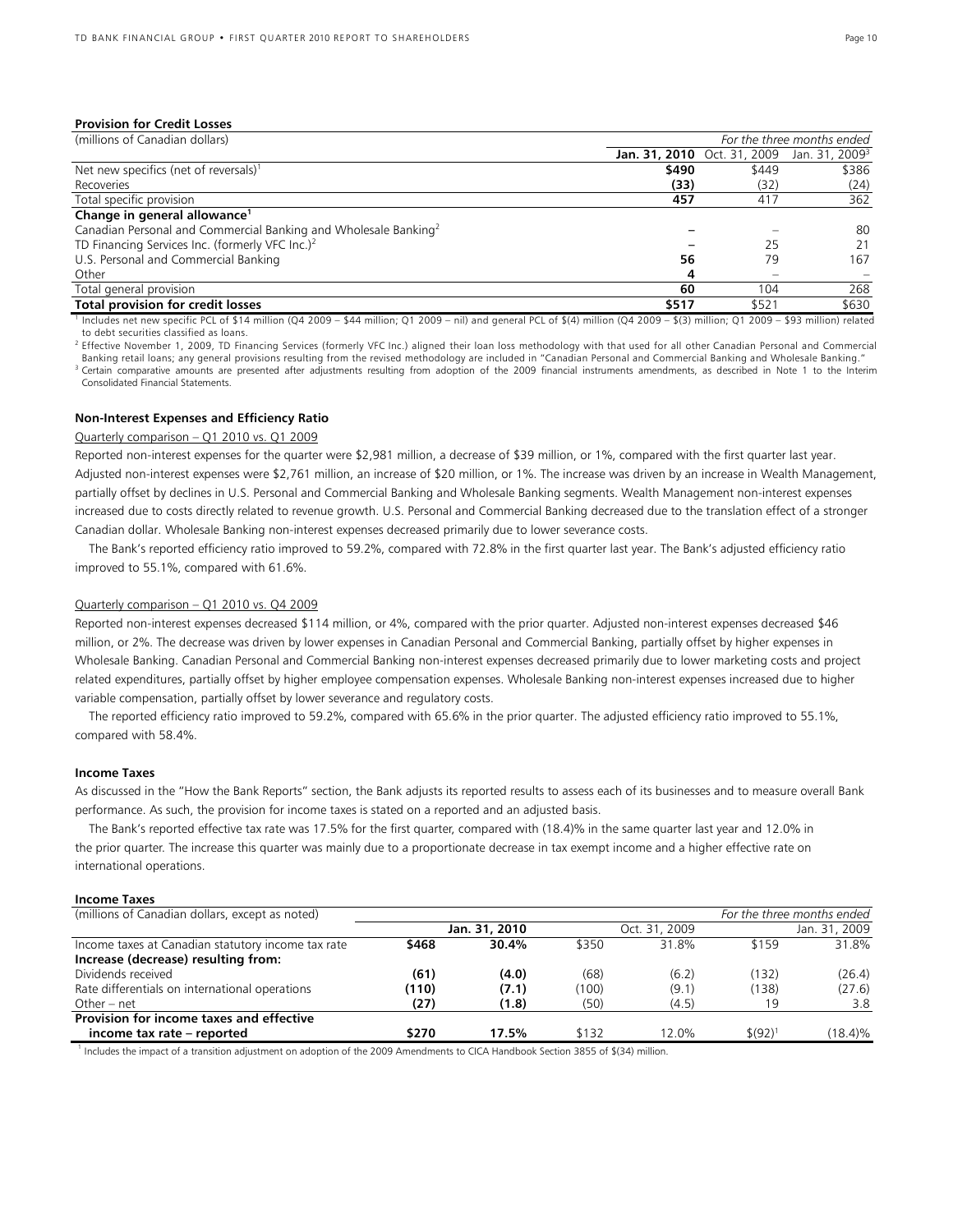The Bank's adjusted effective tax rate was 20.1% for the first quarter, compared with 12.5% in the same quarter last year and 15.6% in the prior quarter. The increase this quarter was mainly due to higher net income before tax, a proportionate decrease in tax exempt income and a higher effective rate on international operations.

(millions of Canadian dollars, except as noted) *For the three months ended*

| , כאכבו כמו ומוסור עם הסווט וואס ווי כמו לא ה                                                             |                                           |       | TOI THE THILE MONTHS CHOCO |
|-----------------------------------------------------------------------------------------------------------|-------------------------------------------|-------|----------------------------|
|                                                                                                           | Jan. 31, 2010 Oct. 31, 2009 Jan. 31, 2009 |       |                            |
| Provision for income taxes - reported                                                                     | \$270                                     | \$132 | \$ (92)                    |
| Adjustments for items of note: Recovery of (provision for) income taxes <sup>1</sup>                      |                                           |       |                            |
| Amortization of intangibles                                                                               | 54                                        | 52    | -61                        |
| Fair value of derivatives hedging the reclassified available-for-sale debt securities portfolio           | (8)                                       | (12)  | 113                        |
| Restructuring and integration charges relating to the Commerce acquisition                                | 25                                        | 48    | 39                         |
| Fair value of credit default swaps hedging the corporate loan book, net of provision for credit losses    | 4                                         | 11    | (1)                        |
| Income taxes due to changes in statutory income tax rates                                                 | 11                                        |       |                            |
| Insurance claims                                                                                          | (8)                                       |       |                            |
| General allowance increase in Canadian Personal and Commercial Banking and Wholesale Banking <sup>2</sup> |                                           |       | 25                         |
| Total adjustments for items of note                                                                       | 78                                        | 99    | 237                        |
| Provision for income taxes - adjusted                                                                     | \$348                                     | \$231 | \$145                      |
| Effective income tax rate – adjusted <sup>3</sup>                                                         | 20.1%                                     | 15.6% | 12.5%                      |

<sup>1</sup> The tax effect for each item of note is calculated using the effective statutory income tax rate of the applicable legal entity.<br><sup>2</sup> Effective November 1, 2009, TD Financing Services (formerly VFC Inc.) aligned their l Banking retail loans; any general provisions resulting from the revised methodology are included in "General allowance increase in Canadian Personal and Commercial Banking and Wholesale Banking."

<sup>3</sup> Adjusted effective income tax rate is the adjusted provision for income taxes before other taxes as a percentage of adjusted net income before taxes.

### **HOW OUR BUSINESSES PERFORMED**

For management reporting purposes, the Bank's operations and activities are organized around four key business segments operating in a number of locations in key financial centres around the globe: Canadian Personal and Commercial Banking, including TD Canada Trust and TD Insurance; Wealth Management, including TD Waterhouse and an investment in TD Ameritrade; U.S. Personal and Commercial Banking including TD Bank, America's Most Convenient Bank; and Wholesale Banking, including TD Securities. The Bank's other activities are grouped into the Corporate segment.

Results of each business segment reflect revenue, expenses, assets, and liabilities generated by the businesses in that segment. The Bank measures and evaluates the performance of each segment based on adjusted results where applicable, and for those segments the Bank notes that the measure is adjusted. Amortization of intangible expenses is included in the Corporate segment. Accordingly, net income for the operating business segments is presented before amortization of intangibles, as well as any other items of note not attributed to the operating segments. For further details, see the "How the Bank Reports" section, the "Business Focus" section in the 2009 Annual Report and Note 34 to the 2009 Consolidated Financial Statements. For information concerning the Bank's measures of economic profit and return on invested capital, which are non-GAAP financial measures, see the "How We Performed" section.

Net interest income within Wholesale Banking is calculated on a taxable equivalent basis (TEB), which means that the value of non-taxable or taxexempt income, including dividends, is adjusted to its equivalent before-tax value. Using TEB allows the Bank to measure income from all securities and loans consistently and makes for a more meaningful comparison of net interest income with similar institutions. The TEB increase to net interest income and provision for income taxes reflected in Wholesale Banking results is reversed in the Corporate segment. The TEB adjustment for the quarter was \$96 million, compared with \$185 million in the first quarter last year, and \$120 million in the prior quarter.

The Bank securitizes retail loans and receivables, and records a gain or loss on sale, including the recognition of an asset related to retained interests. Credit losses incurred on retained interests after securitization are recorded as a charge to non-interest income in the Bank's Interim Consolidated Financial Statements. For segment reporting, PCL related to securitized volumes is included in Canadian Personal and Commercial Banking but is reversed in the Corporate segment and reclassified as a charge to non-interest income to comply with GAAP.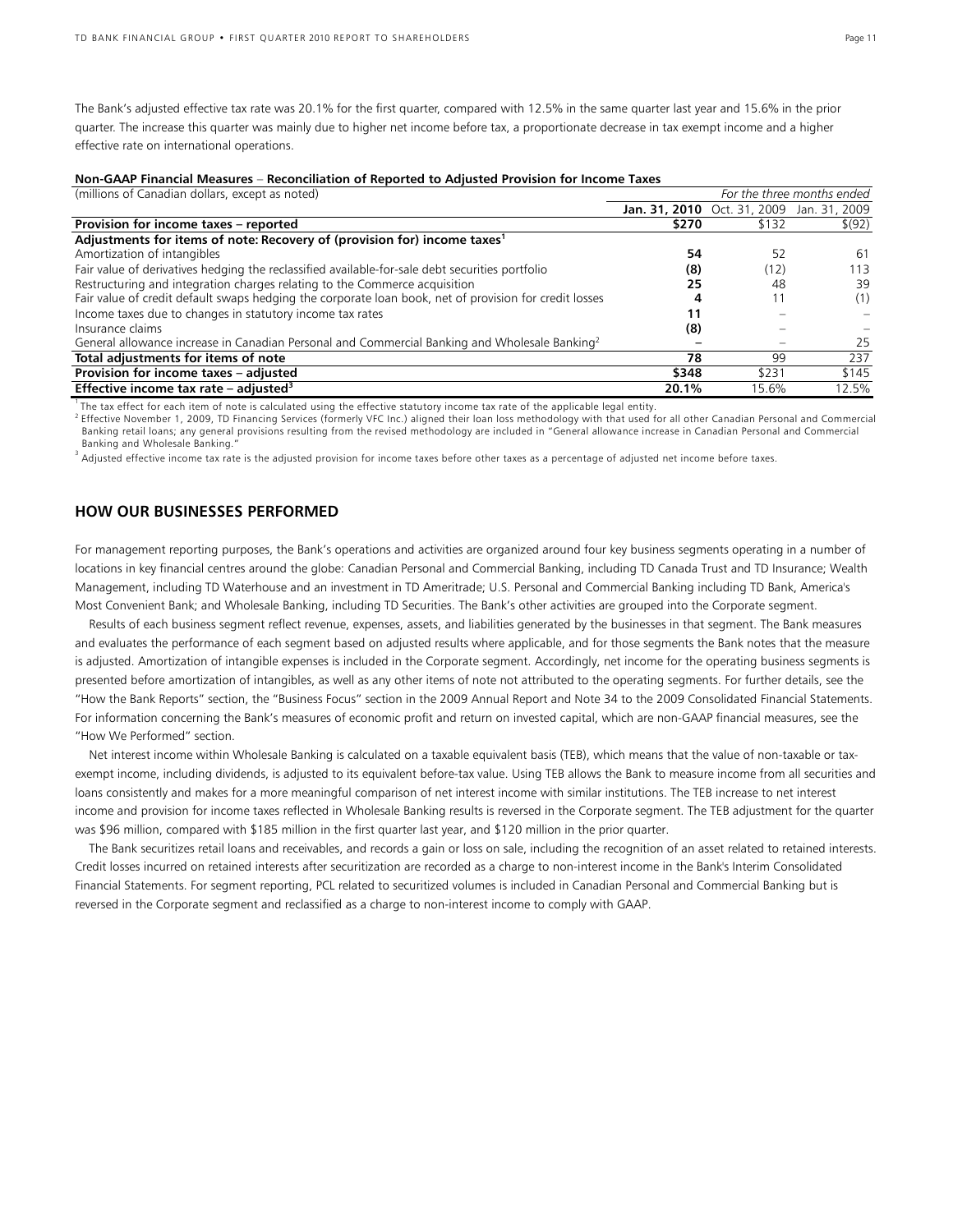#### **Canadian Personal and Commercial Banking**

| (millions of Canadian dollars, except as noted)                  | For the three months ended |               |               |  |
|------------------------------------------------------------------|----------------------------|---------------|---------------|--|
|                                                                  | Jan. 31, 2010              | Oct. 31, 2009 | Jan. 31, 2009 |  |
| Net interest income                                              | \$1,744                    | \$1,668       | \$1,494       |  |
| Non-interest income                                              | 795                        | 766           | 798           |  |
| Total revenue                                                    | 2,539                      | 2,434         | 2,292         |  |
| Provision for credit losses                                      | 315                        | 313           | 266           |  |
| Non-interest expenses                                            | 1.194                      | 1,226         | 1,186         |  |
| Net income                                                       | 720                        | 622           | 584           |  |
| Selected volumes and ratios                                      |                            |               |               |  |
| Return on invested capital                                       | 31.3%                      | 27.1%         | 26.9%         |  |
| Margin on average earnings assets (including securitized assets) | 2.93%                      | 2.88%         | 2.82%         |  |
| Efficiency ratio                                                 | 47.0%                      | 50.4%         | 51.7%         |  |
| Number of Canadian retail stores                                 | 1.111                      | 1.116         | 1,102         |  |
| Average number of full-time equivalent staff                     | 33,278                     | 33,080        | 32,624        |  |

### Quarterly comparison – Q1 2010 vs. Q1 2009

Canadian Personal and Commercial Banking net income for the quarter was \$720 million, an increase of \$136 million, or 23%, compared with the first quarter last year. The annualized return on invested capital for the quarter was 31.3% compared with 26.9% in the first quarter last year.

 Canadian Personal and Commercial Banking revenue is derived from personal banking, business banking and insurance. Revenue for the quarter was \$2,539 million, an increase of \$247 million, or 11%, compared with the first quarter last year primarily due to strong volume growth across most banking products and, to a lesser extent, higher margins, which were partly offset by higher insurance claims. Volume growth was primarily in real estate secured lending, and in personal and business deposits. Higher margins in real estate secured lending were partly offset by margin compression in deposits. Margin on average earning assets increased by 11 bps to 2.93% compared with the first quarter last year. Compared with the first quarter last year, real-estate secured lending volume, including securitizations, increased \$21.3 billion, or 14%, while consumer loan volume increased \$4.1 billion, or 15%. Business loans and acceptances volume increased \$1.2 billion, or 4%. Personal deposit volume increased \$6.5 billion, or 5%, while business deposit volume increased \$6.4 billion, or 14%. Gross originated insurance premiums increased \$53 million, or 9%.

 PCL for the quarter was \$315 million, an increase of \$49 million, or 18%, compared with the first quarter last year. Personal banking PCL was \$277 million, an increase of \$32 million, or 13%, compared with the first quarter last year mainly due to volume growth and higher provisions related to indirect auto lending, and credit cards. Business banking PCL was \$38 million, an increase of \$17 million, or 81%, compared with the first quarter last year. Annualized PCL as a percentage of credit volume was 0.51%, an increase of 1 bp compared with the first quarter last year. Net impaired loans, including the U.S. credit card business, were \$581 million, a decrease of \$22 million, or 4%, over the first quarter last year. The decrease was due to active management of impaired loans in Commercial Banking. Net impaired loans as a percentage of total loans were 0.96%, compared with 1.11% as at January 31, 2009.

 Non-interest expenses for the quarter were \$1,194 million, an increase of \$8 million, or 1%, compared with the first quarter of last year, primarily due to higher employee compensation, partly offset by lower litigation costs.

 The average full-time equivalent (FTE) staffing levels increased 654, or 2%, compared with the first quarter last year. The efficiency ratio for the quarter improved to 47.0%, compared with 51.7% in the first quarter last year.

#### Quarterly comparison – Q1 2010 vs. Q4 2009

Canadian Personal and Commercial Banking net income for the quarter increased \$98 million, or 16%, compared with the prior quarter. The annualized return on invested capital for the quarter was 31.3%, compared with 27.1% in the prior quarter.

 Revenue for the quarter increased \$105 million, or 4%, compared with the prior quarter due to higher real estate secured lending margins, continued strong volume growth, and lower claims from severe weather related events in insurance. This was partially offset by lower mortgage breakage fee income and margin compression on deposits. Margin on average earning assets increased by 5 bps to 2.93% compared with the prior quarter. Compared with the prior quarter, real-estate secured lending volume, including securitizations, increased \$5.1 billion, or 3%, consumer loan volume increased \$0.8 billion, or 3%, while business loans and acceptances volume was flat. Personal deposit volume increased \$0.8 billion, or 1%, while business deposit volume increased \$2.0 billion, or 4%. Gross originated insurance premiums decreased \$95 million, or 13% due to the seasonality of policy renewals.

 PCL for the quarter increased \$2 million, or 1%. Net impaired loans decreased \$40 million, or 6%, compared to the prior quarter largely from higher provisions. Net impaired loans as a percentage of total loans were 0.96%, compared with 1.04% as at October 31, 2009.

 Non-interest expenses for the quarter decreased \$32 million, or 3%, compared with the prior quarter, largely due to lower marketing costs and project related expenditures, partially offset by higher employee compensation expenses.

 The average FTE staffing levels increased 198, or 1%, compared with the prior quarter. The efficiency ratio for the current quarter improved to 47.0%, compared with 50.4% in the prior quarter.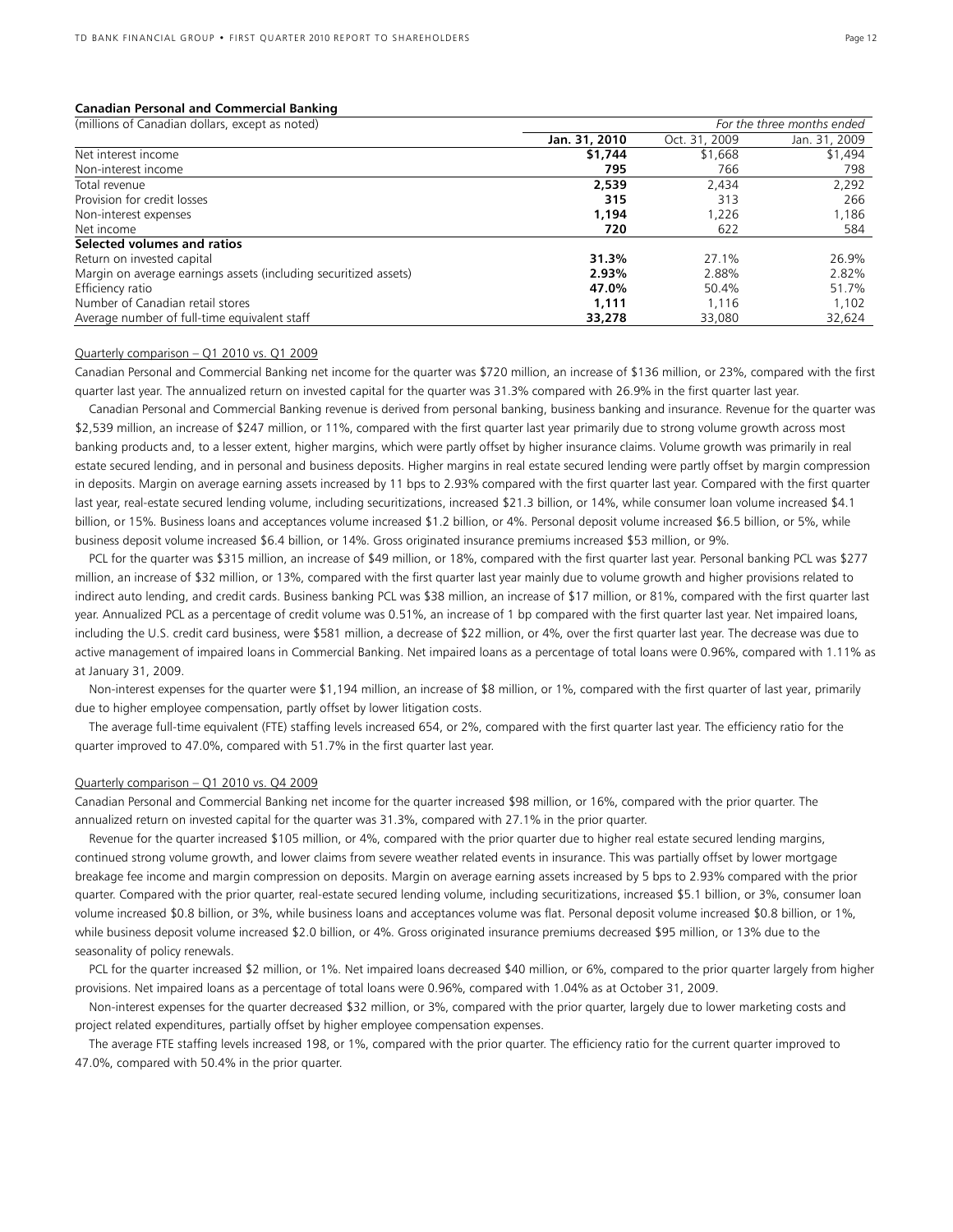#### Business Outlook

Earnings are expected to be strong through 2010 as we continue to benefit from our leadership position in branch hours and the ongoing investment in our network. Revenue growth in 2010 should be solid as margins stabilize. PCLs on personal loans are expected to be relatively stable and expenses will be well controlled to maintain a healthy gap between the growth in revenue and expenses. Although insurance revenue remains somewhat vulnerable to rising claim costs, strong underlying business growth combined with improving product margins and a return to more normal weather related claim levels should provide positive momentum through 2010. Expenses in 2010 are anticipated to be higher relative to last year due to higher employee compensation and benefit costs, and investment in strategic initiatives to support future growth.

#### **Wealth Management**

| (millions of Canadian dollars, except as noted) | For the three months ended |               |               |  |  |
|-------------------------------------------------|----------------------------|---------------|---------------|--|--|
|                                                 | Jan. 31, 2010              | Oct. 31, 2009 | Jan. 31, 2009 |  |  |
| Net interest income                             | \$66                       | \$67          | \$75          |  |  |
| Non-interest income                             | 524                        | 520           | 453           |  |  |
| Total revenue                                   | 590                        | 587           | 528           |  |  |
| Non-interest expenses                           | 446                        | 444           | 419           |  |  |
| Global Wealth net income                        | 101                        | 97            | 75            |  |  |
| TD Ameritrade net income                        | 43                         | 59            | 77            |  |  |
| Net income                                      | 144                        | 156           | 152           |  |  |
| Selected volumes and ratios                     |                            |               |               |  |  |
| Assets under administration                     | 200                        | 191           | 163           |  |  |
| Assets under management                         | 172                        | 171           | 170           |  |  |
| Return on invested capital                      | 12.7%                      | 13.6%         | 13.1%         |  |  |
| Efficiency ratio                                | 75.6%                      | 75.6%         | 79.4%         |  |  |
| Average number of full-time equivalent staff    | 7.034                      | 6.769         | 6.835         |  |  |

#### Quarterly comparison – Q1 2010 vs. Q1 2009

Wealth Management net income for the quarter was \$144 million, a decrease of \$8 million, or 5%, compared with the first quarter last year. Global Wealth net income, which excludes TD Ameritrade, was \$101 million, an increase of \$26 million, or 35%, compared with the first quarter last year largely driven by higher client assets and trading volumes. The Bank's reported investment in TD Ameritrade generated net income for the quarter of \$43 million, a decrease of \$34 million, or 44%, compared with the first quarter last year. The decline was primarily due to lower earnings at TD Ameritrade as the impact of lower net interest margin more than offset significant growth in customer assets and accounts. The contribution of TD Ameritrade to the segment was also negatively impacted by the translation effect of a stronger Canadian dollar. For its first quarter ended December 31, 2009, TD Ameritrade reported net income of US\$136 million, a decrease of US\$48 million, or 26%, compared with the first quarter last year. Wealth Management's annualized return on invested capital for the quarter was 12.7%, compared with 13.1% in the first quarter last year.

 Wealth Management revenue is derived primarily from online brokerage, the advice-based businesses, and asset management. Revenue for the quarter was \$590 million, an increase of \$62 million, or 12%, compared to the first quarter last year. This increase was primarily due to higher fees from increased average client assets, higher trading volumes, the inclusion of U.K. acquisitions, and higher client deposits and margin loans. This increase was partially offset by lower revenue due to margin compression resulting from the low interest rate environment and reduced commissions per trade as we grow our active trader client base in the online brokerage business.

 Non-interest expenses for the quarter were \$446 million, an increase of \$27 million, or 6%, compared with the first quarter last year. This increase was primarily due to higher variable compensation associated with the increased fee based revenue earned on higher client assets, higher infrastructure investment to support business growth, and the inclusion of U.K. acquisitions related costs. These increases were partially offset by a provision related to an indirect exposure to one or more funds in the first quarter last year and the current period's reduced staffing levels resulting from realignment of the U.S. wealth management businesses.

 The average FTE staffing levels increased by 199, or 3%, compared with the first quarter last year primarily due to additional FTEs related to the U.K. acquisitions and increased staff levels related to higher business volumes, partially offset by a reduction of staff in the U.S. wealth management businesses. The efficiency ratio for the current quarter improved to 75.6%, compared with 79.4% in the first quarter last year.

 Assets under administration of \$200 billion, as at January 31, 2010, increased by \$37 billion, or 23%, from January 31, 2009. Assets under management of \$172 billion, as at January 31, 2010, increased by \$2 billion, or 1%, from January 31, 2009. These increases were driven by market appreciation and net new client assets.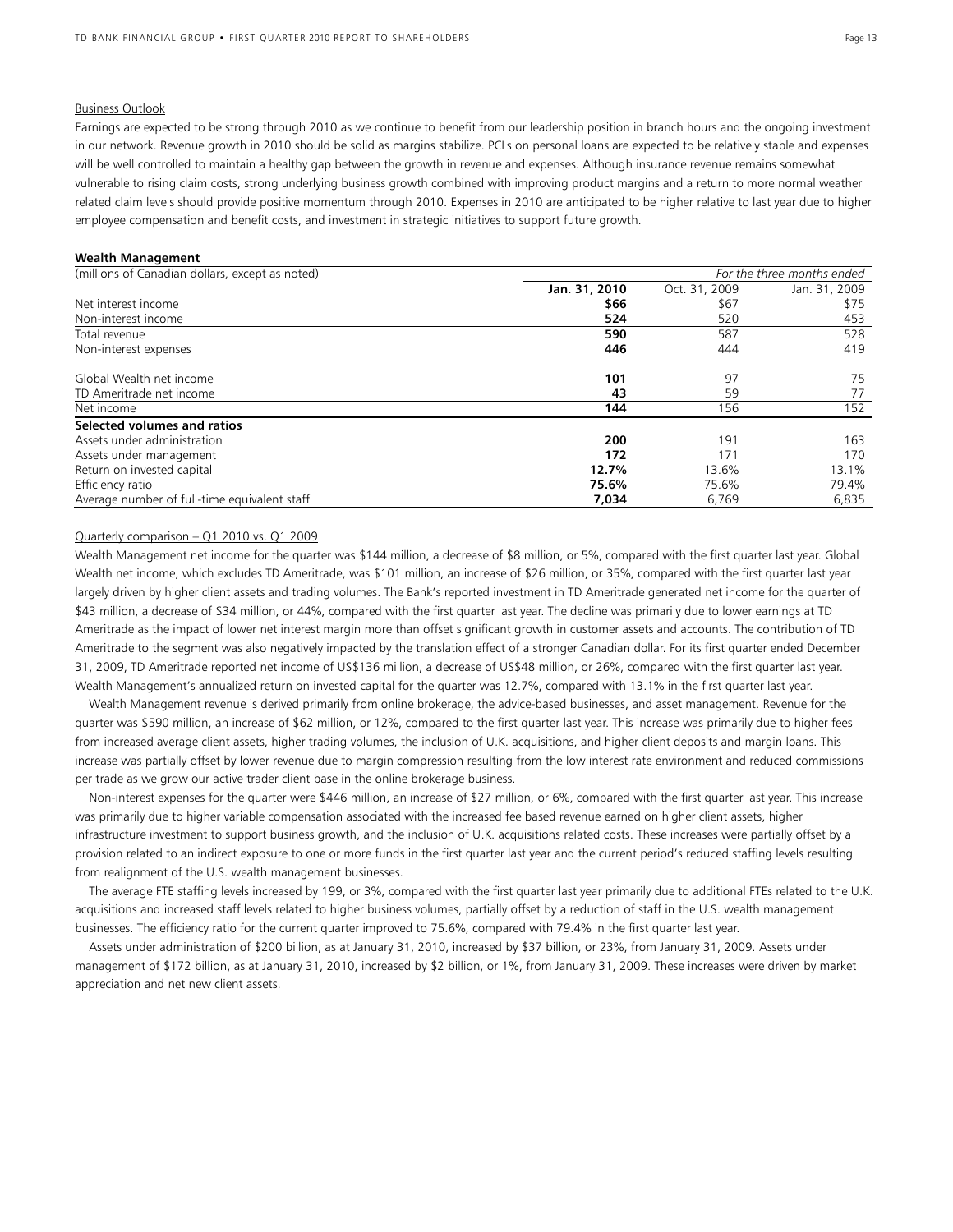#### Quarterly comparison – Q1 2010 vs. Q4 2009

Wealth Management net income for the quarter decreased \$12 million, or 8%, compared with the prior quarter. Global Wealth net income increased \$4 million, or 4%, compared with the prior quarter mainly due to lower expenses as a result of increased expenses incurred last quarter to streamline and enhance operations. The Bank's reported investment in TD Ameritrade reflected a decrease in net income of \$16 million, or 27%, compared with the prior quarter. The decline was driven by lower earnings at TD Ameritrade on lower levels of customer activity as well as the translation effect of a stronger Canadian dollar. For its first quarter ended December 31, 2009, TD Ameritrade reported net income decreased US\$21 million, or 13%, compared with the prior quarter. Wealth Management's annualized return on invested capital for the quarter was 12.7%, compared with 13.6% in the prior quarter.

 Revenue for the quarter increased \$3 million, or 1%, compared with the prior quarter, primarily due to increased fee based revenue from higher average client assets in the asset management and advice-based businesses and the inclusion of U.K. acquisitions. This increase was partially offset by lower seasonal trading volumes, declining commissions per trade in the online brokerage business, and continued margin compression.

 Non-interest expenses increased \$2 million compared to the prior quarter. Excluding several items incurred last quarter to streamline and enhance operations, expenses increased \$14 million. This increase was the result of the inclusion of U.K. acquisitions related costs, higher infrastructure investment to support business growth, higher benefit expenses, and higher variable compensation associated with the increased fee based revenue earned on higher client assets.

 The average FTE staffing levels increased 265, or 4%, compared with the prior quarter, primarily due to additional FTE related to the U.K. acquisitions and staffing to service seasonal volumes. These increases were partially offset by reduced FTE in the U.S. wealth management businesses. The efficiency ratio for the current quarter remained the same at 75.6% compared with the prior quarter**.** 

 Assets under administration as at January 31, 2010 increased \$9 billion, or 5%, from October 31, 2009. Assets under management as at January 31, 2010 increased \$1 billion, or 1%, from October 31, 2009. These increases were driven by market appreciation and net new client assets.

#### Business Outlook

In the first quarter, the advice-based and asset management businesses continued the trend of stronger asset growth due to a rebound in equity markets at the beginning of the quarter. Client engagement remains strong as evidenced by growth in new accounts and client assets. Our outlook for the remainder of 2010 remains cautiously optimistic as market volatility continues to exist.

#### **TD AMERITRADE HOLDING CORPORATION**

As at January 31, 2010, the Bank's reported investment in TD Ameritrade was 44.9% (October 31, 2009 – 45.1%; January 31, 2009 – 44.9%) of the issued and outstanding shares of TD Ameritrade.

The condensed financial statements of TD Ameritrade, based on its Consolidated Financial Statements filed with the SEC, are provided as follows:

#### **Condensed Consolidated Balance Sheet**

| (millions of U.S. dollars)                                       |               | As at         |
|------------------------------------------------------------------|---------------|---------------|
|                                                                  | Dec. 31, 2009 | Sep. 30, 2009 |
| <b>Assets</b>                                                    |               |               |
| Receivables from brokers, dealers, and clearing organizations    | \$1,159       | \$1,778       |
| Receivables from clients, net of allowance for doubtful accounts | 6,329         | 5.712         |
| Other assets                                                     | 10,959        | 10,882        |
| <b>Total assets</b>                                              | \$18,447      | \$18,372      |
| <b>Liabilities</b>                                               |               |               |
| Payable to brokers, dealers, and clearing organizations          | \$2,004       | \$2,492       |
| Payable to clients                                               | 10,546        | 9,915         |
| Other liabilities                                                | 2,192         | 2,414         |
| <b>Total liabilities</b>                                         | 14,742        | 14,821        |
| Stockholders' equity                                             | 3,705         | 3,551         |
| Total liabilities and stockholders' equity                       | \$18,447      | \$18,372      |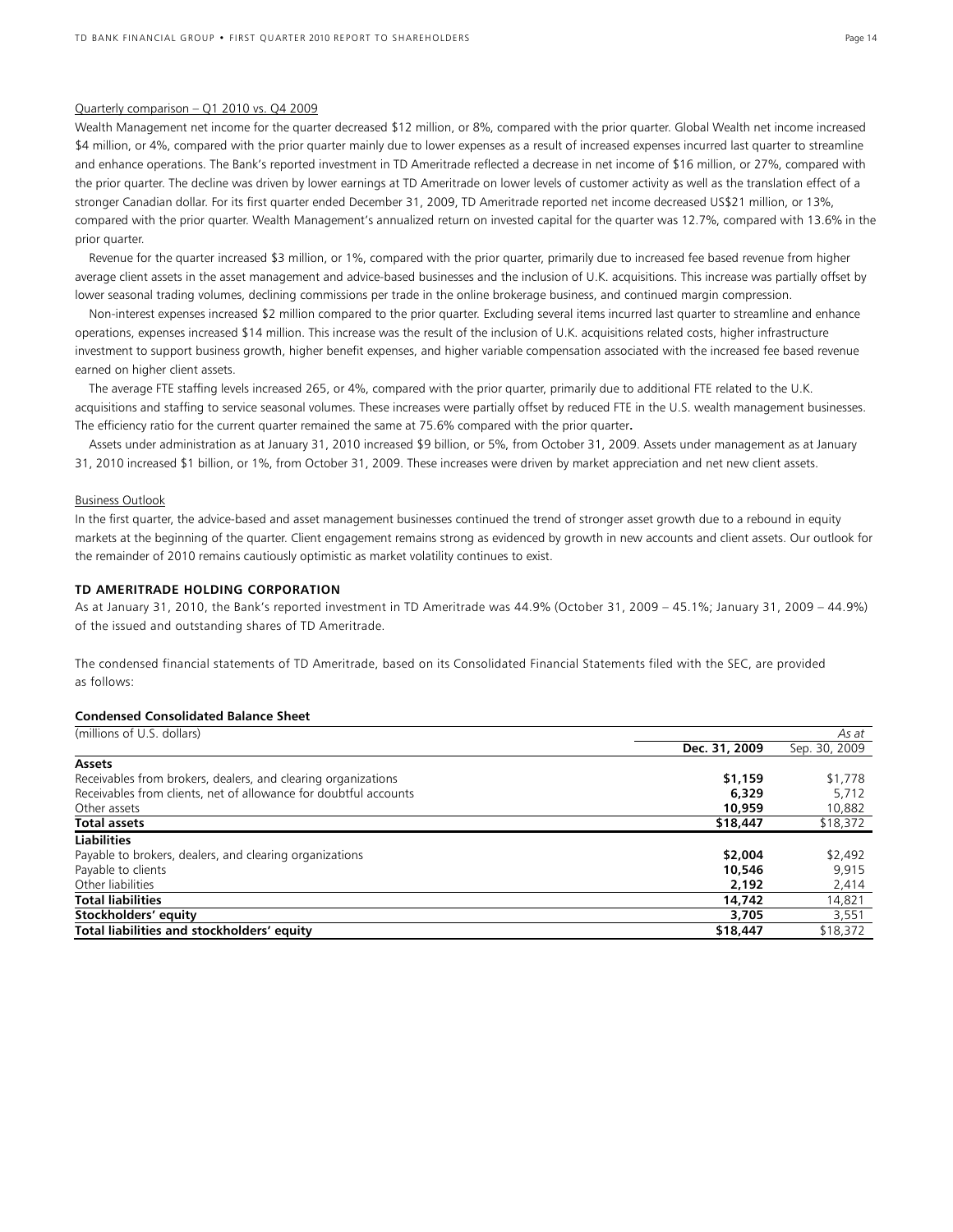#### **Condensed Consolidated Statement of Income**

| (millions of U.S. dollars, except per share amounts)                                                                      |               | For the three months ended |
|---------------------------------------------------------------------------------------------------------------------------|---------------|----------------------------|
|                                                                                                                           | Dec. 31, 2009 | Dec. 31, 2008              |
| <b>Revenues</b>                                                                                                           |               |                            |
| Net interest revenue                                                                                                      | \$99          | \$85                       |
| Fee-based and other revenue                                                                                               | 526           | 526                        |
| Total revenue                                                                                                             | 625           | 611                        |
| <b>Operating expenses</b>                                                                                                 |               |                            |
| Employee compensation and benefits                                                                                        | 147           | 117                        |
| Other                                                                                                                     | 238           | 178                        |
| Total operating expenses                                                                                                  | 385           | 295                        |
| Other expense                                                                                                             | 20            | 16                         |
| Pre-tax income                                                                                                            | 220           | 300                        |
| Provision for income taxes                                                                                                | 84            | 116                        |
| Net income <sup>1</sup>                                                                                                   | \$136         | \$184                      |
| Earnings per share - basic                                                                                                | \$0.23        | \$0.31                     |
| Earning per share - diluted                                                                                               | \$0.23        | \$0.31                     |
| The Bank's equity share of net income of TD Ameritrade is subject to adjustments relating to amortization of intangibles. |               |                            |

#### **U.S. Personal and Commercial Banking**

| (millions of dollars, except as noted)   |               |               |                            |               |               | For the three months ended |
|------------------------------------------|---------------|---------------|----------------------------|---------------|---------------|----------------------------|
|                                          |               |               | Canadian dollars           |               |               | U.S. dollars               |
|                                          | Jan. 31, 2010 | Oct. 31, 2009 | Jan. 31, 2009 <sup>1</sup> | Jan. 31, 2010 | Oct. 31, 2009 | Jan. 31, 2009 <sup>1</sup> |
| Net interest income                      | \$829         | \$840         | \$892                      | \$788         | \$781         | \$736                      |
| Non-interest income                      | 315           | 273           | 302                        | 299           | 255           | 249                        |
| Total revenue                            | 1,144         | 1,113         | 1,194                      | 1,087         | 1,036         | 985                        |
| Provision for credit losses - loans      | 192           | 175           | 139                        | 182           | 162           | 115                        |
| Provision for credit losses - securities |               |               |                            |               |               |                            |
| classified as loans                      | 9             | 41            | 93                         | 9             | 39            | 75                         |
| Provision for credit losses - total      | 201           | 216           | 232                        | 191           | 201           | 190                        |
| Non-interest expenses - reported         | 746           | 806           | 801                        | 709           | 751           | 660                        |
| Non-interest expenses - adjusted         | 674           | 669           | 696                        | 641           | 623           | 573                        |
| Net income - reported                    | 181           | 122           | 181                        | 172           | 113           | 151                        |
| Net income - adjusted                    | 227           | 211           | 248                        | 216           | 196           | 206                        |
| Selected volumes and ratios              |               |               |                            |               |               |                            |
| Return on invested capital               | $5.0\%$       | 4.5%          | 4.8%                       | 5.0%          | 4.5%          | 4.8%                       |
| Margin on average earnings assets (TEB)  | 3.41%         | 3.46%         | 3.62%                      | 3.41%         | 3.46%         | 3.62%                      |
| Efficiency ratio - reported              | 65.2%         | 72.4%         | 67.1%                      | 65.2%         | 72.4%         | 67.1%                      |
| Efficiency ratio - adjusted              | 58.9%         | 60.1%         | 58.3%                      | 58.9%         | 60.1%         | 58.3%                      |
| Number of U.S. retail stores             | 1,039         | 1,028         | 1,006                      | 1,039         | 1,028         | 1,006                      |
| Average number of full-time              |               |               |                            |               |               |                            |
| equivalent staff                         | 19,117        | 19,242        | 19,593                     | 19,117        | 19,242        | 19,593                     |

<sup>1</sup> Certain comparative amounts are presented after adjustments resulting from adoption of the 2009 financial instruments amendments, as described in Note 1 to the Interim Consolidated Financial Statements.

#### Quarterly comparison – Q1 2010 vs. Q1 2009

U.S. Personal and Commercial Banking reported net income, in Canadian dollar terms, for the quarter was \$181 million, which was in line with the first quarter last year. Adjusted net income for the quarter was \$227 million, a decrease of \$21 million, or 8%. The strengthening of the Canadian dollar against the U.S. dollar decreased the reported and adjusted net income by \$24 million and \$35 million, respectively, for the current quarter. The annualized return on invested capital for the quarter was 5.0%, compared with 4.8% in the first quarter last year.

 U.S. Personal and Commercial Banking revenue is derived from traditional personal and commercial banking sources. In U.S. dollar terms, revenue for the quarter was US\$1,087 million, an increase of US\$102 million, or 10%, compared with the first quarter last year primarily due to higher fee based revenue, resulting in part from a combined deposit fee structure introduced in connection with the Commerce conversion, as well as overall deposit growth. Fees resulting from the combined deposit fee structure are expected to decline as a result of new regulations which take effect later this year. Margin on average earning assets decreased by 21 bps to 3.41% compared to the first quarter last year primarily due to rate compression arising from the lower overall level of interest rates. Average loans increased US\$3 billion, or 6%, with average personal loans increasing US\$3 billion, or 17%, and average business loans remaining essentially in line with the first quarter last year. Average deposits increased US\$22 billion, or 23%, which included a US\$17 billion increase in TD Ameritrade money market deposit accounts (MMDAs). Average deposit volume, excluding the impact of the TD Ameritrade MMDAs, increased US\$5 billion, or 6%. Business deposit volumes (excluding government) increased US\$3 billion, or 15%, government deposit volumes declined US\$2 billion, or 11%, and personal deposit volumes increased US\$4 billion, or 11%.

Total PCL for the quarter was US\$191 million, flat with the first quarter last year. PCL for loans for the quarter was US\$182 million, an increase of US\$67 million, or 58%, compared to the first quarter last year primarily due to higher levels of charge-offs and higher reserve requirements resulting from the recession in the U.S. Annualized PCL for loans as a percentage of credit volume was 1.3%, an increase of 42 bps compared with the first quarter last year. Net impaired loans, excluding debt securities classified as loans that are impaired, were US\$1,019 million, an increase of US\$555 million, or 120%, compared with the first quarter last year. The increase was largely due to net new formations resulting from continued weakness in the commercial real estate market and the recession in the U.S. Net impaired loans, excluding debt securities classified as loans, as a percentage of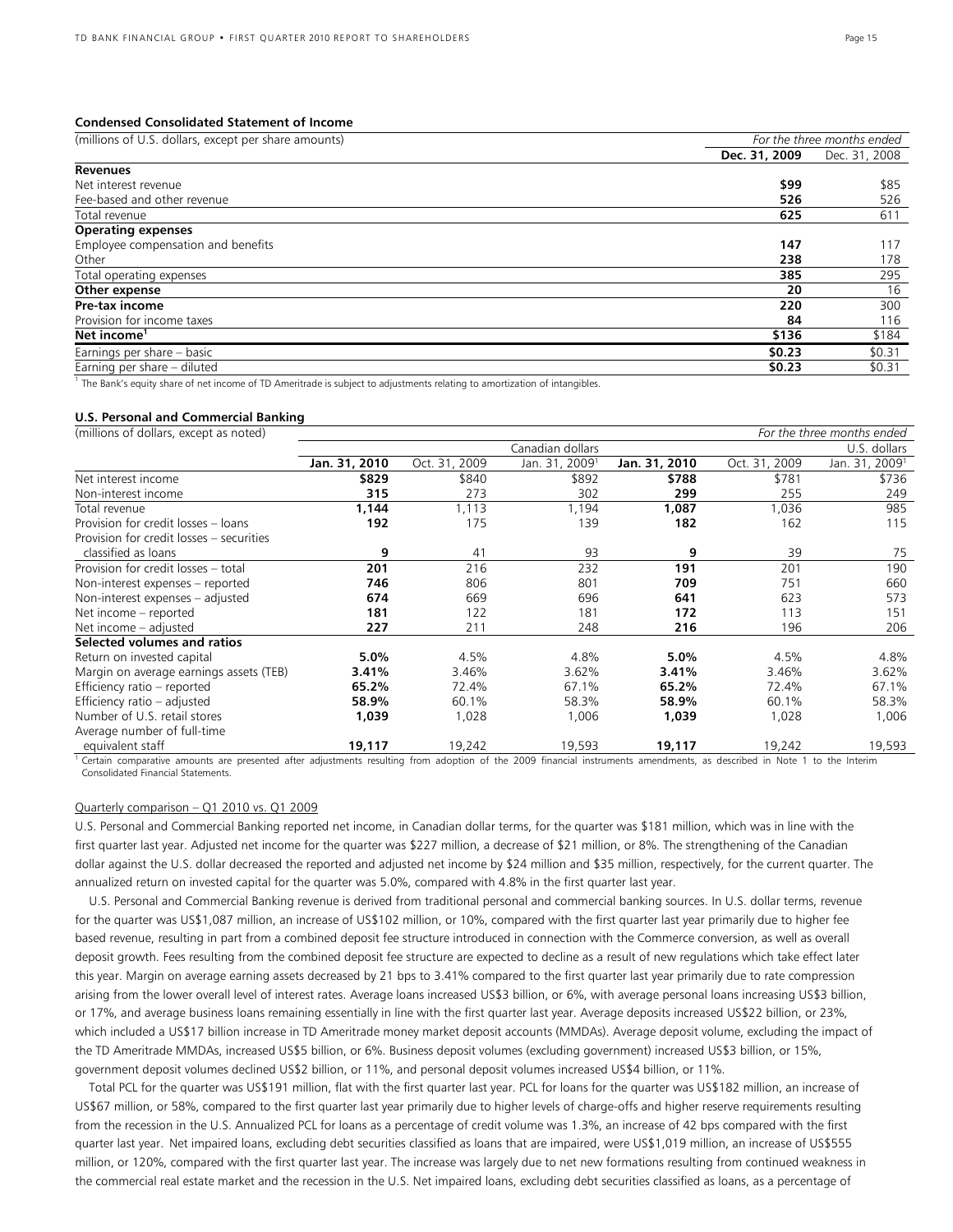total loans were 1.93%, compared with 0.92% as at January 31, 2009. PCL for securities classified as loans for the quarter was US\$9 million, a decrease of \$66 million compared with the first quarter last year due to the relative stability of the U.S. housing market in the current quarter. Net impaired securities classified as loans were US\$314 million at January 31, 2010.

 Reported non-interest expenses for the quarter were US\$709 million, an increase of US\$49 million, or 7%, compared with the first quarter last year. On an adjusted basis, excluding the item of note for restructuring and integration charges related to the Commerce acquisition, non-interest expenses for the quarter were US\$641 million, an increase of US\$68 million, or 12%, largely due to increased FDIC premiums, new store expenses, higher levels of asset recovery and security related expenses, and US\$14 million of residual restructuring and integration charges relating to the Commerce acquisition. As the efforts in these areas wind down and the restructuring and integration is substantially complete, residual restructuring and integration costs for Commerce are not included in the item of note.

 The average FTE staffing levels decreased by 476, or 2%, compared with the first quarter last year. Included in this decrease is a reduction of approximately 900 FTE staff due to integration efforts and store consolidations, partially offset by the increase of approximately 400 FTE staff resulting from 32 new store openings since the first quarter last year. The reported efficiency ratio for the quarter improved to 65.2%, compared with 67.1% in the first quarter last year. The adjusted efficiency ratio for the quarter of 58.9% was essentially in line with the first quarter last year.

#### Quarterly comparison - Q1 2010 vs. Q4 2009

U.S. Personal and Commercial Banking reported net income, in Canadian dollar terms, for the quarter increased \$59 million, or 48%, compared with the prior quarter. Adjusted net income for the quarter increased \$16 million, or 8%. The strengthening of the Canadian dollar against the U.S. dollar decreased the reported and adjusted net income by \$3 million and \$5 million, respectively, for the current quarter. The annualized return on invested capital for the quarter was 5.0%, compared with 4.5% in the prior quarter.

 In U.S. dollar terms, revenue for the quarter increased US\$51 million, or 5%, compared with the prior quarter primarily due to higher fee based revenue, resulting in part from a combined deposit fee structure introduced in connection with the Commerce conversion. Fees resulting from the combined deposit fee structure are expected to decline as a result of new regulations which take effect later this year. Margin on average earning assets decreased by 5 bps to 3.41% compared to the prior quarter, primarily due to higher volume of low spread deposit products. Average loans were essentially flat with the prior quarter with average business loans decreasing 1% and average personal loans increasing 3%. Average deposits increased US\$6 billion, or 6%, compared to the prior quarter, including a US\$5 billion increase in average deposits of TD Ameritrade MMDAs. Average deposit volume excluding the impact of the TD Ameritrade MMDAs, increased US\$1 billion, or 1%, with 2% growth in business deposit volume, including government deposits which were essentially flat, and a marginal increase in personal deposit volume.

 Total PCL for the quarter decreased US\$10 million, or 5%. PCL for loans increased US\$20 million, or 12%, compared with the prior quarter. Annualized PCL for loans as a percentage of credit volume was 1.3%, an increase of 8 bps compared with the prior quarter. Net impaired loans, excluding debt securities classified as loans that are impaired, were US\$1,019 million, an increase of US\$140 million, or 16%, compared with the prior quarter. The increase was largely due to net new formations resulting from continued weakness in the commercial real estate markets and the recession in the U.S. Net impaired loans, excluding debt securities classified as loans, as a percentage of total loans were 1.93%, compared with 1.55% as at October 31, 2009. PCL for securities classified as loans decreased US\$30 million compared with the prior quarter due to the relative stability of the U.S. housing market in the current quarter.

 Reported non-interest expenses for the quarter decreased US\$42 million, or 6%, compared with the prior quarter. On an adjusted basis, excluding the item of note for restructuring and integration charges related to the Commerce acquisition, non-interest expenses for the quarter increased US\$18 million, or 3%, due primarily to US\$14 million of residual restructuring and integration charges relating to Commerce not included in the item of note as these efforts wind down and restructuring and integration is substantially complete.

 The average FTE staffing decreased 125, or 1%, compared with the prior quarter. Included in this decrease is a reduction of approximately 275 FTE staff due to integration efforts, partially offset by the increase of approximately 150 FTE staff resulting from 13 new store openings since the prior quarter. The reported efficiency ratio for the quarter improved to 65.2%, compared with 72.4% in the prior quarter. The adjusted efficiency ratio for the quarter improved to 58.9%, compared with 60.1%.

#### Business Outlook

Loan volume growth is expected to moderate in 2010 due primarily to lower demand. Organic deposit growth momentum is expected to continue due to maturing stores, while regulatory changes in the U.S. are expected to reduce certain transaction fees. PCL is expected to remain at current levels for the balance of the year. Key drivers of performance in 2010 are anticipated to be core deposit and loan growth, with a constant monitoring of credit quality, competitive pricing, proposed and pending regulations in the U.S. related to consumer finance, and solid expense control.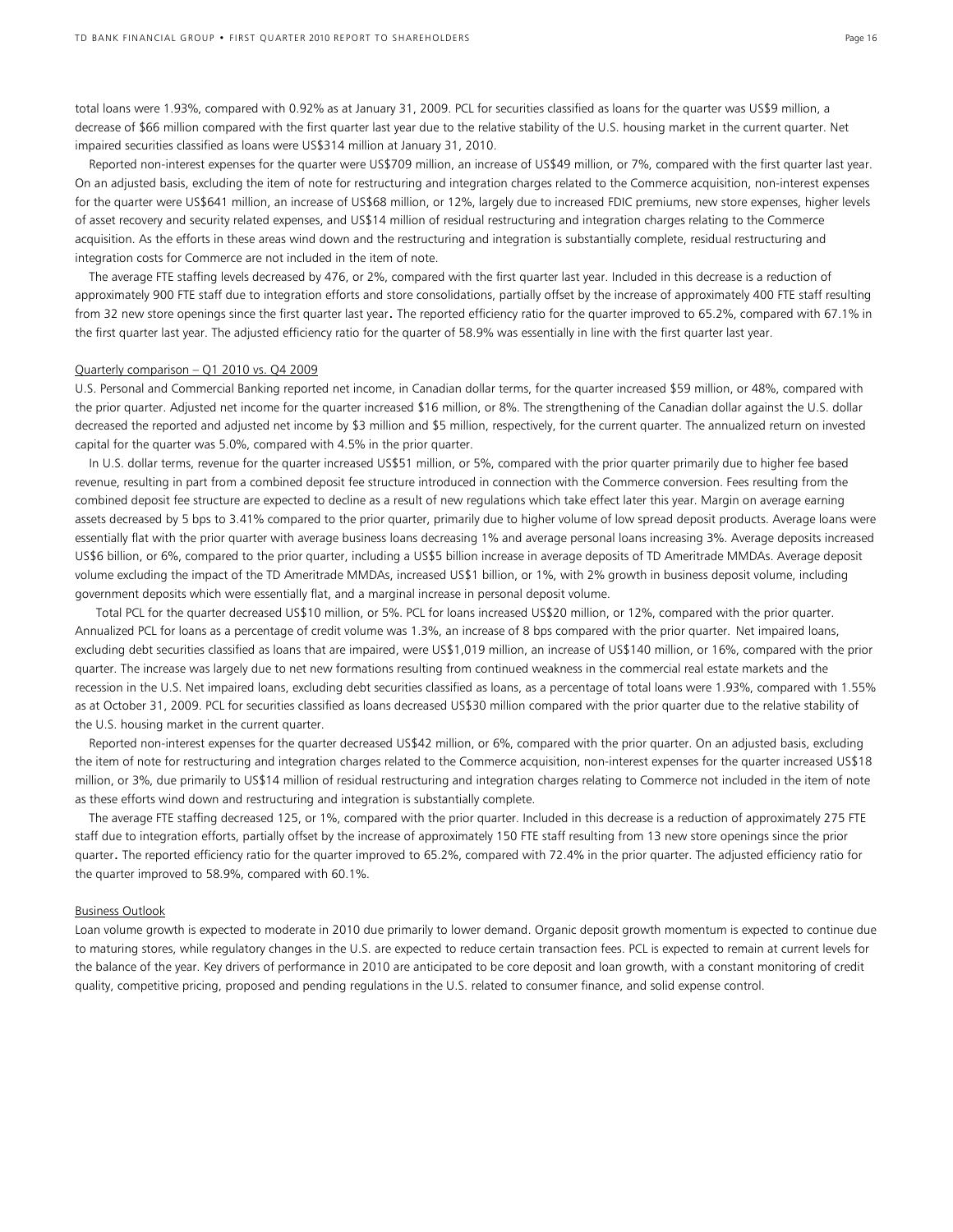#### **Wholesale Banking**

| (millions of Canadian dollars, except as noted)     | For the three months ended |               |               |  |
|-----------------------------------------------------|----------------------------|---------------|---------------|--|
|                                                     | Jan. 31, 2010              | Oct. 31, 2009 | Jan. 31, 2009 |  |
| Net interest income                                 | \$513                      | \$579         | \$720         |  |
| Non-interest income                                 | 400                        | 307           | 119           |  |
| Total revenue (TEB)                                 | 913                        | 886           | 839           |  |
| Provision for credit losses                         | 8                          |               | 66            |  |
| Non-interest expenses                               | 376                        | 347           | 388           |  |
| Net income                                          | 372                        | 372           | 265           |  |
| Selected volumes and ratios                         |                            |               |               |  |
| Risk-weighted assets (billions of Canadian dollars) | 34                         | 34            | 51            |  |
| Return on invested capital                          | 45.2%                      | 46.0%         | 22.3%         |  |
| Efficiency ratio - reported                         | 41.2%                      | 39.2%         | 46.2%         |  |
| Average number of full-time equivalent staff        | 3,091                      | 3.057         | 3,025         |  |

#### Quarterly comparison – Q1 2010 vs. Q1 2009

Wholesale Banking net income for the quarter was \$372 million, an increase of \$107 million, or 40%, compared with the first quarter last year. The increase was driven by solid performance across all business lines including improved credit trading and lending revenue, and lower credit provisions. The operating environment was less volatile compared to the first quarter last year when results were impacted by net security losses in the equity investment portfolio, unfavourable credit valuation adjustments, and credit trading losses, partially offset by a recovery from the cancellation of a loan commitment. The annualized return on invested capital for the quarter was 45.2%, compared with 22.3% in the first quarter last year.

Wholesale Banking revenue is derived primarily from capital markets and corporate lending. Revenue for the quarter was \$913 million, an increase of \$74 million, or 9%, compared with the first quarter last year. The increase was primarily due to improved credit trading and lending revenue and favourable credit valuation adjustments. Improved credit markets and demand for corporate bonds resulted in trading gains and the exit of certain non-core credit positions at net gains. Declines in credit spreads contributed to a small release of credit valuation adjustments as compared to a significant increase in the first quarter last year. Revenue offsets compared to the first quarter last year were due to less volatile markets presenting fewer trading opportunities in foreign exchange markets, reduced non-taxable transaction revenue affecting the equity derivatives portfolio, and a significant recovery from the cancellation of a loan commitment in the first quarter last year. Corporate lending revenue increased due to higher margins and loan fees offset by lower volumes. The investment portfolio reported a small gain this quarter compared to net security losses in the first quarter last year due to significant declines in North American equity markets last year.

PCL is composed of specific provisions for credit losses and accrual costs for credit protection. PCL for the current quarter was \$8 million, compared with \$66 million in the first quarter last year. PCL in the current quarter includes minor specific provisions offset by a recovery on a specific loan. PCL for the first quarter last year included specific allowances of \$56 million related to credit exposures in the corporate lending and merchant banking portfolios as well as the cost of credit protection. Wholesale Banking continues to proactively manage its credit risk and currently holds \$1.3 billion in notional CDS protection against the lending portfolio.

Non-interest expenses for the quarter were \$376 million, a decrease of \$12 million, or 3%, compared with the first quarter last year primarily due to lower severance costs.

#### Quarterly comparison – Q1 2010 vs. Q4 2009

Wholesale Banking net income for the quarter was in line with the prior quarter as improved interest rate, foreign exchange, and credit trading results were offset by weaker equity revenue, lower releases of credit valuation adjustments, and higher non-interest expenses. The annualized return on invested capital for the quarter was 45.2%, compared with 46.0% in the prior quarter.

 Revenue for the quarter increased \$27 million, or 3%, compared with the prior quarter primarily due to improved sales and trading revenue in the interest rate and foreign exchange businesses. New issue origination in the quarter was very strong which also enhanced client trading activity. Credit trading improved as certain non-core positions were exited and favourable market conditions allowed the segment to amend a number of transactions on a profitable basis. These increases were partially offset by lower trading revenue in equities and reduced releases of credit valuation adjustments as credit spreads tightened less compared with the prior quarter.

PCL for the quarter increased \$1 million compared with the prior quarter. PCL for the current and prior quarters included \$9 million in the cost of credit protection. In the current quarter, minor specific provisions taken for corporate lending and merchant banking credits were offset by a recovery related to a single credit exposure in the corporate lending portfolio.

 Non-interest expenses for the quarter increased \$29 million, or 8%, compared with the prior quarter primarily due to higher variable compensation, partially offset by lower severance and regulatory costs.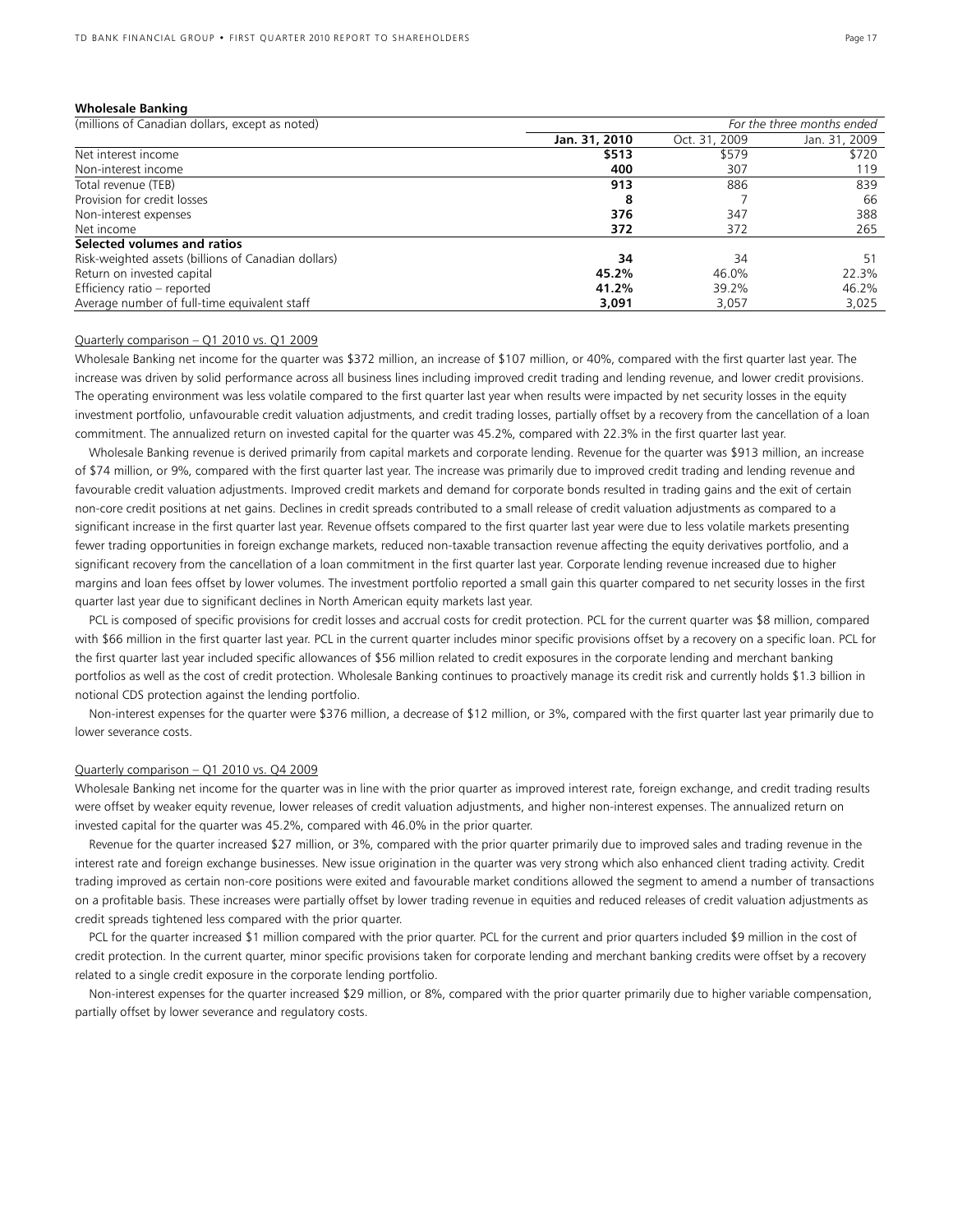#### Business Outlook

Wholesale Banking had a very strong quarter delivering superior returns across a number of businesses while continuing to focus on growing its franchise businesses. The operating environment remained favourable as key market indices advanced and credit spreads tightened. As expected, we are starting to see moderation in some key markets, particularly in the foreign exchange and short-term interest rate markets. We expect this moderation to continue through 2010 with a corresponding moderation in earnings. Key priorities for 2010 include expanding the North American fixed income and foreign exchange businesses and solidifying our position as a top-ranked integrated domestic investment dealer.

#### **Corporate**

| (millions of Canadian dollars)                                                               | For the three months ended |               |               |
|----------------------------------------------------------------------------------------------|----------------------------|---------------|---------------|
|                                                                                              | Jan. 31, 2010              | Oct. 31, 2009 | Jan. 31, 2009 |
| Corporate segment net loss - reported                                                        | \$(120)                    | \$(262)       | \$ (529)      |
| Adjustments for items of note, net of income taxes                                           |                            |               |               |
| Amortization of intangibles                                                                  | 112                        | 116           | 127           |
| Decrease (increase) in fair value of derivatives hedging the reclassified available-for-sale |                            |               |               |
| securities portfolio                                                                         | (4)                        | 73            | 200           |
| Decrease (increase) in fair value of credit default swaps hedging the corporate loan book,   |                            |               |               |
| net of provision for credit losses                                                           |                            | 19            | (12)          |
| Provision for (recovery of) income taxes due to changes in statutory income tax rates        | (11)                       |               |               |
| General allowance increase in Canadian Personal and Commercial Banking and                   |                            |               |               |
| Wholesale Banking <sup>1</sup>                                                               |                            |               | 55            |
| Provision for (release of) insurance claims                                                  | (17)                       |               |               |
| Total adjustments for items of note                                                          | 87                         | 208           | 370           |
| Corporate segment net loss - adjusted                                                        | \$(33)                     | \$(54)        | \$(159)       |
|                                                                                              |                            |               |               |
| Decomposition of items included in net loss – adjusted                                       |                            |               |               |
| Net securitization                                                                           | \$(5)                      | \$(2)         | \$ (33)       |
| Unallocated corporate expenses                                                               | (62)                       | (90)          | (60)          |
| Other                                                                                        | 34                         | 38            | (66)          |
| Corporate segment net loss - adjusted                                                        | \$(33)                     | \$(54)        | \$(159)       |

<sup>1</sup> Effective November 1, 2009, TD Financing Services (formerly VFC Inc.) aligned their loan loss methodology with that used for all other Canadian Personal and Commercial Banking retail loans; any general provisions resulting from the revised methodology are included in "General allowance increase in Canadian Personal and Commercial Banking and Wholesale Banking."

Adjusted results are non-GAAP. Refer to the "How the Bank Reports" section for an explanation and reconciliation of reported and adjusted results.

#### Quarterly comparison – Q1 2010 vs. Q1 2009

Corporate segment's reported net loss for the quarter was \$120 million, compared with a reported net loss of \$529 million in the first quarter last year. Adjusted net loss for the quarter was \$33 million, compared with an adjusted net loss of \$159 million. Compared with the first quarter last year, the lower adjusted net loss was primarily attributable to higher securitization gains and favourable valuations, a decrease in losses associated with economic hedging activities, and the negative impact of unfavourable tax items reported last year, partially offset by the Winstar litigation gain in the first quarter last year.

### Quarterly comparison – Q1 2010 vs. Q4 2009

Corporate segment's reported net loss for the quarter was \$120 million, compared with a reported net loss of \$262 million in the prior quarter. Adjusted net loss for the quarter was \$33 million, compared with an adjusted net loss of \$54 million. The lower adjusted net loss was primarily attributable to favourable securitization valuations and lower net corporate expenses, partially offset by the impact of tax benefits reported in the prior quarter.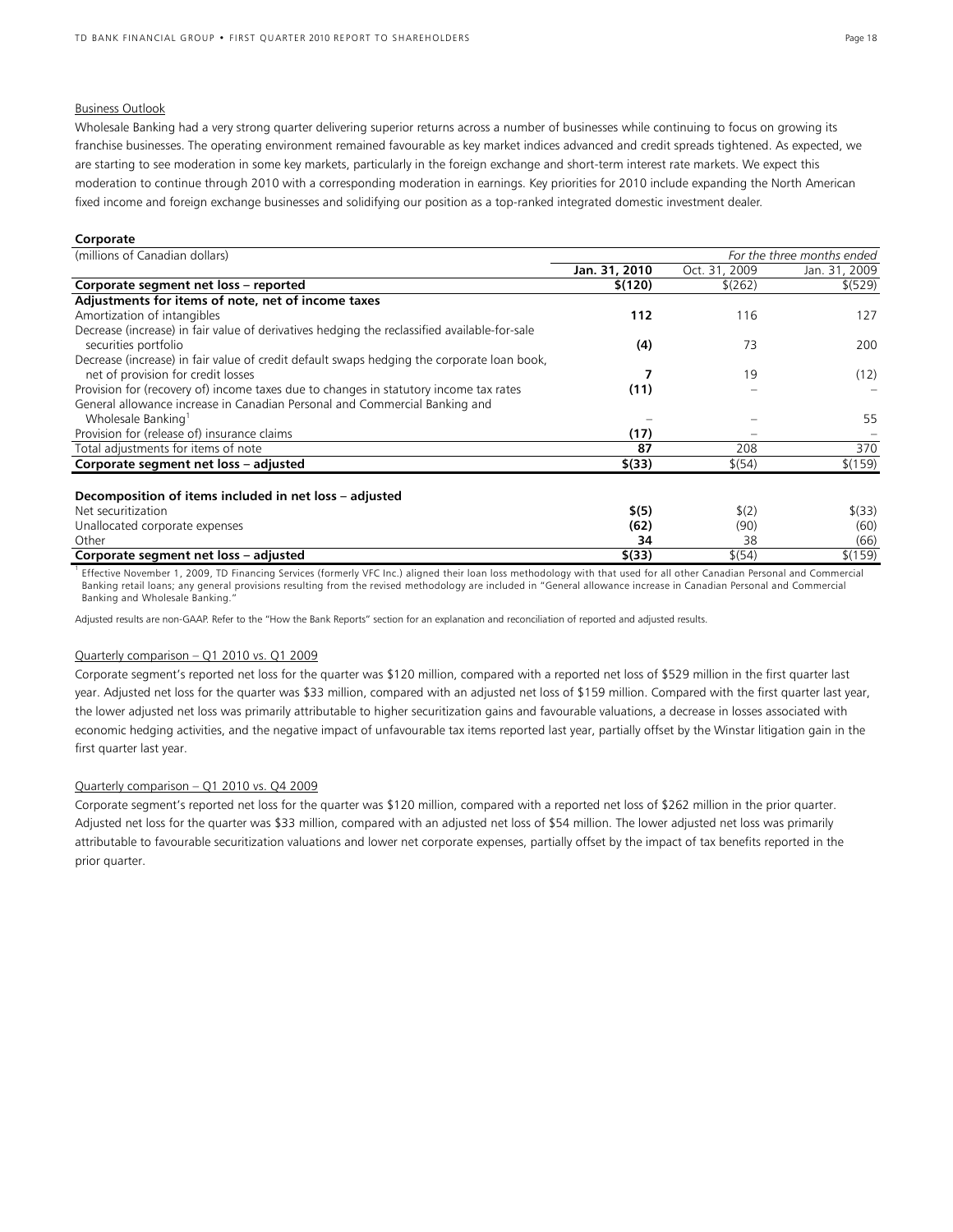### **BALANCE SHEET REVIEW**

### **Quarterly comparison – Q1, 2010 vs. Q4, 2009**

#### **Balance Sheet Summary**

The quarter-over-quarter Balance Sheet changes are mainly due to growth in personal non-term deposits from TD Ameritrade which were invested in AFS securities and securities purchased under reverse repurchase agreements.

**Total assets** of the Bank were \$567 billion as at January 31, 2010, \$10 billion, or 2%, higher than at October 31, 2009. The net increase reflected a \$5 billion increase in securities purchased under reverse repurchase agreements, a \$4 billion increase in interest-bearing deposits with banks, and \$3 billion increase in securities, partially offset by a \$3 billion decrease in other assets. Translation effect of a stronger Canadian dollar caused the value of the total Bank assets to decrease \$2 billion.

**Securities** increased largely due to a \$3 billion increase in AFS securities primarily related to growth in U.S. Personal and Commercial Banking due to reinvestment of balances previously invested in securities purchased under reverse repurchase agreements. Translation effect of a stronger Canadian dollar caused the value of the total Bank securities to decrease \$1 billion.

Loans (net of allowance for loan losses) increased by \$1 billion due to volume growth, primarily in Canadian Personal and Commercial Banking, partially offset by a decline in U.S. Personal and Commercial Banking. Residential mortgages in Canadian Personal and Commercial Banking increased \$2 billion while consumer instalment and other personal loans increased \$1 billion. U.S. Personal and Commercial Banking business and government loans decreased \$1 billion and debt securities reclassified as loans decreased \$1 billion due largely to the translation effect of a stronger Canadian dollar.

**Other assets** declined \$3 billion primarily due to a \$3 billion decrease in the market value of derivatives in Wholesale Banking.

**Total liabilities** of the Bank were \$528 billion as at January 31, 2010, \$10 billion, or 2%, higher than at October 31, 2009. The net increase was composed primarily of an \$11 billion increase in deposits largely due to TD Ameritrade sweep deposits, partially offset by a decrease in other liabilities. Translation effect of a stronger Canadian dollar caused the value of liabilities in U.S. Personal and Commercial Banking to decrease by \$2 billion.

**Deposits** increased \$11 billion, or 3%, primarily due to an \$8 billion increase in personal deposits, primarily driven by volume increases in U.S. Personal and Commercial Banking, and a \$5 billion increase in bank deposits, primarily driven by volume increases in Wholesale Banking. These increases were partially offset by a \$3 billion decrease in Wholesale Banking trading deposits.

**Other liabilities** were relatively flat. A \$2 billion decrease in Wholesale Banking derivatives was offset by a \$2 billion increase in obligations related to securities sold short.

**Shareholders' equity** grew by \$1 billion, or 2%, due to retained earnings growth.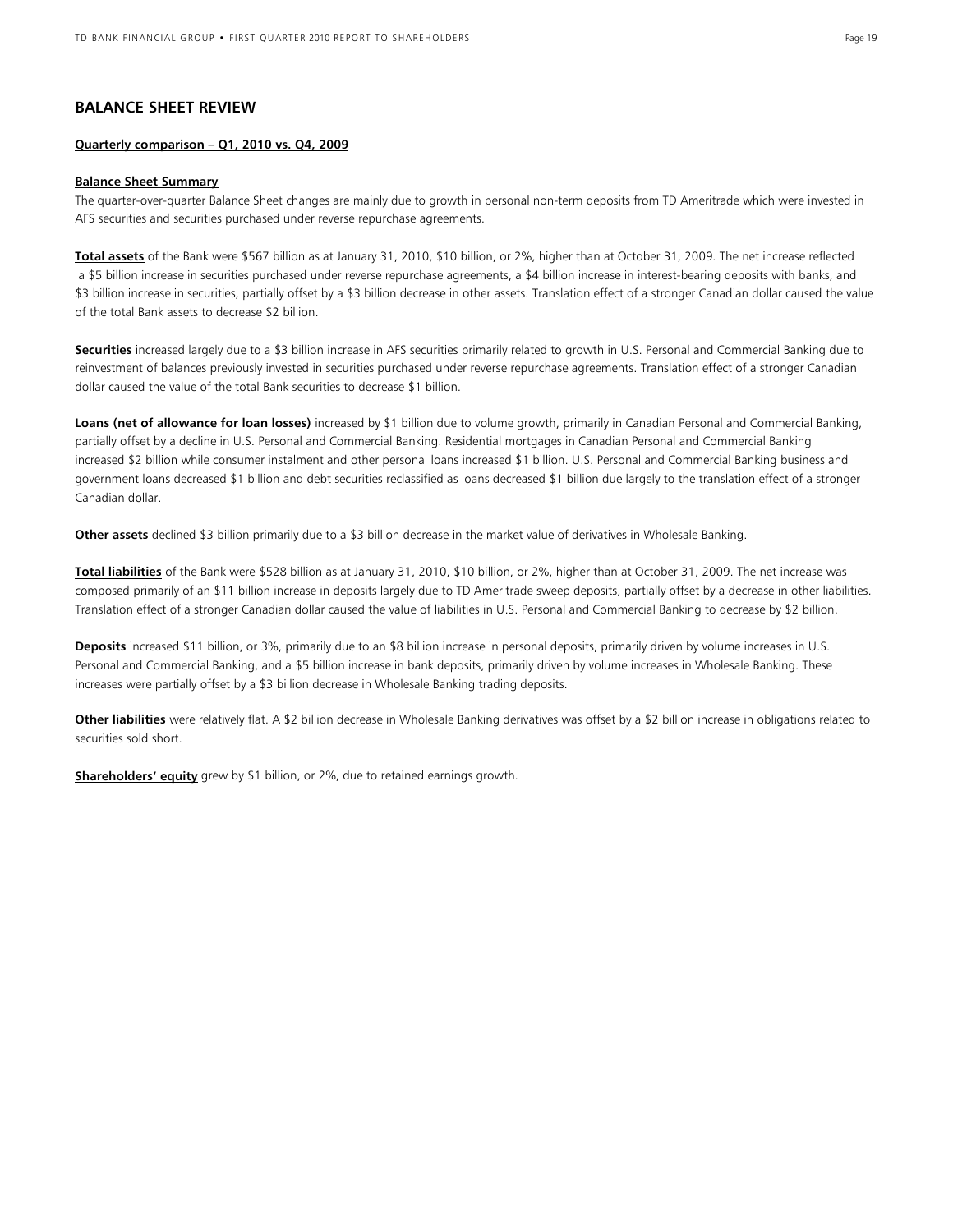### **CREDIT PORTFOLIO QUALITY**

### Quarterly comparison – Q1 2010 vs. Q1 2009

Gross impaired loans were \$2,708 million as at January 31, 2010, an increase of \$1,165 million, or 76%, compared with January 31, 2009, largely attributable to a \$1,021 million increase in U.S. Personal and Commercial Banking. Impaired loans net of specific allowances as at January 31, 2010 totalled \$2,102 million, compared with \$1,157 million as at January 31, 2009.

 The allowance for credit losses of \$2,731 million as at January 31, 2010 was composed of total specific allowances of \$606 million and a general allowance of \$2,125 million. Specific allowances increased \$220 million, or 57%, compared with January 31, 2009. The total general allowance increased \$529 million, or 33%, compared with January 31, 2009, mainly due to a \$410 million increase in U.S. Personal and Commercial Banking, a \$244 million increase in Canadian Personal and Commercial Banking (including TD Financing Services), partially offset by foreign exchange and other adjustments. The Bank establishes a general allowance to recognize losses that management estimates to have occurred in the portfolio at the balance sheet date for loans or credits not yet specifically identified as impaired.

### Quarterly comparison – Q1 2010 vs. Q4 2009

Gross impaired loans as at January 31, 2010 increased \$397 million, or 17%, compared with October 31, 2009, due to a \$372 million increase in U.S. Personal and Commercial Banking and a \$26 million increase in Wholesale Banking. Impaired loans net of specific allowances as at January 31, 2010 increased \$349 million compared with October 31, 2009.

 Specific allowances increased \$48 million, or 9%, compared with October 31, 2009. The total general allowance as at January 31, 2010 increased \$44 million, or 2%, compared with October 31, 2009, due to a \$56 million increase in U.S. Personal and Commercial Banking, partially offset by foreign exchange and other adjustments.

#### **Changes in Gross Impaired Loans and Acceptances**

| (millions of Canadian dollars)                                                     | For the three months ended |               |                            |  |
|------------------------------------------------------------------------------------|----------------------------|---------------|----------------------------|--|
|                                                                                    | Jan. 31, 2010              | Oct. 31, 2009 | Jan. 31, 2009              |  |
| Balance at beginning of period                                                     | \$2,311                    | \$1,947       | \$1,157                    |  |
| <b>Additions</b>                                                                   | 1,217                      | 1,215         | 990                        |  |
| Return to performing status, repaid or sold                                        | (364)                      | (413)         | (297)                      |  |
| Write-offs                                                                         | (443)                      | (439)         | (373)                      |  |
| Foreign exchange and other adjustments                                             | (13)                       |               | 66                         |  |
| Balance at end of period                                                           | \$2,708                    | \$2,311       | \$1,543                    |  |
| <b>Allowance for Credit Losses</b>                                                 |                            |               |                            |  |
| (millions of Canadian dollars, except as noted)                                    |                            |               | As at                      |  |
|                                                                                    | Jan. 31, 2010              | Oct. 31, 2009 | Jan. 31, 2009 <sup>2</sup> |  |
| Specific allowance - on-balance sheet loans                                        | \$606                      | \$558         | \$386                      |  |
| General allowance for – on-balance sheet loans                                     | 1,854                      | 1,810         | 1,596                      |  |
| $-$ off-balance sheet instruments <sup>1</sup>                                     | 271                        | 271           |                            |  |
| Total general allowance                                                            | 2,125                      | 2,081         | 1,596                      |  |
| <b>Allowance for credit losses</b>                                                 | \$2,731                    | \$2,639       | \$1,982                    |  |
| Impaired loans net of specific allowance                                           | \$2,102                    | \$1,753       | \$1,157                    |  |
| Net impaired loans as a percentage of net loans                                    | 0.80%                      | 0.67%         | 0.46%                      |  |
| Provision for credit losses as a percentage of net average loans (quarterly ratio) | 0.79%                      | 0.79%         | 1.00%                      |  |
|                                                                                    |                            |               |                            |  |

<sup>1</sup> Effective April 30, 2009, the allowance for credit losses for off-balance sheet instruments is recorded in other liabilities. Prior period balances have not been reclassified.<br><sup>2</sup> Certain comparative amounts are presen Consolidated Financial Statements.

#### **Non-Prime Loans**

As at January 31, 2010, the Bank had approximately \$1.5 billion (October 31, 2009 – \$1.5 billion) gross exposure to non-prime loans, which primarily consists of automotive loans originated in Canada. The credit loss rate, which is an indicator of credit quality and is defined as the average PCL divided by the average month-end loan balance, was approximately 9.0% (October 31, 2009 – approximately 6.0%) on an annual basis. Included in this was an adjustment of \$13 million applicable to the integration of the indirect lending businesses of TD Canada Trust and VFC Inc. into TD Financing Services. Excluding the impact of this adjustment, the credit loss rate was approximately 5.4% on an annual basis. Specifically, the loan loss methodology was changed to be consistent with the manner in which the other personal portfolios are calculated. The portfolio continues to perform as expected. These loans are recorded at amortized cost.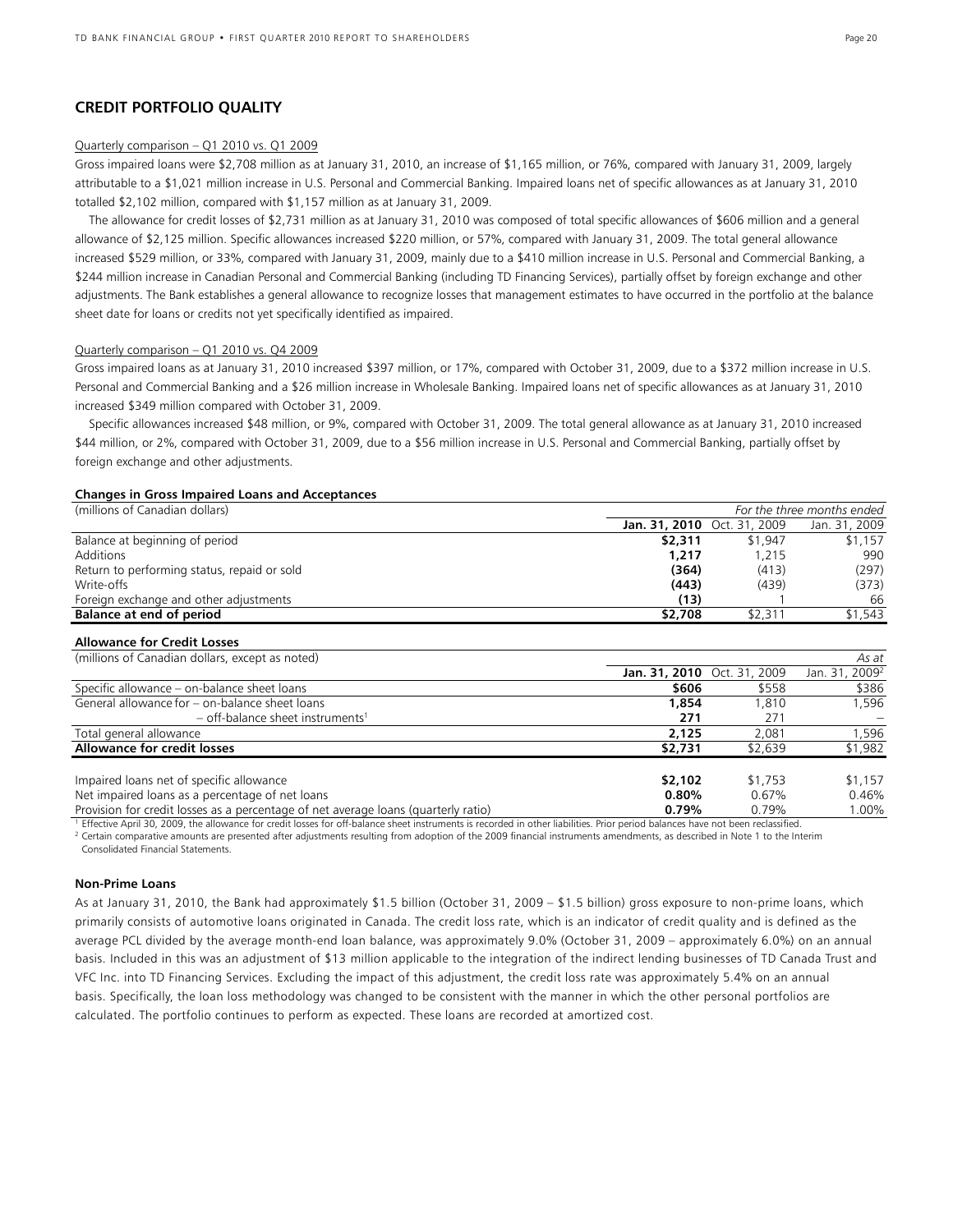#### **EXPOSURE TO NON-AGENCY COLLATERALIZED MORTGAGE OBLIGATIONS (CMO)**

In the fourth quarter of 2009, the Bank adopted amendments made to CICA Handbook Section 3855, *Financial Instruments – Recognition and Measurement* that allow debt securities which are not quoted in an active market on November 1, 2008, to be classified as loans. The nonagency CMO debt securities qualified for reclassification since the market for the portfolio has been considered to be inactive since the fourth quarter of 2008. As a result, the debt securities were reclassified from available-for-sale to loans effective November 1, 2008, at their amortized cost as of that date to align the accounting for the portfolio with how it is managed by the Bank. After the reclassification, the debt securities are carried at amortized cost using the effective interest rate method, and are evaluated for loan losses using the incurred credit loss model.

 The Bank assesses impairment of these reclassified debt securities on a quarterly basis. Since these debt securities are classified as loans, the impairment assessment follows the loan loss accounting model, where there are two types of allowances against credit losses – specific and general. Specific allowances provide against losses that are identifiable at the individual debt security level for which there is objective evidence that there has been a deterioration of credit quality, at which point the book value of the loan is reduced to its estimated realizable amount. A general allowance is established to recognize losses that management estimates to have occurred in the portfolio at the balance sheet date for loans not yet specifically identified as impaired. As a result of the reclassification of the debt securities to loans in 2009, the general allowance recognized as at January 31, 2010 was US\$252 million (October 31, 2009 – US\$256 million).

 During the second quarter of 2009, the Bank re-securitized a portion of the non-agency CMO portfolio. As part of the on-balance sheet re-securitization, new credit ratings were obtained for the re-securitized securities that better reflect the discount on acquisition and the Bank's risk inherent on the entire portfolio. As a result, 55% of the non-agency CMO portfolio is now rated AAA for regulatory capital reporting. The net capital benefit of the re-securitization transaction is reflected in the changes in RWA and in the securitization deductions from Tier 1 and Tier 2 capital. For accounting purposes, the Bank retained a majority of the beneficial interests in the re-securitized securities resulting in no financial statement impact. The Bank's assessment of impairment for these reclassified securities is not impacted by the change in the credit ratings.

The following table discloses the fair value of the securities by vintage year:

| (millions of U.S. dollars) |                | Alt-A      |                | Prime Jumbo |                | Total      |
|----------------------------|----------------|------------|----------------|-------------|----------------|------------|
| As at Jan. 31, 2010        | Amortized cost | Fair value | Amortized cost | Fair value  | Amortized cost | Fair value |
| 2003                       | \$335          | \$332      | \$541          | \$527       | \$876          | \$859      |
| 2004                       | 599            | 598        | 565            | 562         | 1,164          | 1,160      |
| 2005                       | 855            | 824        | 1,502          | 1,431       | 2,357          | 2,255      |
| 2006                       | 473            | 410        | 544            | 509         | 1,017          | 919        |
| 2007                       | 713            | 632        | 451            | 413         | 1,164          | 1,045      |
| Total portfolio net of     |                |            |                |             |                |            |
| specific allowance         | \$2,975        | \$2,796    | \$3,603        | \$3,442     | \$6,578        | \$6,238    |
| Less: general allowance    |                |            |                |             | 252            |            |
| Total                      |                |            |                |             | \$6,326        | \$6,238    |
| As at Oct. 31, 2009        |                |            |                |             |                |            |
| 2003                       | \$359          | \$365      | \$598          | \$597       | \$957          | \$962      |
| 2004                       | 624            | 621        | 636            | 645         | 1,260          | 1,266      |
| 2005                       | 873            | 817        | 1,602          | 1,513       | 2,475          | 2,330      |
| 2006                       | 492            | 438        | 584            | 543         | 1,076          | 981        |
| 2007                       | 739            | 703        | 471            | 444         | 1,210          | 1,147      |
| Total portfolio net of     |                |            |                |             |                |            |
| specific allowance         | \$3,087        | \$2,944    | \$3,891        | \$3,742     | \$6,978        | \$6,686    |
| Less: general allowance    |                |            |                |             | 256            |            |
| Total                      |                |            |                |             | \$6,722        | \$6,686    |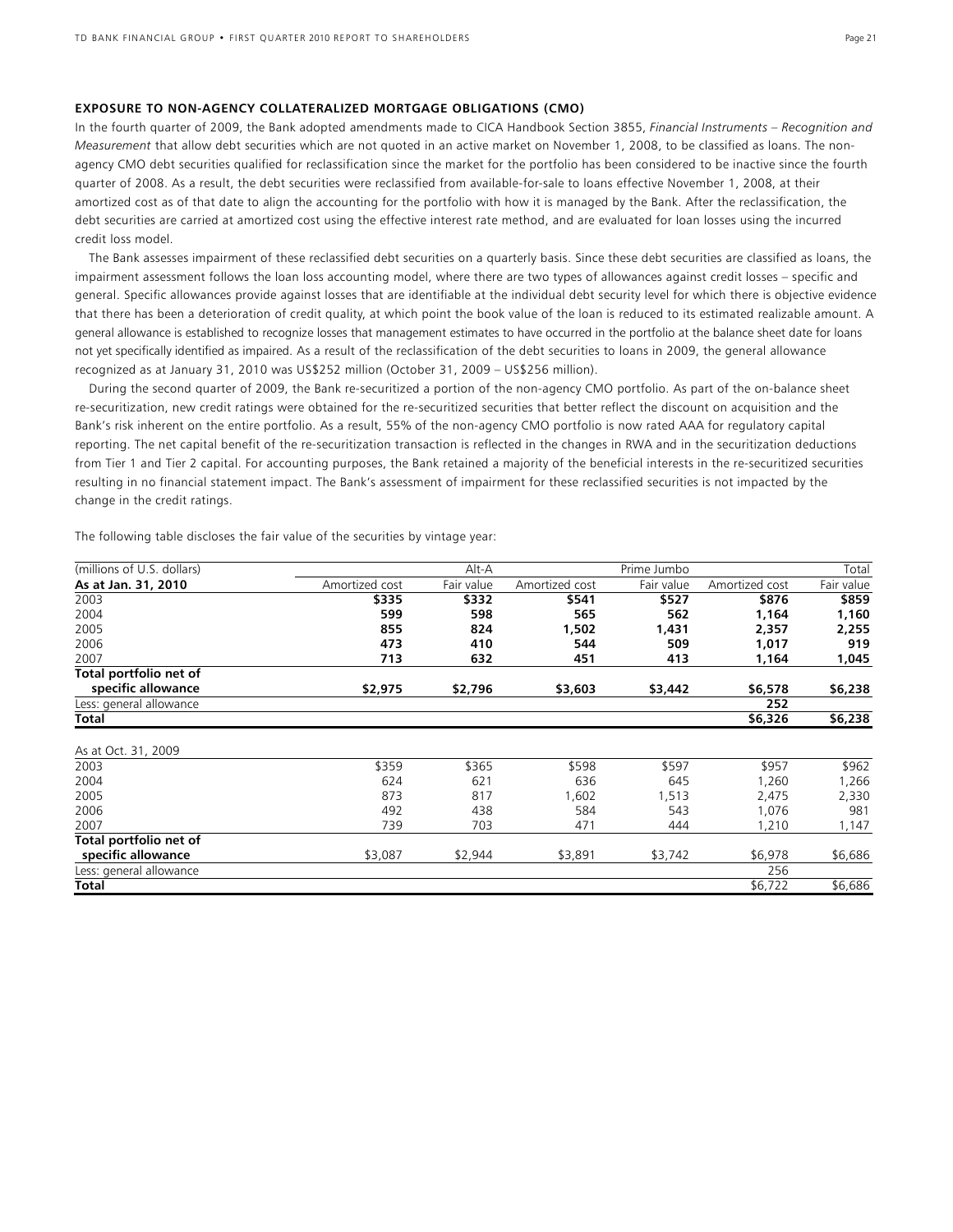### **CAPITAL POSITION**

The Bank complies with the OSFI guideline for calculating RWA and regulatory capital, which is based on the *International Convergence of Capital Measurement and Capital Standard – A Revised Framework (Basel II)* issued by the Basel Committee on Banking Supervision. OSFI's target Tier 1 and Total capital ratios for Canadian banks are 7% and 10%, respectively. For regulatory capital purposes, the Bank's investment in TD Ameritrade is translated using the period end foreign exchange rate of the Bank.

#### **Regulatory Capital Position**

| (millions of Canadian dollars, except as noted)                     |               |               | As at                      |
|---------------------------------------------------------------------|---------------|---------------|----------------------------|
|                                                                     | Jan. 31, 2010 | Oct. 31, 2009 | Jan. 31, 2009 <sup>5</sup> |
| Risk-weighted assets for:                                           |               |               |                            |
| Credit risk                                                         | \$159,947     | \$160,465     | \$176,300                  |
| Market risk                                                         | 4,061         | 3.735         | 10,176                     |
| Operational risk                                                    | 26,636        | 25,385        | 24,622                     |
| Total risk-weighted assets                                          | \$190,644     | \$189,585     | \$211,098                  |
| Tier 1 capital                                                      | \$21,963      | \$21,407      | \$21,220                   |
| Tier 1 capital ratio <sup>1</sup>                                   | 11.5%         | 11.3%         | 10.1%                      |
| Total capital <sup>2</sup>                                          | \$28,177      | \$28,338      | \$28,948                   |
| Total capital ratio <sup>3</sup>                                    | 14.8%         | 14.9%         | 13.7%                      |
| Assets-to-capital multiple <sup>4</sup>                             | 17.6          | 17.1          | 16.9                       |
| Tior 1 capital ratio is calculated as Tior 1 capital divided by PWA |               |               |                            |

Tier 1 capital ratio is calculated as Tier 1 capital divided by RWA.

<sup>2</sup> Total capital includes Tier 1 and Tier 2 capital.

<sup>3</sup> Total capital ratio is calculated as Total capital divided by RWA.

4 The assets-to-capital multiple is calculated as total assets plus off-balance sheet credit instruments, such as certain letters of credit and guarantees, less investments in associated corporations, goodwill and net intangibles, divided by Total adjusted capital.

<sup>5</sup> Certain comparative amounts are presented after adjustments resulting from adoption of the 2009 financial instruments amendments, as described in Note 1 to the Interim Consolidated Financial Statements.

As at January 31, 2010, the Bank's Tier 1 capital ratio was 11.5%, compared with 11.3% as at October 31, 2009. The increase was primarily a result of strong earnings during the quarter. The Total capital ratio was 14.8% as at January 31, 2010, compared with 14.9% as at October 31, 2009. The decrease was largely due to the redemption of \$900 million TD Capital Trust securities in December 2009.

The Bank continues to maintain sufficient capital levels to ensure that flexibility is maintained to grow operations, both organically and through strategic acquisitions. The strong capital ratios are the result of the Bank's internal capital generation, management of the balance sheet and periodic issuance of capital securities.

For further details of capital, see Notes 8 and 9 to the Interim Consolidated Financial Statements. For further details of regulatory capital, see Note 10 to the Interim Consolidated Financial Statements.

### **MANAGING RISK**

#### **EXECUTIVE SUMMARY**

Financial services involve prudently taking risks to generate profitable growth. At the Bank, our goal is to earn a stable and sustainable rate of return for every dollar of risk we take, while putting significant emphasis on investing in our businesses to ensure we can meet our future growth objectives. Our businesses thoroughly examine the various risks to which they are exposed and assess the impact and likelihood of those risks. We respond by developing business and risk management strategies for our various business units, taking into consideration the risks and business environment in which we operate. Through our businesses and operations, we are exposed to a broad number of risks that have been identified and defined in our Enterprise Risk Framework. This framework outlines appropriate risk oversight processes and the consistent communication and reporting of key risks that could hinder the achievement of our business objectives and strategies. Our risk governance structure and risk management approach have not substantially changed from that described in our 2009 Annual Report. Certain risks have been outlined below. For a complete discussion of our risk governance structure and our risk management approach, see the "Managing Risk" section in the 2009 Annual Report.

The shaded sections of this MD&A represent a discussion relating to market and liquidity risks and form an integral part of the Interim Consolidated Financial Statements for the period ended January 31, 2010.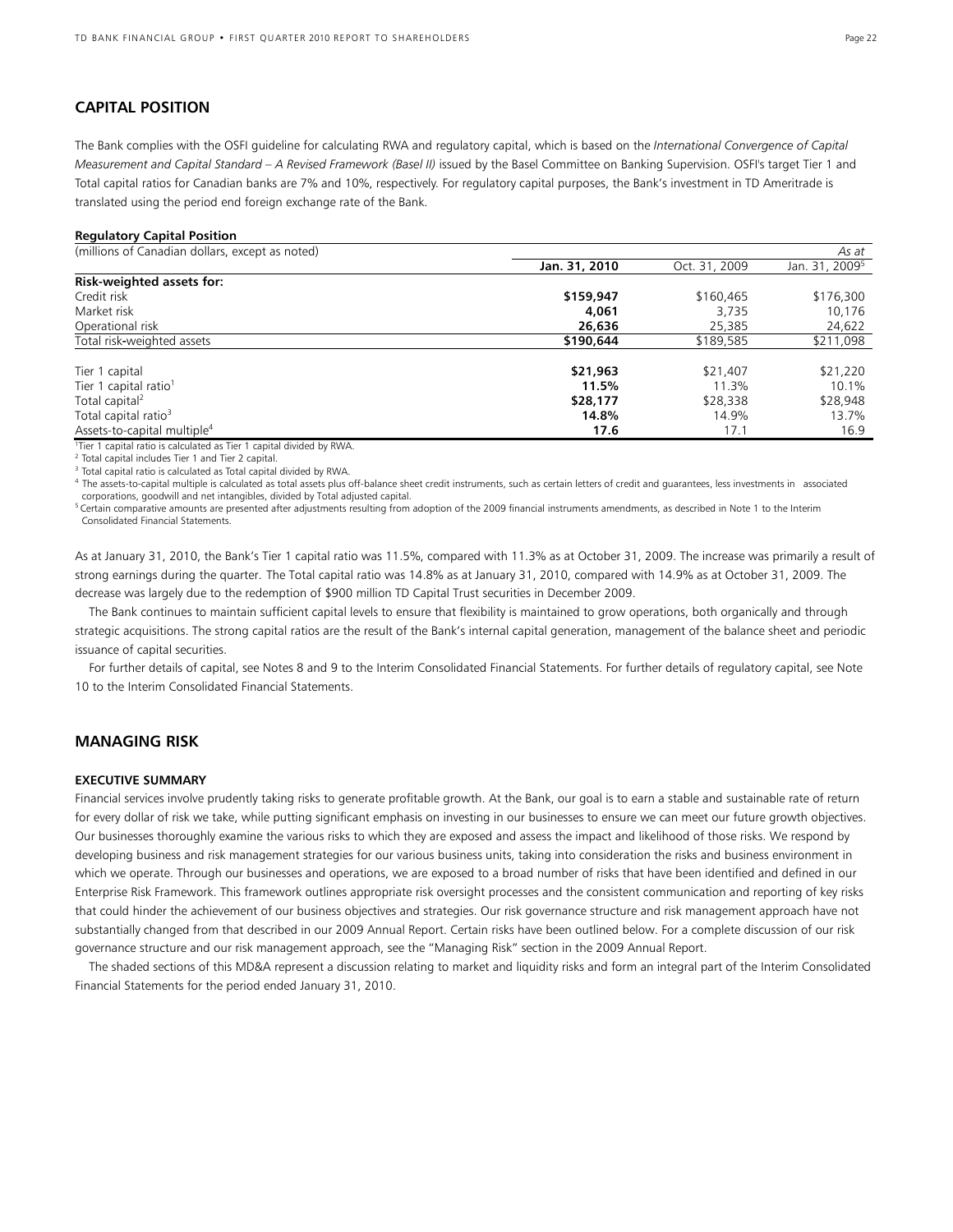### **CREDIT RISK**

Gross credit risk exposures, measured before credit risk mitigants, are given below:

### **Credit Risk Exposures1 – Standardized and AIRB Approaches**

| (millions of Canadian dollars)                                                                                                                           |                     |             |               |              |           | As at         |
|----------------------------------------------------------------------------------------------------------------------------------------------------------|---------------------|-------------|---------------|--------------|-----------|---------------|
|                                                                                                                                                          |                     |             | Jan. 31, 2010 |              |           | Oct. 31, 2009 |
|                                                                                                                                                          | <b>Standardized</b> | <b>AIRB</b> | Total         | Standardized | AIRB      | Total         |
| Retail                                                                                                                                                   |                     |             |               |              |           |               |
| Residential secured                                                                                                                                      | \$11,311            | \$139,192   | \$150,503     | \$10,606     | \$137,448 | \$148,054     |
| Qualifying revolving retail                                                                                                                              |                     | 41,384      | 41,384        |              | 40,894    | 40.894        |
| Other retail                                                                                                                                             | 17,863              | 24.022      | 41,885        | 17,252       | 23,636    | 40,888        |
| Total retail                                                                                                                                             | 29,174              | 204,598     | 233,772       | 27,858       | 201.978   | 229,836       |
| Non-retail                                                                                                                                               |                     |             |               |              |           |               |
| Corporate                                                                                                                                                | 43,206              | 97.090      | 140,296       | 45.277       | 99.856    | 145,133       |
| Sovereign                                                                                                                                                | 5.122               | 60,945      | 66,067        | 2.144        | 57,958    | 60.102        |
| Bank                                                                                                                                                     | 18,586              | 99,491      | 118,077       | 18,144       | 91.089    | 109,233       |
| Total non-retail                                                                                                                                         | 66,914              | 257.526     | 324,440       | 65,565       | 248.903   | 314,468       |
| Gross credit risk exposures                                                                                                                              | \$96,088            | \$462,124   | \$558,212     | \$93,423     | \$450.881 | \$544,304     |
| Gross credit risk exposures represent EAD and are before the effects of credit risk mitigation. This table excludes securitization and equity exposures. |                     |             |               |              |           |               |

### **MARKET RISK**

The graph below discloses daily VaR usage and trading-related income<sup>1</sup> within Wholesale Banking. For the quarter ended January 31, 2010 trading-related income was positive for 89% of the trading days. Losses in the quarter did not exceed VaR on any trading day.



 1Trading-related income is the total of net interest income on trading positions, trading income which includes income from trading loans, and income from loans designated as trading under the fair value option that are managed within a trading portfolio. Trading-related revenue in the graph above excludes revenue related to changes in the fair value of loan commitments. Similarly, the commitments are not included in the VaR measure as they are not managed as trading positions.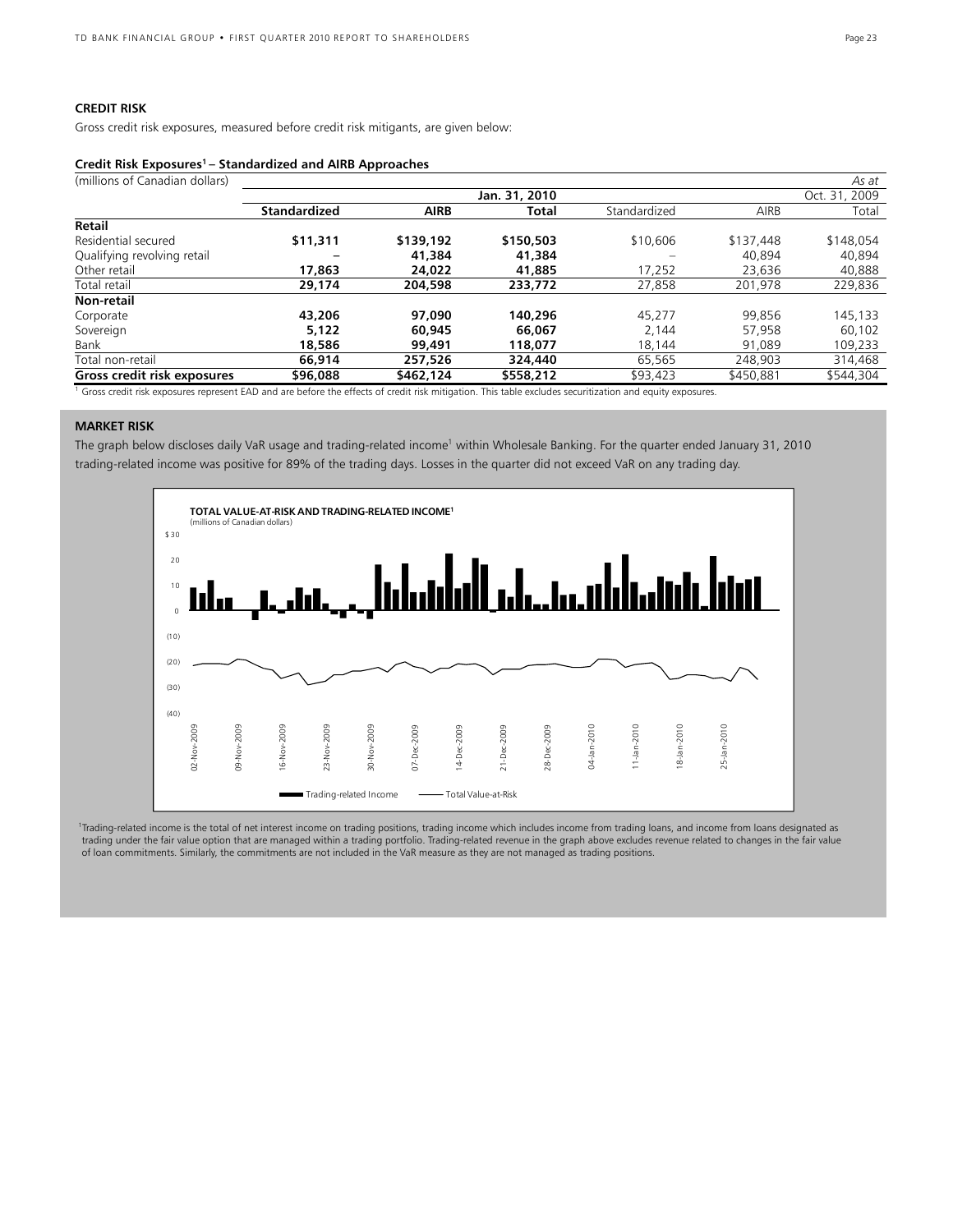The following table presents the end of quarter, average, high, and low Total VaR usage.

#### **Value-at-Risk Usage**

| (millions of Canadian dollars)       | For the three months ended |         |                  |                  |               |               |
|--------------------------------------|----------------------------|---------|------------------|------------------|---------------|---------------|
|                                      |                            |         |                  | Jan. 31, 2010    | Oct. 31, 2009 | Jan. 31, 2009 |
|                                      | As at                      | Average | High             | Low              | Average       | Average       |
| Interest rate and credit spread risk | \$12.3                     | \$13.1  | \$20.0           | \$8.1            | \$15.5        | \$31.4        |
| Equity risk                          | 9.0                        | 8.5     | 11.3             | 7.0              | 7.1           | 13.1          |
| Foreign exchange risk                | 2.5                        | 2.5     | 5.0              | 1.1              | 4.7           | 4.2           |
| Commodity risk                       | 1.3                        | 1.6     | 3.4              | 0.5              | 1.0           | 1.0           |
| Debt specific risk                   | 20.9                       | 18.5    | 24.9             | 13.2             | 16.9          | 49.2          |
| Diversification effect <sup>1</sup>  | (19.1)                     | (20.6)  | n/m <sup>2</sup> | n/m <sup>2</sup> | (23.2)        | (38.9)        |
| <b>Total Value-at-Risk</b>           | \$26.9                     | \$23.6  | \$30.6           | \$18.9           | \$22.0        | \$60.0        |

 $\frac{1}{2}$  The aggregate VaR is less than the sum of the VaR of the different risk types due to risk offsets resulting from portfolio diversification.<br><sup>2</sup> Not meaningful. It is not meaningful to compute a diversification e

#### *Interest Rate Risk*

The following graph shows our interest rate risk exposure (as measured by Economic Value-at-Risk (EVaR)) on all non-trading assets, liabilities, and derivative instruments used for interest rate risk management.



The Bank uses derivative financial instruments, wholesale instruments, and other capital market alternatives and, less frequently, product pricing strategies to manage interest rate risk. As at January 31, 2010, an immediate and sustained 100 bps increase in interest rates would have decreased the economic value of shareholders' equity by \$60.0 million (October 31, 2009 – \$(85.6) million) after tax. An immediate and sustained 100 bps decrease in interest rates would have reduced the economic value of shareholders' equity by \$146.2 million (October 31, 2009 – \$(137.0) million) after tax.

The following table shows the sensitivity of the economic value of shareholders' equity (after tax) by currency for those currencies where the Bank has material exposure.

#### **Sensitivity of After-tax Economic Value at Risk by Currency**

| (millions of Canadian dollars) | As at Jan. 31, 2010 |           | As at Oct. 31, 2009    |           | As at Jan. 31, 2009 |           |
|--------------------------------|---------------------|-----------|------------------------|-----------|---------------------|-----------|
|                                | $100$ bps           | $100$ bps | $100$ bps              | $100$ bps | $100$ bps           | $100$ bps |
|                                | increase            | decrease  | <i><b>Increase</b></i> | decrease  | <b>Increase</b>     | decrease  |
| Canadian dollar                | \$(18.4)            | \$(42.4)  | \$(0.5)                | \$(67.6)  | \$(6.2)             | \$(79.3)  |
| U.S. dollar                    | (41.6)              | (103.8)   | (85.1)                 | (69.4)    | (80.9)              | (199.7)   |
| Total                          | \$(60.0)            | \$(146.2) | \$ (85.6)              | \$(137.0) | \$ (87.1)           | \$(279.0) |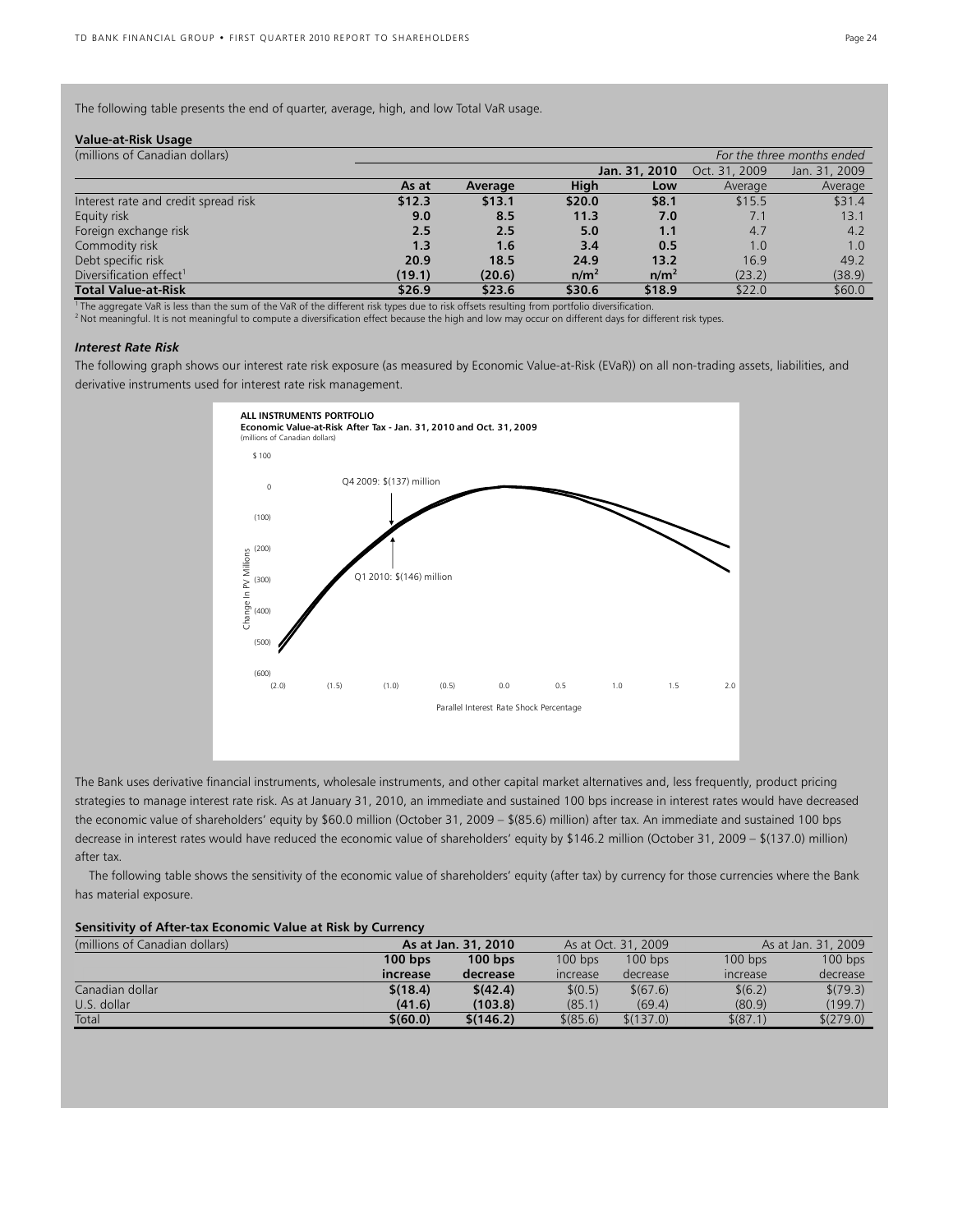#### **LIQUIDITY RISK**

**Credit Ratings** 

As a financial organization, we must ensure that we have continued access to sufficient and suitable funding to cover our financial obligations as they come due, and to sustain and grow our assets and operations under both normal and stress conditions. In the event of a funding disruption, we need to ensure we have sufficient liquid assets to continue to function. The process that ensures adequate access to funds is known as the management of liquidity risk.

 Our overall liquidity requirement is defined as the amount of liquidity we need to fund expected cash outflows, as well as a prudent liquidity reserve to fund potential cash outflows in the event of a disruption in the capital markets or other event that could affect our access to funding. We do not rely on short-term wholesale funding for purposes other than funding marketable securities or short-term assets.

 To define the amount of liquidity that must be held at all times for a specified minimum 90 day period, we use a conservative Base-Case scenario stress test that models potential liquidity requirements and asset marketability during a confidence crisis that has been triggered in the markets specifically with respect to our ability to meet obligations as they come due. In addition to this Bank-specific event, the Base-Case scenario also incorporates the impact of a stressed market-wide liquidity event that results in a significant reduction in access to both short- and long-tem funding for all institutions, a significant increase in our cost of funds, and a significant decrease in the marketability of assets. This scenario ensures that we have sufficient liquidity to cover total requirements equal to 100% of our unsecured wholesale debt coming due, potential retail and commercial deposit run-off, and forecasted operational requirements. In addition, we include coverage of Bank-sponsored funding programs, such as the Bankers' Acceptances we issue on behalf of clients, and Bank-sponsored asset-backed commercial paper (ABCP).

 To meet the resulting total liquidity requirements, we hold assets that can be readily converted into cash. Assets must be currently marketable, of sufficient credit quality, and available for sale to be considered readily convertible into cash. Liquid assets are represented in a cumulative liquidity gap framework based on settlement timing and market depth. Assets that are not available without delay because they are needed for collateral or other similar purposes are not considered readily convertible into cash.

 Our surplus liquid-asset position is our total liquid assets less our unsecured wholesale funding requirements, potential non-wholesale deposit runoff, and contingent liabilities coming due in a given specified time bucket. On January 31, 2010, our aggregate surplus liquid-asset position for up to 90 days, as measured under the Base-Case scenario for Canadian Personal and Commercial Banking (including domestic Wealth Management) and Wholesale Banking operations was \$11.3 billion, (October 31, 2009 – \$6.8 billion). The cumulative surplus liquid-asset position for U.S. Personal and Commercial Banking operations as at January 31, 2010 was \$13.9 billion (October 31, 2009 – \$10.0 billion).

 We also use an extended liquidity coverage test to measure our ability to fund our operations on a fully secured basis for a period of up to one year. For the purposes of calculating the results of this test we estimate the marketability and pledging potential of available assets not considered liquid within 90 days under the Base-Case scenario and then deduct an estimate for potential wholesale liability and deposit run-off and additional utilization of committed lines of credit over a 91 to 364 day period. On January 31, 2010, our estimate of liquid assets less requirements, as measured under the extended liquidity coverage test, for Canadian Personal and Commercial Banking and Wholesale Banking operations was \$14.9 billion, (October 31, 2009 – \$14.9 billion) and for U.S. Personal and Commercial Banking operations was \$13.3 billion (October 31, 2009 – \$16.8 billion).

 While each of our major operations has responsibility for the measurement and management of its own liquidity risks, we also manage liquidity on an enterprise-wide basis in order to maintain consistent and efficient management of liquidity risk across all of our operations.

We have contingency plans in place to provide direction in the event of a specific local liquidity crisis.

We also regularly review the level of increased collateral our trading counterparties would require in the event of a downgrade of the Bank's credit rating. The impact of a one notch downgrade would be minimal and could be readily managed in the normal course of business.

|                       |                        |       | As at Jan. 31, 2010 <sup>1</sup>         |  |  |
|-----------------------|------------------------|-------|------------------------------------------|--|--|
| <b>Ratings agency</b> | Short-term debt rating |       | Senior long-term debt rating and outlook |  |  |
| Moody's               | $P-1$                  | Aaa   | negative                                 |  |  |
| <b>S&amp;P</b>        | $A - 1 +$              | $AA-$ | stable                                   |  |  |
| <b>Fitch</b>          | $F1+$                  | $AA-$ | stable                                   |  |  |
| <b>DBRS</b>           | $R-1$ (high)           | AA    | stable                                   |  |  |

The above ratings are for The Toronto-Dominion Bank legal entity. A more extensive listing, including subsidiaries' ratings, is available on the Bank's website at http://www.td.com/investor/credit.jsp. Credit ratings are not recommendations to purchase, sell, or hold a financial obligation inasmuch as they do not comment on market price or suitability for a particular investor. Ratings are subject to revision or withdrawal at any time by the rating organization.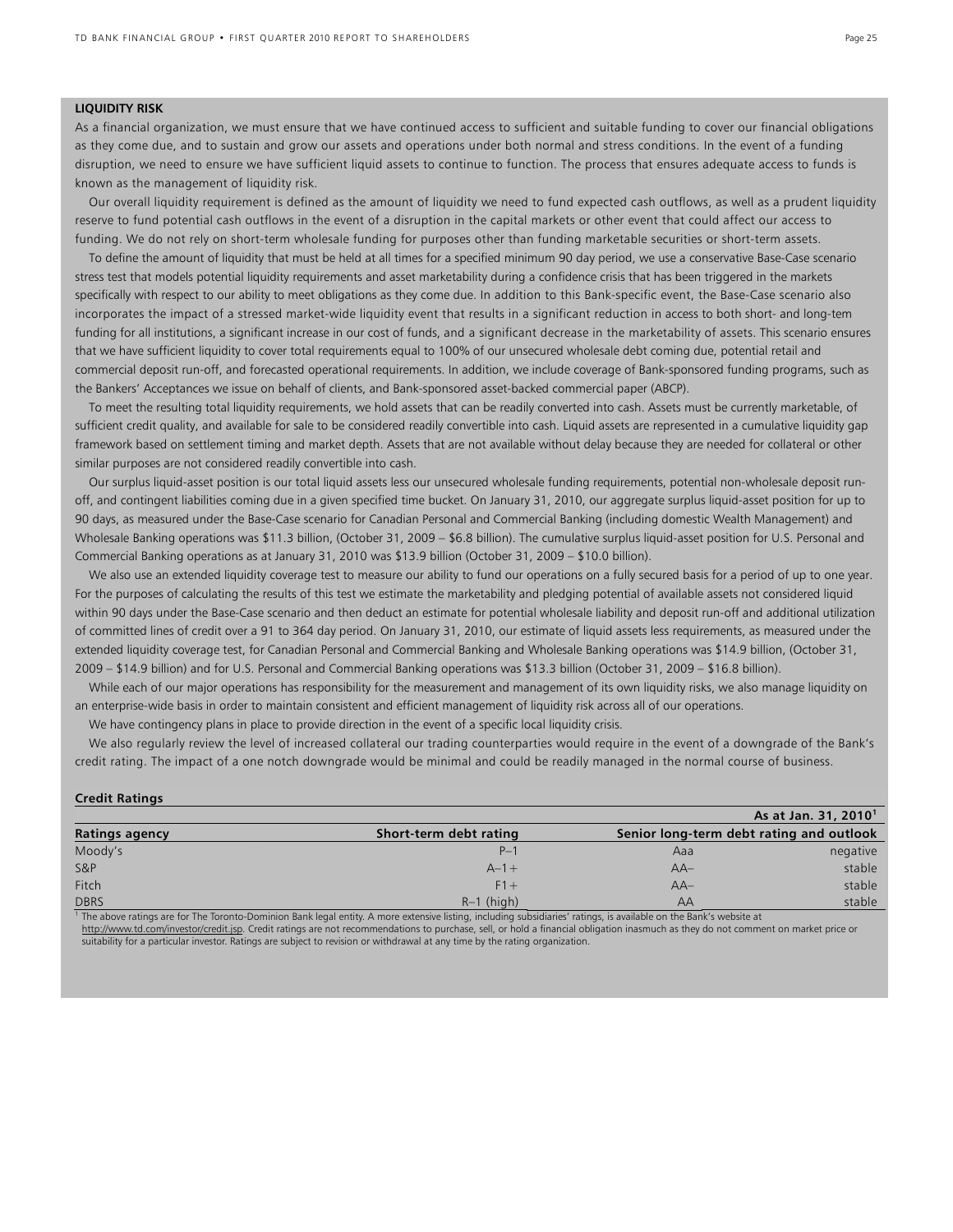#### **OFF-BALANCE SHEET ARRANGEMENTS**

The Bank carries out certain business activities via arrangements with special purpose entities (SPEs). We use SPEs to obtain sources of liquidity by securitizing certain of the Bank's financial assets, to assist our clients in securitizing their financial assets and to create investment products for our clients. SPEs may be organized as trusts, partnerships, or corporations and they may be formed as qualifying special purpose entities (QSPEs) or variable interest entities (VIEs). When an entity is deemed a VIE, the entity must be consolidated by the primary beneficiary. Consolidated SPEs have been presented in the Bank's Interim Consolidated Balance Sheet.

#### **Securitization of Bank-Originated Assets**

The Bank securitizes residential mortgages, personal loans, and commercial mortgages to enhance its liquidity position, to diversify sources of funding, and to optimize the management of the balance sheet. All products securitized by the Bank were originated in Canada and sold to Canadian securitization structures or Canadian non-SPE third parties. Details of securitization exposures through significant unconsolidated SPEs, significant unconsolidated QSPEs, and Canadian non-SPE third parties are as follows:

| (millions of Canadian dollars)<br>As at |                                |             |                          |                     |             |                         |             |                      |                          |                     |               |                  |
|-----------------------------------------|--------------------------------|-------------|--------------------------|---------------------|-------------|-------------------------|-------------|----------------------|--------------------------|---------------------|---------------|------------------|
|                                         | Jan. 31, 2010<br>Oct. 31, 2009 |             |                          |                     |             |                         |             |                      |                          |                     |               |                  |
|                                         |                                | Significant |                          | Significant         |             | <b>Canadian non-SPE</b> |             | Significant          |                          | Significant         |               | Canadian non-SPE |
|                                         | unconsolidated OSPEs           |             |                          | unconsolidated SPEs |             | third-parties           |             | unconsolidated OSPEs |                          | unconsolidated SPEs | third-parties |                  |
|                                         |                                | Carrying    |                          | Carrying            |             | Carrying                |             | Carrying             |                          | Carrying            |               | Carrying         |
|                                         |                                | value of    |                          | value of            |             | value of                |             | value of             |                          | value of            |               | value of         |
|                                         | <b>Securitized</b>             | retained    | <b>Securitized</b>       | retained            | Securitized | retained                | Securitized | retained             | Securitized              | retained            | Securitized   | retained         |
|                                         | assets                         | interests   | assets                   | interests           | assets      | interests               | assets      | interests            | assets                   | interests           | assets        | interests        |
| Residential                             |                                |             |                          |                     |             |                         |             |                      |                          |                     |               |                  |
| mortgage                                |                                |             |                          |                     |             |                         |             |                      |                          |                     |               |                  |
| loans <sup>2</sup>                      | $$-$                           | \$-         | \$20,668                 | \$556               | \$19,216    | \$675                   | $$-$        | $$-$                 | \$21,939                 | \$558               | \$18,449      | \$658            |
| Personal                                |                                |             |                          |                     |             |                         |             |                      |                          |                     |               |                  |
| loans                                   | 6,698                          | 144         |                          |                     |             | $\qquad \qquad -$       | 6,962       | 121                  |                          |                     |               |                  |
| Commercial                              |                                |             |                          |                     |             |                         |             |                      |                          |                     |               |                  |
| mortgage                                |                                |             |                          |                     |             |                         |             |                      |                          |                     |               |                  |
| loans <sup>2</sup>                      | 97                             | 2           | $\overline{\phantom{0}}$ | -                   | 514         | $\qquad \qquad -$       | 113         | $\overline{2}$       | $\overline{\phantom{0}}$ | $\qquad \qquad -$   | 513           | -                |
| <b>Total</b>                            |                                |             |                          |                     |             |                         |             |                      |                          |                     |               |                  |
| exposure                                | \$6,795                        | \$146       | \$20,668                 | \$556               | \$19,730    | \$675                   | \$7,075     | \$123                | \$21,939                 | \$558               | \$18,962      | \$658            |

#### **Exposure Securitized by the Bank as an Originator1**

 $\frac{1}{1}$  In all the securitization transactions that the Bank has undertaken for its own assets, it has acted as an originating bank and retained securitization exposure.<br><sup>2</sup> MUR mortgages, comprising of five or more uni

#### *Residential Mortgage Loans*

The Bank may be exposed to the risks of transferred loans to the securitization vehicles through retained interests. There are no expected credit losses on the retained interests of the securitized residential mortgages as the mortgages are all government guaranteed.

#### *Personal Loans*

The Bank securitizes personal loans through QSPEs, as well as through single-seller conduits via QSPEs. As at January 31, 2010, the single-seller conduits had \$5.1 billion (October 31, 2009 – \$5.1 billion) of commercial paper outstanding while another Bank-sponsored QSPE had \$2.5 billion (October 31, 2009 – \$2.9 billion) of term notes outstanding. While the probability of loss is negligible as at January 31, 2010, the Bank's maximum potential exposure to loss for these conduits through the sole provision of liquidity facilities was \$5.1 billion (October 31, 2009 – \$5.1 billion) of which \$1.1 billion (October 31, 2009 – \$1.1 billion) of underlying personal loans was government insured. Additionally, the Bank had retained interests of \$144 million (October 31, 2009 – \$121 million) relating to excess spread.

#### *Commercial Mortgage Loans*

As at January 31, 2010, the Bank's maximum potential exposure to loss was \$2 million (October 31, 2009 – \$2 million) through retained interests in the excess spread and cash collateral account of the QSPE.

#### **Securitization of Third Party-Originated Assets**

The Bank administers multi-seller conduits and provides liquidity facilities as well as securities distribution services; it may also provide credit enhancements. Third party-originated assets are securitized through Bank-sponsored SPEs, which are not consolidated by the Bank. The Bank's maximum potential exposure to loss due to its ownership interest in commercial paper and through the provision of liquidity facilities for multi-seller conduits was \$7.0 billion as at January 31, 2010 (October 31, 2009 – \$7.5 billion). Further, the Bank has committed an additional \$1.1 billion (October 31, 2009 – \$1.0 billion) in liquidity facilities for ABCP that could potentially be issued by the conduits. As at January 31, 2010, the Bank also provided deal-specific credit enhancement in the amount of \$109 million (October 31, 2009 – \$134 million).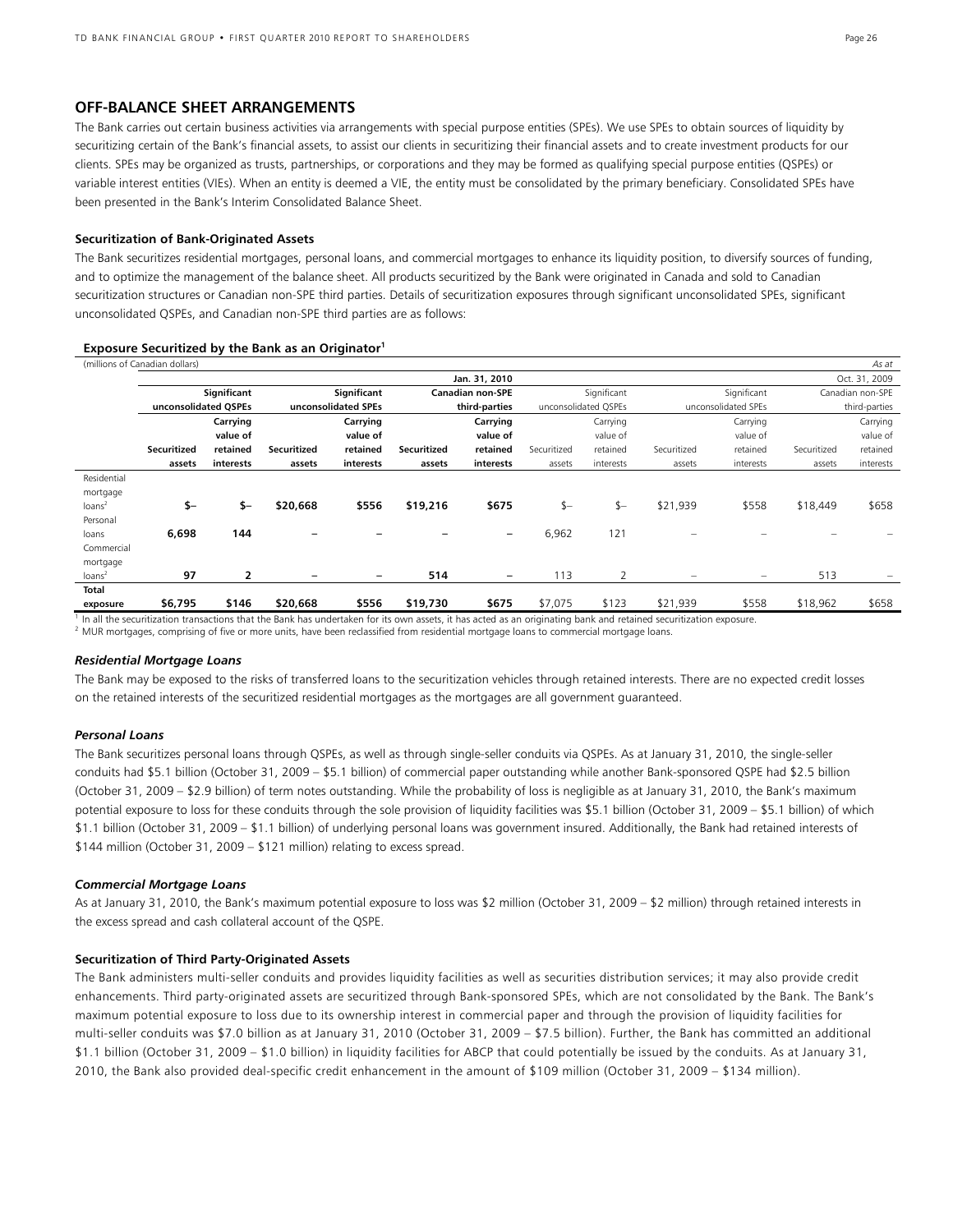All third-party assets securitized by the Bank were originated in Canada and sold to Canadian securitization structures. Details of the Bankadministered multi-seller, ABCP conduits are as follows:

|  |  |  | Exposure to Third Party-Originated Assets Securitized by Bank-Sponsored Conduits |
|--|--|--|----------------------------------------------------------------------------------|
|  |  |  |                                                                                  |

| (millions of Canadian dollars) |                |                    |                           |                | As at              |
|--------------------------------|----------------|--------------------|---------------------------|----------------|--------------------|
|                                |                |                    | Jan. 31, 2010             |                | Oct. 31, 2009      |
|                                |                | Ratings profile of | Expected                  |                | Ratings profile of |
|                                | Significant    | SPE asset class    | weighted-                 | Significant    | SPE asset class    |
|                                | unconsolidated |                    | average                   | unconsolidated |                    |
|                                | <b>SPEs</b>    | AAA                | life (years) <sup>1</sup> | <b>SPEs</b>    | AAA                |
| Residential mortgage loans     | \$2,158        | \$2,158            | 2.6                       | \$2,311        | \$2,311            |
| Credit card loans              | 500            | 500                | 2.5                       | 500            | 500                |
| Automobile loans and leases    | 2.219          | 2,219              | 1.6                       | 2,487          | 2,487              |
| Equipment loans and leases     | 357            | 357                | 1.1                       | 428            | 428                |
| Trade receivables              | 1.785          | 1.785              | 2.2                       | 1.753          | 1,753              |
| Total exposure                 | \$7,019        | \$7,019            | 2.1                       | \$7.479        | \$7,479            |

<sup>1</sup> Expected weighted-average life for each asset type is based upon each of the conduit's remaining purchase commitment for revolving pools and the expected weighted-average life of the assets for amortizing pools.

As at January 31, 2010, the Bank held \$564 million (October 31, 2009 – \$848 million) of ABCP issued by Bank-sponsored multi-seller and single-seller conduits on its Interim Consolidated Balance Sheet.

#### **Exposure to Third Party-Sponsored Conduits**

The Bank has exposure to U.S. third party-sponsored conduits arising from providing liquidity facilities of \$102 million (October 31, 2009 – \$160 million) of which \$102 million (October 31, 2009 – \$160 million) has been drawn. The assets within these conduits primarily comprise automotive-related financing assets, including loans and leases. During the three months ended January 31, 2010 and subsequently, these assets have received different ratings (split ratings) from various credit rating agencies, ranging from AAA to BBB. The weighted-average of the lowest of the split ratings, if the facilities are drawn, will result in credit exposure to the Bank of A- (October 31, 2009 – BBB+).

 The Bank's exposure to Canadian third party-sponsored conduits in the form of margin funding facilities as at January 31, 2010 was not significant.

#### **Other Investment and Financing Products**

#### *Other Financing Transactions*

The Bank enters into transactions with major U.S. corporate clients through VIEs as a means to provide them with cost efficient financing. Under these transactions, as at January 31, 2010, the Bank provided approximately \$2.0 billion (October 31, 2009 – \$2.0 billion) in financing to these VIEs. The Bank has received guarantees from or has recourse to major U.S. banks with A+ credit ratings on an S&P equivalent basis, fully covering its investments in these VIEs (October 31, 2009 – A+). At inception or through recent restructuring of the transactions, the counterparties posted collateral with AAA ratings on an S&P equivalent basis in favour of the Bank and the Bank purchased credit protection to further reduce its exposure to the U.S. banks (October 31, 2009 – AAA). As at January 31, 2010, these VIEs had assets totalling approximately \$10.6 billion (October 31, 2009 – \$10.6 billion). As at January 31, 2010, the Bank's maximum total exposure to loss before considering guarantees, recourse, collateral, and CDS was approximately \$2.0 billion (October 31, 2009 – \$2.0 billion). As at January 31, 2010, the Bank's net exposure to the U.S. banks after taking into account collateral and CDS was approximately \$386 million (October 31, 2009 – \$384 million). The transactions allow the Bank or the counterparties discretion to exit the transactions on short notice.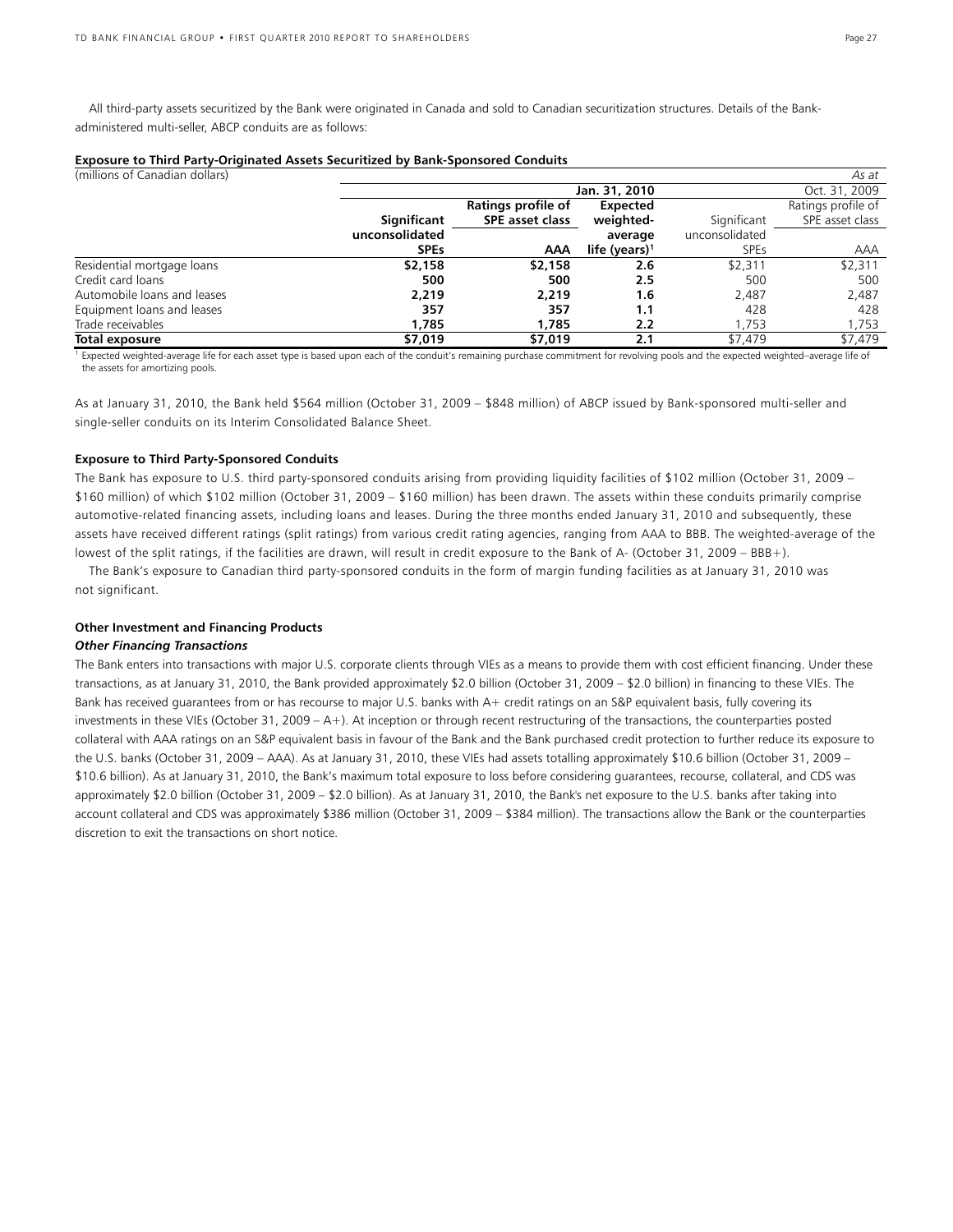#### *Exposure to Collateralized Debt Obligations*

Since the decision was made in 2005 to exit the structured products business, the Bank no longer originates Collateralized Debt Obligation vehicles (CDOs). Total CDOs purchased and sold in the trading portfolio as at January 31, 2010, were as follows:

#### **Collateralized Debt Obligations**<sup>1</sup>

| (millions of Canadian dollars)                           |                 |                     |          | As at               |
|----------------------------------------------------------|-----------------|---------------------|----------|---------------------|
|                                                          |                 | Oct. 31, 2009       |          |                     |
|                                                          | <b>Notional</b> | Positive (negative) | Notional | Positive (negative) |
|                                                          | amount          | fair value          | amount   | fair value          |
| <b>Funded</b>                                            |                 |                     |          |                     |
| Purchased protection via Bank-issued credit linked notes | \$33            | \$(9)               | \$213    | \$(40)              |
| <b>Unfunded</b>                                          |                 |                     |          |                     |
| Sold protection                                          |                 |                     |          |                     |
| Positive fair value                                      | 208             |                     | 351      |                     |
| Negative fair value                                      |                 | (87)                |          | (198)               |
| Purchased protection                                     |                 |                     |          |                     |
| Positive fair value                                      | 131             | 30                  | 131      | 45                  |
| Negative fair value                                      |                 | (5)                 |          | (4)                 |

<sup>1</sup> This table excludes standard index tranche CDOs.

The Bank does not have any exposure to U.S. subprime mortgages via the CDOs disclosed above. The CDOs are referenced to corporate debt securities. All exposures are managed with risk limits that have been approved by the Bank's risk management group and are hedged with various financial instruments, including credit derivatives and bonds within the trading portfolio, not included in this table. Counterparty exposure on hedges is collateralized under Credit Support Agreements (CSAs) and netting arrangements, consistent with other over-the-counter (OTC) derivative contracts. The Bank's CDO positions are fair valued using valuation techniques with significant non-observable market inputs. The potential effect of using reasonable possible alternative assumptions for valuing these CDO positions would range from a reduction in the fair value by \$1.3 million (October 31, 2009 – \$7.5 million) to an increase in the fair value by \$1.6 million (October 31, 2009 – \$7.7 million).

#### **Leveraged Finance Credit Commitments**

Also included in 'Commitments to extend credit' in Note 32 to the 2009 Consolidated Financial Statements are leveraged finance commitments. Leveraged finance commitments are agreements that provide funding to a wholesale borrower with higher levels of debt, measured by the ratio of debt capital to equity capital of the borrower, relative to the industry in which it operates. The Bank's exposure to leveraged finance commitments as at January 31, 2010, was not significant (October 31, 2009 – not significant).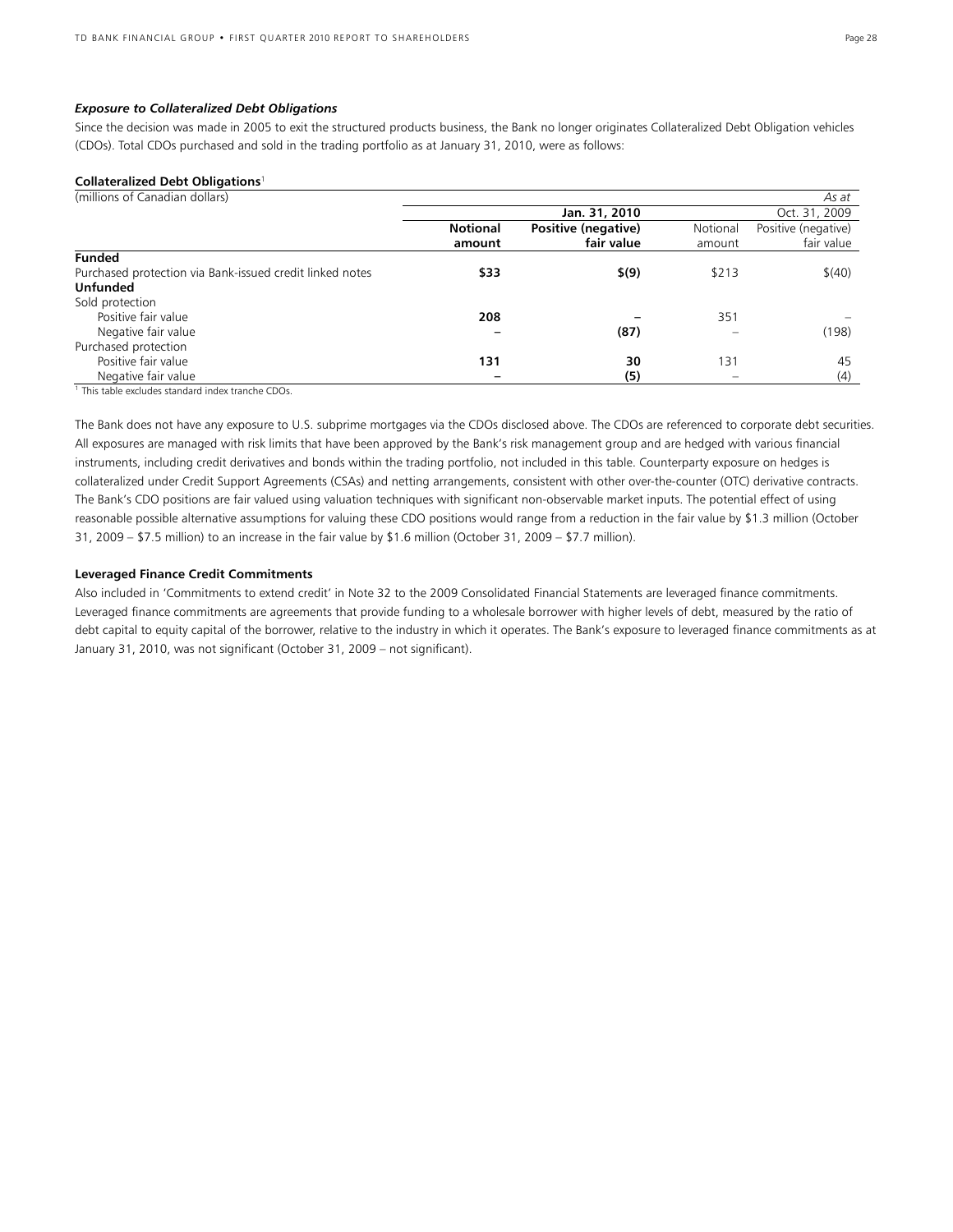### **QUARTERLY RESULTS**

The following table provides summary information related to the Bank's eight most recently completed quarters.

### **Quarterly Results**

| (millions of Canadian dollars)              | For the three months ended |         |                      |                      |                |                          |         |         |
|---------------------------------------------|----------------------------|---------|----------------------|----------------------|----------------|--------------------------|---------|---------|
|                                             | 2010                       |         |                      |                      | 2009           |                          |         | 2008    |
|                                             | Jan. 31                    | Oct. 31 | July 31 <sup>1</sup> | Apr. 30 <sup>1</sup> | Jan. $311$     | Oct. 31                  | July 31 | Apr. 30 |
| Net interest income                         | \$2,849                    | \$2,825 | \$2,833              | \$2,940              | \$2,728        | \$2,449                  | \$2,437 | \$1,858 |
| Non-interest income                         | 2,188                      | 1,893   | 1,834                | 1,385                | 1,422          | 1,191                    | 1,600   | 1,530   |
| Total revenue                               | 5,037                      | 4,718   | 4,667                | 4,325                | 4,150          | 3,640                    | 4,037   | 3,388   |
| Provision for credit losses                 | 517                        | 521     | 557                  | 772                  | 630            | 288                      | 288     | 232     |
| Non-interest expenses                       | 2,981                      | 3,095   | 3,045                | 3,051                | 3,020          | 2,367                    | 2,701   | 2,206   |
| Provision for (recovery of) income taxes    | 270                        | 132     | 209                  | (8)                  | (92)           | 20                       | 122     | 160     |
| Non-controlling interests in subsidiaries,  |                            |         |                      |                      |                |                          |         |         |
| net of income taxes                         | 27                         | 27      | 28                   | 28                   | 28             | 18                       | 8       | 9       |
| Equity in net income of an associated       |                            |         |                      |                      |                |                          |         |         |
| company, net of income taxes                | 55                         | 67      | 84                   | 63                   | 89             | 67                       | 79      | 71      |
| Net income - reported                       | 1,297                      | 1,010   | 912                  | 545                  | 653            | 1,014                    | 997     | 852     |
| Adjustments for items of note,              |                            |         |                      |                      |                |                          |         |         |
| net of income taxes                         |                            |         |                      |                      |                |                          |         |         |
| Amortization of intangibles                 | 112                        | 116     | 122                  | 127                  | 127            | 126                      | 111     | 92      |
| Reversal of Enron litigation reserve        |                            |         |                      |                      |                | (323)                    |         |         |
| Decrease (increase) in fair value           |                            |         |                      |                      |                |                          |         |         |
| of derivatives hedging the                  |                            |         |                      |                      |                |                          |         |         |
| reclassified available-for-sale             |                            |         |                      |                      |                |                          |         |         |
| debt securities portfolio                   | (4)                        | 73      | 43                   | 134                  | 200            | (118)                    |         |         |
| Restructuring and integration charges       |                            |         |                      |                      |                |                          |         |         |
| relating to the Commerce acquisition        | 46                         | 89      | 70                   | 50                   | 67             | 25                       | 15      | 30      |
| Decrease (increase) in fair value of        |                            |         |                      |                      |                |                          |         |         |
| credit default swaps hedging the            |                            |         |                      |                      |                |                          |         |         |
| corporate loan book, net of provision       |                            |         |                      |                      |                |                          |         |         |
| for credit losses                           | $\overline{ }$             | 19      | 75                   | 44                   | (12)           | (59)                     | (22)    | (1)     |
| Provision for (recovery of) income taxes    |                            |         |                      |                      |                |                          |         |         |
| due to changes in statutory income          |                            |         |                      |                      |                |                          |         |         |
| tax rates                                   | (11)                       |         |                      |                      |                |                          | 14      |         |
| Provision for (release of) insurance claims | (17)                       |         |                      |                      |                |                          |         |         |
| General allowance increase (release) in     |                            |         |                      |                      |                |                          |         |         |
| Canadian Personal and Commercial            |                            |         |                      |                      |                |                          |         |         |
| Banking and Wholesale Banking <sup>2</sup>  |                            |         | 46                   | 77                   | 55             |                          |         |         |
| Settlement of TD Banknorth                  |                            |         |                      |                      |                |                          |         |         |
| shareholder litigation                      | $\overline{\phantom{0}}$   |         | $\qquad \qquad -$    | 39                   | $\overline{a}$ | $\overline{\phantom{0}}$ |         |         |
| FDIC special assessment charge              |                            |         | 35                   |                      | $=$            |                          |         |         |
| Total adjustments for items of note         | 133                        | 297     | 391                  | 471                  | 437            | (349)                    | 118     | 121     |
| Net income - adjusted                       | 1,430                      | 1,307   | 1,303                | 1,016                | 1,090          | 665                      | 1,115   | 973     |
| Preferred dividends                         | 49                         | 48      | 49                   | 41                   | 29             | 23                       | 17      | 11      |
| Net income available to common              |                            |         |                      |                      |                |                          |         |         |
| shareholders - adjusted                     | \$1,381                    | \$1,259 | \$1,254              | \$975                | \$1,061        | \$642                    | \$1,098 | \$962   |
|                                             |                            |         |                      |                      |                |                          |         |         |
| (Canadian dollars, except as noted)         |                            |         |                      |                      |                |                          |         |         |
| <b>Basic earnings per share</b>             |                            |         |                      |                      |                |                          |         |         |
| Reported                                    | \$1.45                     | \$1.12  | \$1.01               | \$0.59               | \$0.75         | \$1.23                   | \$1.22  | \$1.12  |
| Adjusted                                    | 1.61                       | 1.47    | 1.47                 | 1.15                 | 1.28           | 0.79                     | 1.37    | 1.33    |
| Diluted earnings per share                  |                            |         |                      |                      |                |                          |         |         |
| Reported                                    | 1.44                       | 1.12    | 1.01                 | 0.59                 | 0.75           | 1.22                     | 1.21    | 1.12    |
| Adjusted                                    | 1.60                       | 1.46    | 1.47                 | 1.14                 | 1.27           | 0.79                     | 1.35    | 1.32    |
| Return on common shareholders' equity       | 14.0%                      | 11.0%   | 9.7%                 | 5.6%                 | 7.2%           | 13.3%                    | 13.4%   | 13.4%   |

1 Certain comparative amounts are presented after adjustments resulting from adoption of the 2009 financial instruments amendments, as described in Note 1 to the Interim Consolidated Financial Statements.

<sup>2</sup> Effective November 1, 2009, TD Financing Services (formerly VFC Inc.) aligned their loan loss methodology with that used for all other Canadian Personal and Commercial Banking retail loans; any general provisions resulting from the revised methodology are included in "General allowance increase (release) in Canadian Personal and Commercial Banking and Wholesale Banking."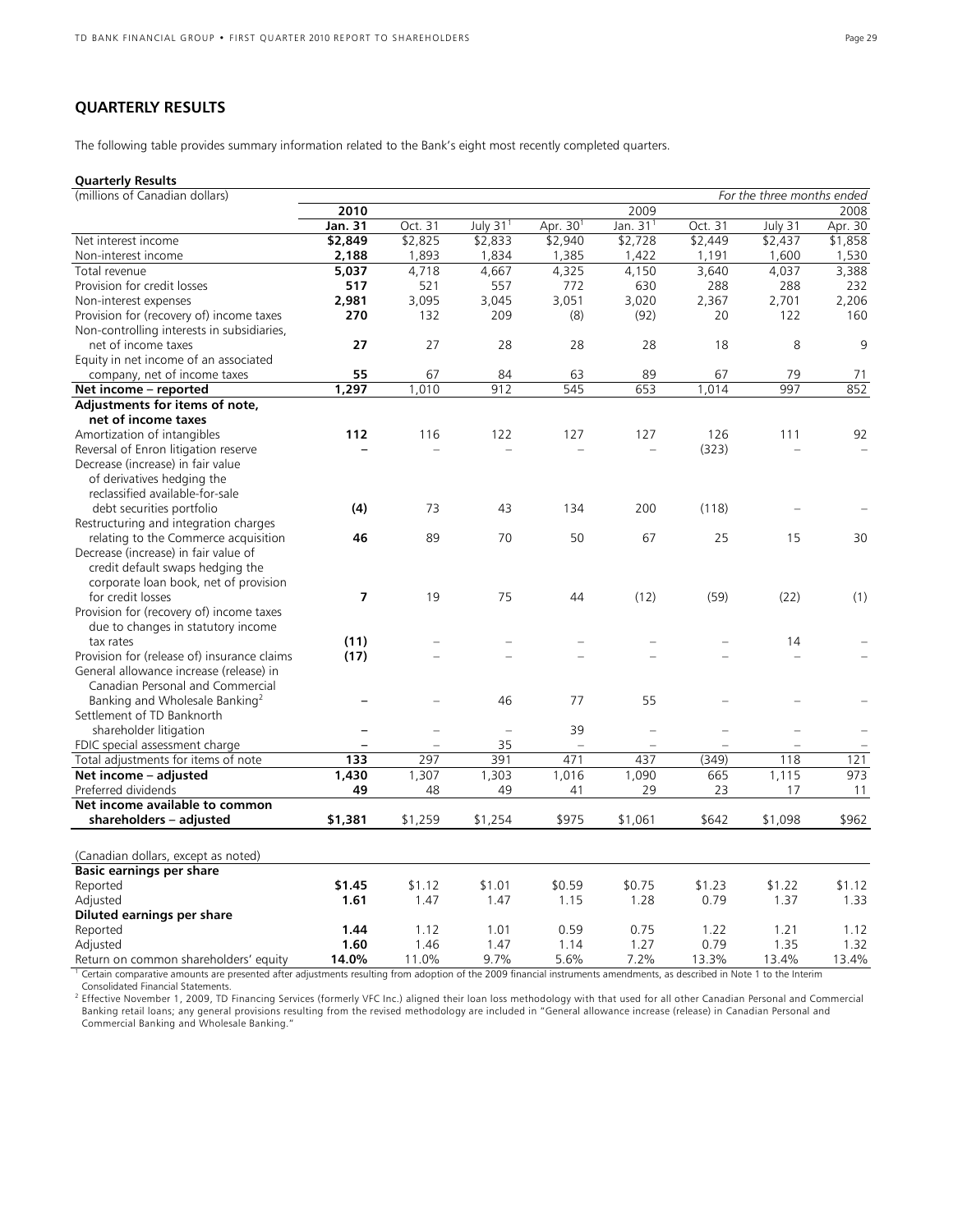### **ACCOUNTING POLICIES AND ESTIMATES**

The Bank's unaudited Interim Consolidated Financial Statements, presented on pages 31 to 48 of this Report to Shareholders, have been prepared in accordance with GAAP. These Interim Consolidated Financial Statements should be read in conjunction with the Bank's Consolidated Financial Statements for the year ended October 31, 2009. The accounting policies used in the preparation of these Consolidated Financial Statements are consistent with those used in the Bank's 2009 Consolidated Financial Statements.

#### **Critical Accounting Estimates**

The critical accounting estimates remain unchanged from those disclosed in the Bank's 2009 Annual Report.

#### **Future Changes in Accounting Policies**

#### *Conversion to International Financial Reporting Standards in Fiscal 2012*

The AcSB confirmed that Canadian GAAP for publicly accountable entities will converge with International Financial Reporting Standards (IFRS). For the Bank, IFRS will be effective for the interim and annual periods beginning in the first quarter of 2012. The fiscal 2012 Consolidated Financial Statements will include comparative fiscal 2011 financial results under IFRS.

 The IFRS conversion project is progressing well to meet our planned timelines. The Bank continues to dedicate significant resources to this project and is supported by a formal governance framework. We provide regular progress updates to stakeholders including our Steering Committee, Audit Committee, and senior executives. Training is being provided to key employees and the impact of the transition on our business practices, information technology, and internal controls over financial reporting is being closely monitored.

 We have completed our initial assessment of the significant differences between IFRS and the Bank's accounting policies. Based on existing IFRS, the areas that we believe will have the greatest financial and capital impacts on the Bank include derecognition of financial instruments, and accounting for employee future benefits. Differences in the criteria for derecognition of financial instruments under IFRS and Canadian GAAP will result in an increase in the total assets recognized on the Bank's Consolidated Balance Sheet. An election to record in opening retained earnings all unamortized actuarial gains or losses related to the Bank's defined benefit pension plan is available. Based on the latest actuarial valuation, this would result in a reduction to opening capital. The Bank will continue to monitor the impact of IFRS to the Bank's Consolidated Financial Statements as the standards and its interpretations continue to change.

### **CHANGES IN INTERNAL CONTROL OVER FINANCIAL REPORTING**

During the most recent interim period, there have been no changes in the Bank's policies and procedures and other processes that comprise its internal control over financial reporting, that have materially affected, or are reasonably likely to materially affect, the Bank's internal control over financial reporting.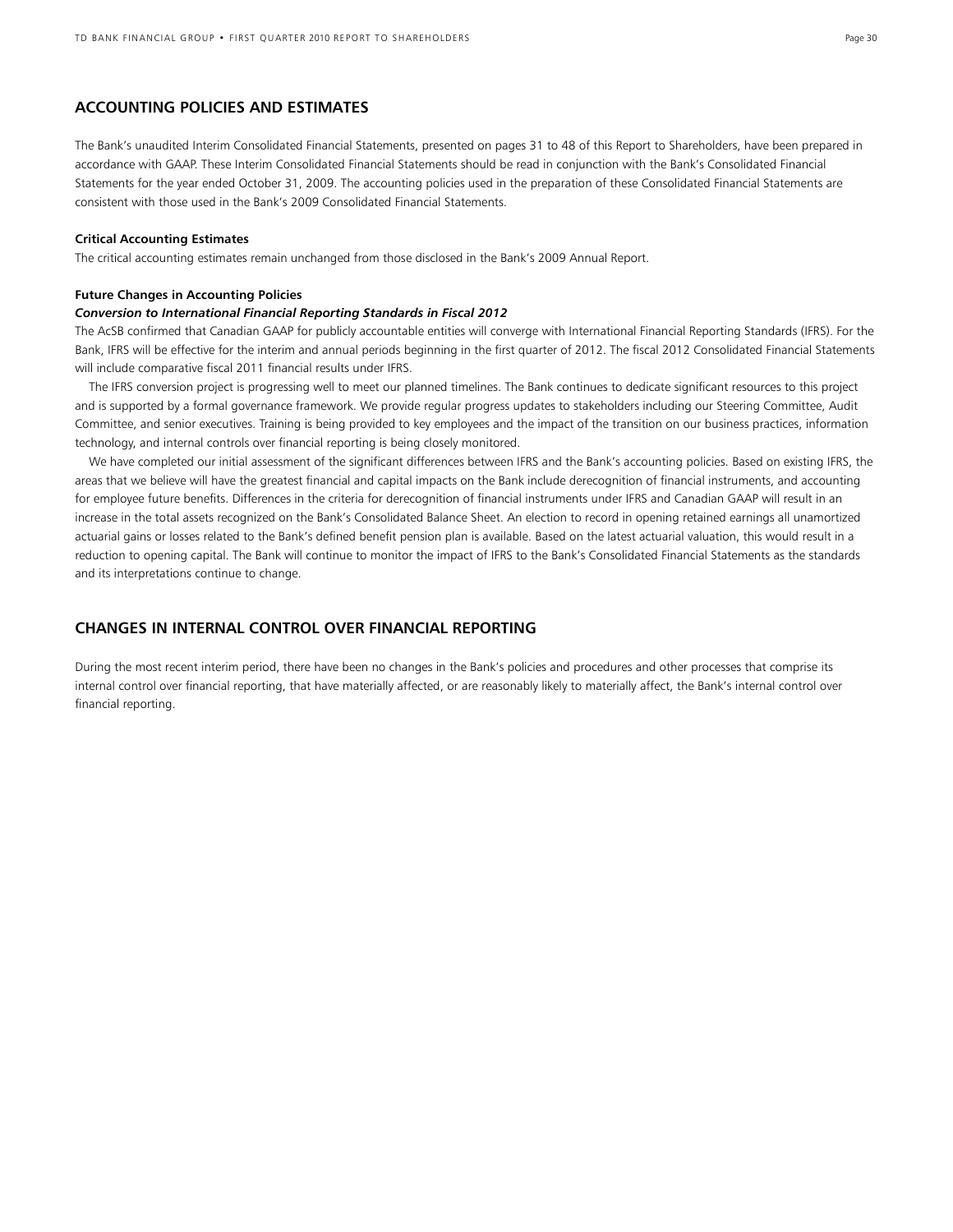## **INTERIM CONSOLIDATED FINANCIAL STATEMENTS** (unaudited)

| <b>INTERIM CONSOLIDATED BALANCE SHEET</b> (unaudited)                                                                           |                   |
|---------------------------------------------------------------------------------------------------------------------------------|-------------------|
| (millions of Canadian dollars)                                                                                                  | As at             |
| Jan. 31                                                                                                                         | Oct. 31           |
| 2010                                                                                                                            | 2009              |
| <b>ASSETS</b>                                                                                                                   |                   |
| Cash and due from banks<br>\$2,481<br>Interest-bearing deposits with banks                                                      | \$2,414           |
| 23,158<br>25,639                                                                                                                | 19,103<br>21,517  |
| Securities (Note 2)                                                                                                             |                   |
| Trading (Note 4)<br>53,379                                                                                                      | 54,320            |
| Available-for-sale<br>89,173                                                                                                    | 84,841            |
| 9,380<br>Held-to-maturity                                                                                                       | 9,662             |
| 151,932                                                                                                                         | 148,823           |
| Securities purchased under reverse repurchase agreements<br>37,686                                                              | 32,948            |
| Loans                                                                                                                           |                   |
| Residential mortgages<br>66,420<br>Consumer instalment and other personal<br>95,510                                             | 65,665            |
| Credit card<br>8,429                                                                                                            | 94,357<br>8,152   |
| Business and government (Note 4)<br>75,751                                                                                      | 76,176            |
| Debt securities classified as loans<br>10,447                                                                                   | 11,146            |
| 256,557                                                                                                                         | 255,496           |
| (2,460)<br>Allowance for loan losses (Note 3)                                                                                   | (2,368)           |
| Loans, net of allowance for loan losses<br>254,097                                                                              | 253,128           |
| Other                                                                                                                           |                   |
| Customers' liability under acceptances<br>8,483                                                                                 | 9,946             |
| Investment in TD Ameritrade<br>5,419<br>Derivatives (Note 6)                                                                    | 5,465             |
| 46,427<br>Goodwill<br>14,855                                                                                                    | 49,445<br>15,015  |
| Other intangibles<br>2,457                                                                                                      | 2,546             |
| Land, buildings, and equipment<br>3,961                                                                                         | 4,078             |
| Other assets<br>16,498                                                                                                          | 14,308            |
| 98,100                                                                                                                          | 100,803           |
| <b>Total assets</b><br>\$567,454                                                                                                | \$557,219         |
| <b>LIABILITIES</b>                                                                                                              |                   |
| <b>Deposits</b>                                                                                                                 |                   |
| Personal<br>\$231,338                                                                                                           | \$223,228         |
| Banks<br>10,373<br>127,374<br>Business and government                                                                           | 5,480<br>126,907  |
| 32,605<br>Trading                                                                                                               | 35,419            |
| 401,690                                                                                                                         | 391,034           |
| Other                                                                                                                           |                   |
| Acceptances<br>8,483                                                                                                            | 9,946             |
| Obligations related to securities sold short<br>19,202                                                                          | 17,641            |
| Obligations related to securities sold under repurchase agreements<br>17,932                                                    | 16,472            |
| Derivatives (Note 6)<br>45,603<br>Other liabilities                                                                             | 48,152            |
| 20,604                                                                                                                          | 19,867            |
| 111,824<br>12,382<br>Subordinated notes and debentures                                                                          | 112,078<br>12,383 |
| 550<br>Liability for preferred shares                                                                                           | 550               |
| Liability for capital trust securities (Note 8)                                                                                 | 895               |
| Non-controlling interests in subsidiaries<br>1,534                                                                              | 1,559             |
| <b>SHAREHOLDERS' EQUITY</b>                                                                                                     |                   |
| Common shares (millions of shares issued and outstanding: Jan. 31, 2010 - 862.0 and Oct. 31, 2009 - 858.8) (Note 9)<br>15,548   | 15,357            |
| Preferred shares (millions of shares issued and outstanding: Jan. 31, 2010 - 135.7 and Oct. 31, 2009 - 135.8) (Note 9)<br>3,393 | 3,395             |
| Contributed surplus                                                                                                             | 310<br>321        |
| Retained earnings<br>19,356<br>Accumulated other comprehensive income (loss) (Note 11)                                          | 18,632<br>1,015   |
| 867<br>39,474                                                                                                                   | 38,720            |
| Total liabilities and shareholders' equity<br>\$567,454                                                                         | \$557,219         |

Certain comparative amounts have been reclassified to conform to the current period's presentation.

The accompanying notes are an integral part of these Interim Consolidated Financial Statements.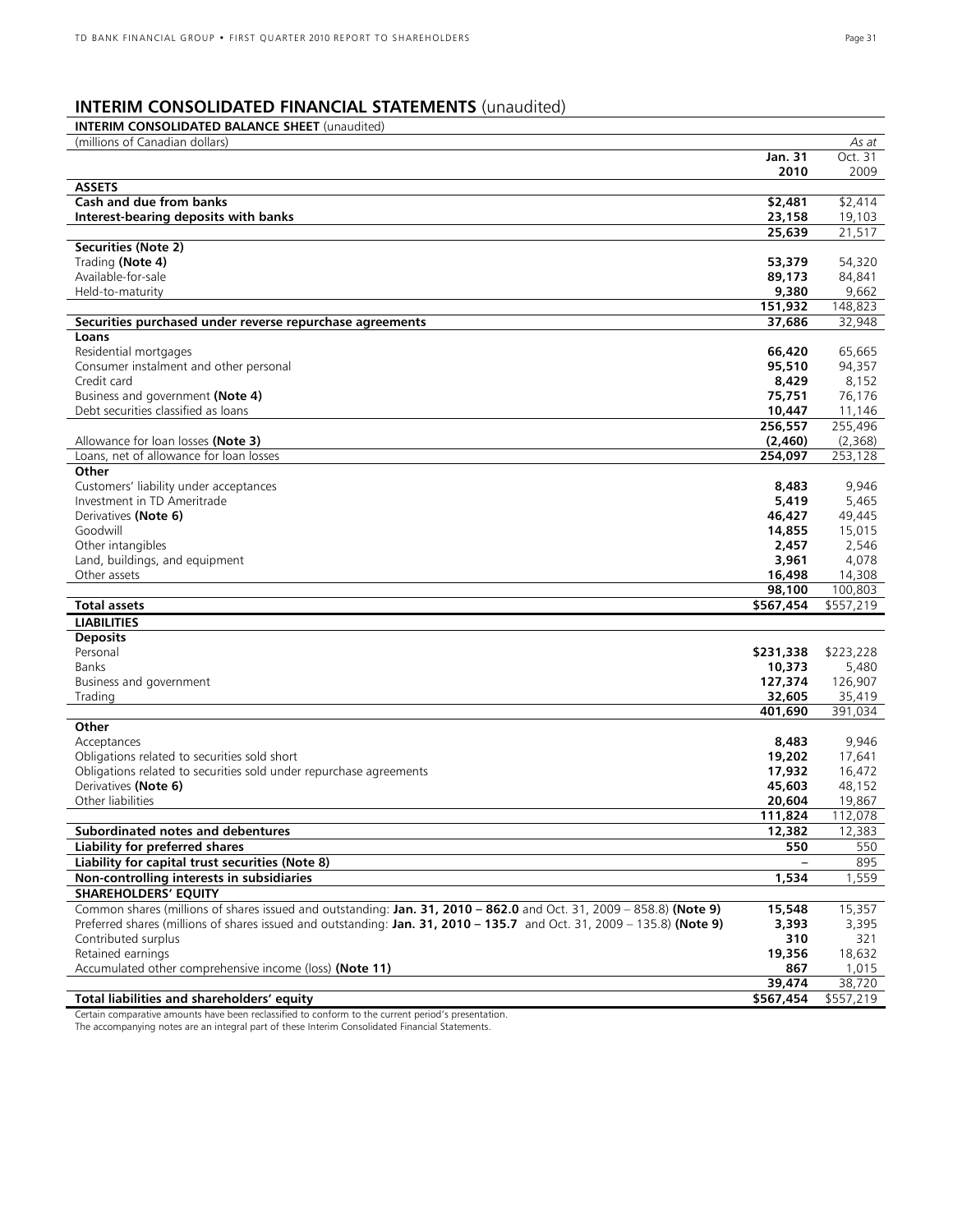### **INTERIM CONSOLIDATED STATEMENT OF INCOME** (unaudited)

| (millions of Canadian dollars, except as noted)                                  | For the three months ended |                   |  |
|----------------------------------------------------------------------------------|----------------------------|-------------------|--|
|                                                                                  | <b>Jan. 31</b>             | Jan. 31           |  |
|                                                                                  | 2010                       | 2009 <sup>1</sup> |  |
| Interest income                                                                  |                            |                   |  |
| Loans                                                                            | \$3,257                    | \$3,656           |  |
| Securities                                                                       |                            |                   |  |
| <b>Dividends</b>                                                                 | 206                        | 262               |  |
| Interest                                                                         | 710                        | 1,197             |  |
| Deposits with banks                                                              | 154                        | 88                |  |
|                                                                                  | 4,327                      | 5,203             |  |
| Interest expense                                                                 |                            |                   |  |
| Deposits                                                                         | 1,169                      | 1,968             |  |
| Subordinated notes and debentures                                                | 167                        | 166               |  |
| Preferred shares and capital trust securities                                    | 17                         | 24                |  |
| Other                                                                            | 125                        | 317               |  |
|                                                                                  | 1,478                      | 2,475             |  |
| Net interest income                                                              | 2,849                      | 2,728             |  |
| <b>Non-interest income</b>                                                       |                            |                   |  |
| Investment and securities services                                               | 600                        | 511               |  |
| Credit fees                                                                      | 172                        | 166               |  |
| Net securities gains (losses)                                                    | 17                         | (205)             |  |
| Trading income                                                                   | 286                        | 104               |  |
| Service charges                                                                  | 424                        | 381               |  |
| Loan securitizations (Note 5)                                                    | 132                        | 57                |  |
| Card services                                                                    | 197                        | 192               |  |
| Insurance, net of claims                                                         | 264                        | 230               |  |
| Trust fees                                                                       | 34                         | 34                |  |
| Other income (loss)                                                              | 62                         | (48)              |  |
|                                                                                  | 2,188                      | 1,422             |  |
| <b>Total revenue</b>                                                             | 5,037                      | 4,150             |  |
| Provision for credit losses (Note 3)                                             | 517                        | 630               |  |
| Non-interest expenses                                                            |                            |                   |  |
| Salaries and employee benefits                                                   | 1,528                      | 1,477             |  |
| Occupancy, including depreciation                                                | 299                        | 308               |  |
| Equipment, including depreciation                                                | 195                        | 205               |  |
| Amortization of other intangibles                                                | 149                        | 173               |  |
| Restructuring costs (Note 14)                                                    | 17                         | 27                |  |
| Marketing and business development                                               | 125                        | 138               |  |
| Brokerage-related fees                                                           | 71                         | 63                |  |
| Professional and advisory services                                               | 149                        | 165               |  |
| Communications                                                                   | 61                         | 59                |  |
| Other                                                                            | 387                        | 405               |  |
|                                                                                  | 2,981                      | 3,020             |  |
| Income before income taxes, non-controlling interests in subsidiaries,           |                            |                   |  |
| and equity in net income of an associated company                                | 1,539                      | 500               |  |
| Provision for (recovery of) income taxes                                         | 270                        | (92)              |  |
| Non-controlling interests in subsidiaries, net of income taxes                   | 27                         | 28                |  |
| Equity in net income of an associated company, net of income taxes<br>Net income | 55                         | 89<br>653         |  |
| <b>Preferred dividends</b>                                                       | 1,297                      |                   |  |
|                                                                                  | 49                         | 29                |  |
| Net income available to common shareholders                                      | $\sqrt{51,248}$            | \$624             |  |
| Average number of common shares outstanding (millions) (Note 15)                 |                            |                   |  |
| Basic                                                                            | 859.3                      | 832.6             |  |
| Diluted                                                                          | 864.2                      | 834.2             |  |
| Earnings per share (Canadian dollars) (Note 15)                                  |                            |                   |  |
| Basic                                                                            | \$1.45                     | \$0.75            |  |
| Diluted                                                                          | 1.44                       | 0.75              |  |
| Dividends per share (Canadian dollars)                                           | 0.61                       | 0.61              |  |

<sup>1</sup> Certain comparative amounts are presented after adjustments resulting from adoption of the 2009 financial instruments amendments, as described in Note 1.

Certain comparative amounts have also been reclassified to conform to the current period's presentation. The accompanying notes are an integral part of these Interim Consolidated Financial Statements.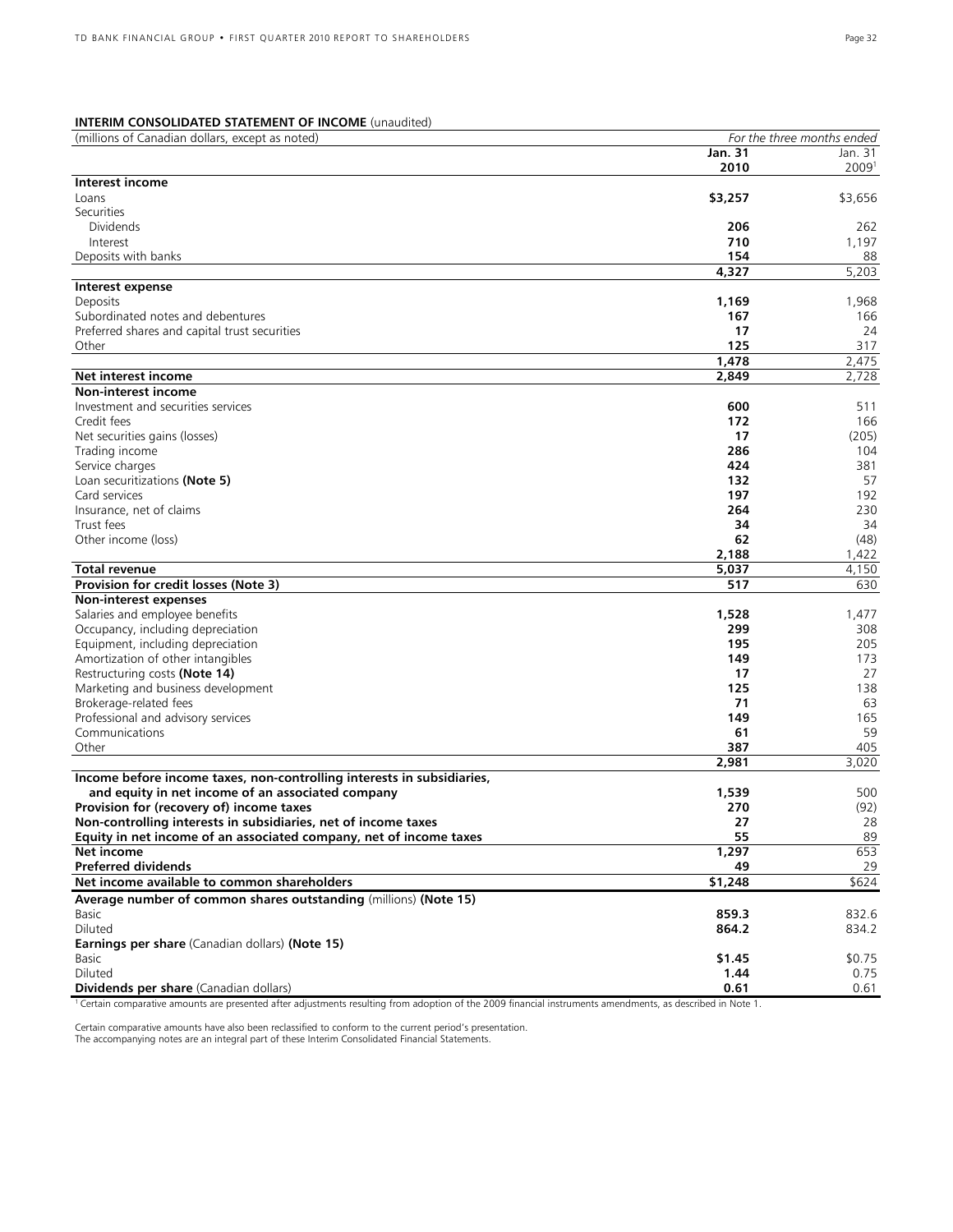### **INTERIM CONSOLIDATED STATEMENT OF CHANGES IN SHAREHOLDERS' EQUITY** (unaudited)

| (millions of Canadian dollars)                                                 | For the three months ended |          |  |
|--------------------------------------------------------------------------------|----------------------------|----------|--|
|                                                                                | Jan. 31                    | Jan. 31  |  |
|                                                                                | 2010                       | 20091    |  |
| Common shares (Note 9)                                                         |                            |          |  |
| Balance at beginning of period                                                 | \$15,357                   | \$13,241 |  |
| Proceeds from shares issued on exercise of stock options                       | 74                         | 39       |  |
| Shares issued as a result of dividend reinvestment plan                        | 126                        | 128      |  |
| Proceeds from issuance of new shares                                           |                            | 1,381    |  |
| Impact of shares acquired for trading purposes <sup>2</sup>                    | (9)                        | (8)      |  |
| Balance at end of period                                                       | 15,548                     | 14,781   |  |
| Preferred shares (Note 9)                                                      |                            |          |  |
| Balance at beginning of period                                                 | 3,395                      | 1,875    |  |
| Shares issued                                                                  |                            | 895      |  |
| Impact of shares acquired for trading purposes <sup>2</sup>                    | (2)                        |          |  |
| Balance at end of period                                                       | 3,393                      | 2,770    |  |
| <b>Contributed surplus</b>                                                     |                            |          |  |
| Balance at beginning of period                                                 | 321                        | 350      |  |
| Stock options (Note 12)                                                        | (11)                       | (10)     |  |
| Balance at end of period                                                       | 310                        | 340      |  |
| <b>Retained earnings</b>                                                       |                            |          |  |
| Balance at beginning of period                                                 | 18,632                     | 17,857   |  |
| Transition adjustment on adoption of financial instruments amendments (Note 1) |                            | (59)     |  |
| Net income                                                                     | 1,297                      | 653      |  |
| Common dividends                                                               | (524)                      | (516)    |  |
| Preferred dividends                                                            | (49)                       | (29)     |  |
| Share issue expenses                                                           |                            | (38)     |  |
| Balance at end of period                                                       | 19,356                     | 17.868   |  |
| Accumulated other comprehensive income (loss) (Note 11)                        |                            |          |  |
| Balance at beginning of period                                                 | 1,015                      | (1,649)  |  |
| Transition adjustment on adoption of financial instruments amendments (Note 1) |                            | 563      |  |
| Other comprehensive income (loss) for the period                               | (148)                      | 4,414    |  |
| Balance at end of period                                                       | 867                        | 3,328    |  |
| Retained earnings and accumulated other comprehensive income                   | 20,223                     | 21,196   |  |
| Total shareholders' equity                                                     | \$39,474                   | \$39,087 |  |
| $\mathbf{r}$<br>20000                                                          |                            |          |  |

Certain comparative amounts are presented after adjustments resulting from adoption of the 2009 financial instruments amendments, as described in Note 1.

Purchased by subsidiaries of the Bank which are regulated securities entities in accordance with Regulation 92-313 under the *Bank Act.* 

#### **INTERIM CONSOLIDATED STATEMENT OF COMPREHENSIVE INCOME** (unaudited)

| (millions of Canadian dollars)                                                                               | For the three months ended |         |  |
|--------------------------------------------------------------------------------------------------------------|----------------------------|---------|--|
|                                                                                                              | Jan. 31                    | Jan. 31 |  |
|                                                                                                              | 2010                       | 20091   |  |
| Net income                                                                                                   | \$1,297                    | \$653   |  |
| Other comprehensive income (loss), net of income taxes                                                       |                            |         |  |
| Change in unrealized gains (losses) on available-for-sale securities, net of hedging activities <sup>2</sup> | 107                        | (623)   |  |
| Reclassification to earnings of net losses in respect of available-for-sale securities <sup>3</sup>          | 6                          | 31      |  |
| Net change in unrealized foreign currency translation gains (losses) on investments in subsidiaries, net of  |                            |         |  |
| hedging activities <sup>4,5</sup>                                                                            | (322)                      | 3,553   |  |
| Change in net gains on derivative instruments designated as cash flow hedges <sup>6</sup>                    | 373                        | 1,603   |  |
| Reclassification to earnings of net gains on cash flow hedges <sup>7</sup>                                   | (312)                      | (150)   |  |
| Other comprehensive income (loss) for the year                                                               | (148)                      | 4,414   |  |
| Comprehensive income for the period                                                                          | \$1,149                    | \$5,067 |  |

<sup>1</sup> Certain comparative amounts are presented after adjustments resulting from adoption of the 2009 financial instruments amendments, as described in Note 1.<br><sup>2</sup> Net of income tax provision of \$57 million (2009 – income ta

<sup>4</sup> Net of income tax provision of \$50 million (2009 – income tax recovery of \$80 million).<br><sup>5</sup> Includes \$210 million of after-tax gains (2009 – \$193 million of after-tax losses) arising from hedges of the Bank's investme

Certain comparative amounts have been reclassified to conform to the current period's presentation.

The accompanying notes are an integral part of these Interim Consolidated Financial Statements.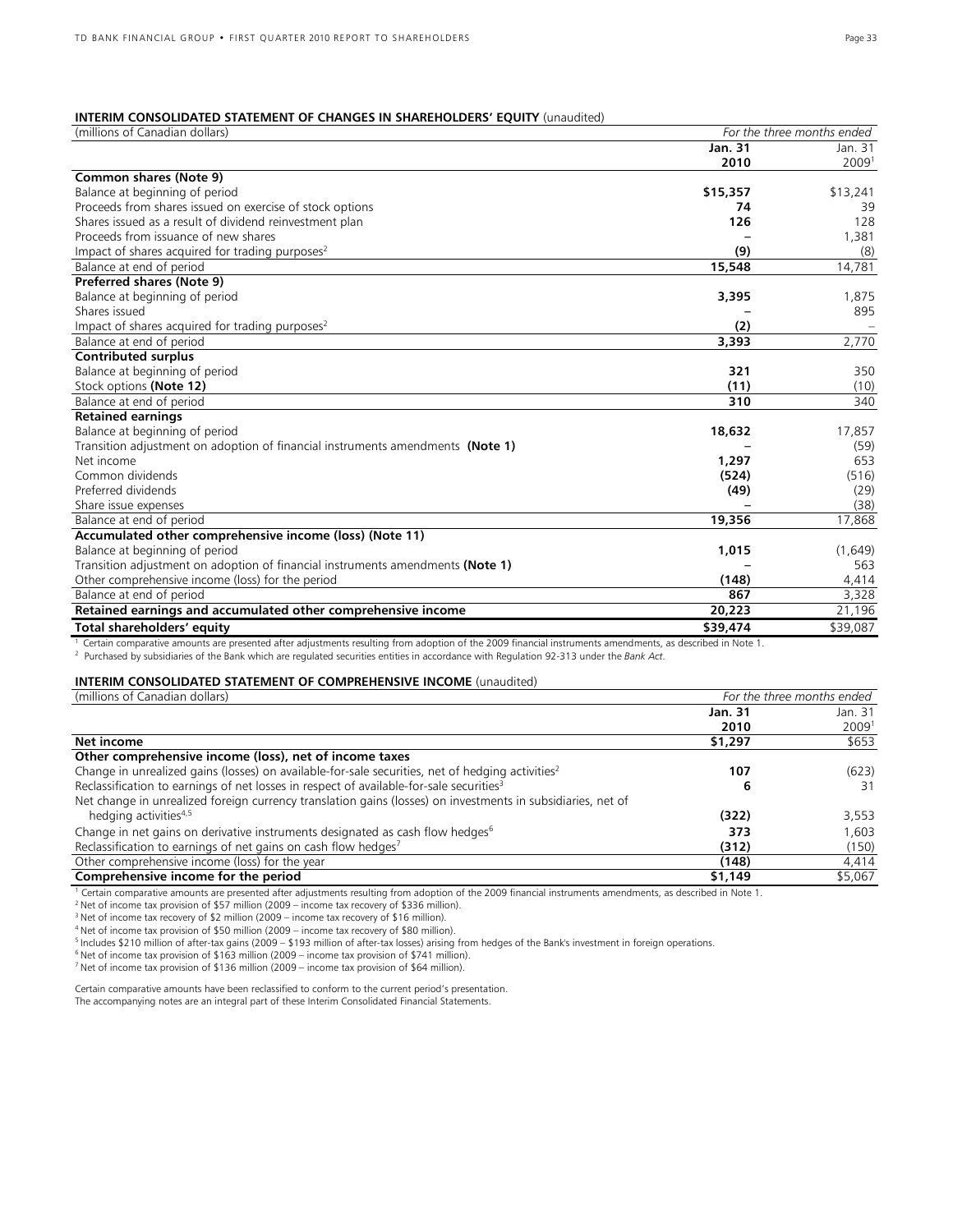### **INTERIM CONSOLIDATED STATEMENT OF CASH FLOWS** (unaudited)

| (millions of Canadian dollars)                                                                     | For the three months ended |              |  |
|----------------------------------------------------------------------------------------------------|----------------------------|--------------|--|
|                                                                                                    | Jan. 31                    | Jan. 31      |  |
|                                                                                                    | 2010                       | 20091        |  |
| Cash flows from (used in) operating activities                                                     |                            |              |  |
| Net income                                                                                         | \$1,297                    | \$653        |  |
| Adjustments to determine net cash flows from (used in) operating activities                        |                            |              |  |
| Provision for credit losses                                                                        | 517                        | 630          |  |
| Restructuring costs (Note 14)                                                                      | 17                         | 27           |  |
| Depreciation                                                                                       | 143                        | 139          |  |
| Amortization of other intangibles                                                                  | 149                        | 173          |  |
| Net securities losses (gains)                                                                      | (17)                       | 205          |  |
| Net gain on securitizations (Note 5)                                                               | (82)                       | (24)         |  |
| Equity in net income of an associated company                                                      | (55)                       | (89)         |  |
| Non-controlling interests                                                                          | 27                         | 28           |  |
| Future income taxes                                                                                | 138                        | (42)         |  |
| Changes in operating assets and liabilities                                                        |                            |              |  |
| Current income taxes payable                                                                       | (339)                      | (309)        |  |
| Interest receivable and payable                                                                    | (204)                      | 227          |  |
| Trading securities                                                                                 | 941                        | (2, 241)     |  |
| Derivative assets                                                                                  | 3,018                      | (3,884)      |  |
| Derivative liabilities                                                                             | (2,549)                    | 4,871        |  |
| Other                                                                                              | (1, 196)                   | 2,238        |  |
| Net cash from operating activities                                                                 | 1,805                      | 2,602        |  |
| Cash flows from (used in) financing activities                                                     |                            |              |  |
| Change in deposits                                                                                 | 10,656                     | 26,536       |  |
| Change in securities sold short                                                                    | 1,561                      | (3,958)      |  |
| Change in securities sold under repurchase agreements                                              | 1,460                      | (12, 532)    |  |
| Repayment of subordinated notes and debentures                                                     |                            | (18)         |  |
| Liability for preferred shares and capital trust securities                                        | (895)                      | $\mathbf{1}$ |  |
| Translation adjustment on subordinated notes and debentures issued in a foreign currency and other | (1)                        | 77           |  |
| Common shares issued                                                                               | 56                         | 1,379        |  |
| Treasury shares acquired for trading purposes                                                      | (11)                       | (8)          |  |
| Dividends paid                                                                                     | (447)                      | (417)        |  |
| Net proceeds from issuance of preferred shares                                                     |                            | 882          |  |
| Net cash from financing activities                                                                 | 12,379                     | 11,942       |  |
| Cash flows from (used in) investing activities                                                     |                            |              |  |
| Interest-bearing deposits with banks                                                               | (4,055)                    | (1,405)      |  |
| Activity in available-for-sale and held-to-maturity securities                                     |                            |              |  |
| Purchases                                                                                          | (17, 417)                  | (26,906)     |  |
| Proceeds from maturities                                                                           | 7,587                      | 9,541        |  |
| Proceeds from sales                                                                                | 5,993                      | 7,816        |  |
| Net change in loans, net of securitizations                                                        | (3,762)                    | (16, 771)    |  |
| Proceeds from loan securitizations (Note 5)                                                        | 2,319                      | 8,273        |  |
| Net purchases of premises and equipment                                                            | (26)                       | (508)        |  |
| Securities purchased under reverse repurchase agreements                                           | (4,738)                    | 5,718        |  |
| Net cash used in investing activities                                                              | (14,099)                   | (14, 242)    |  |
| Effect of exchange rate changes on cash and cash equivalents                                       | (18)                       | 31           |  |
| Net increase in cash and cash equivalents                                                          | 67                         | 333          |  |
| Cash and cash equivalents at beginning of period                                                   | 2,414                      | 2,517        |  |
| Cash and cash equivalents at end of period, represented by cash and due from banks                 | \$2,481                    | \$2,850      |  |
| Supplementary disclosure of cash flow information                                                  |                            |              |  |
| Amount of interest paid during the period                                                          | \$1,710                    | \$3,200      |  |
| Amount of income taxes paid during the period                                                      | 479                        | 2            |  |

<sup>1</sup> Certain comparative amounts are presented after adjustments resulting from adoption of the 2009 financial instruments amendments, as described in Note 1.

Certain comparative amounts have also been reclassified to conform to the current period's presentation.

The accompanying notes are an integral part of these Interim Consolidated Financial Statements.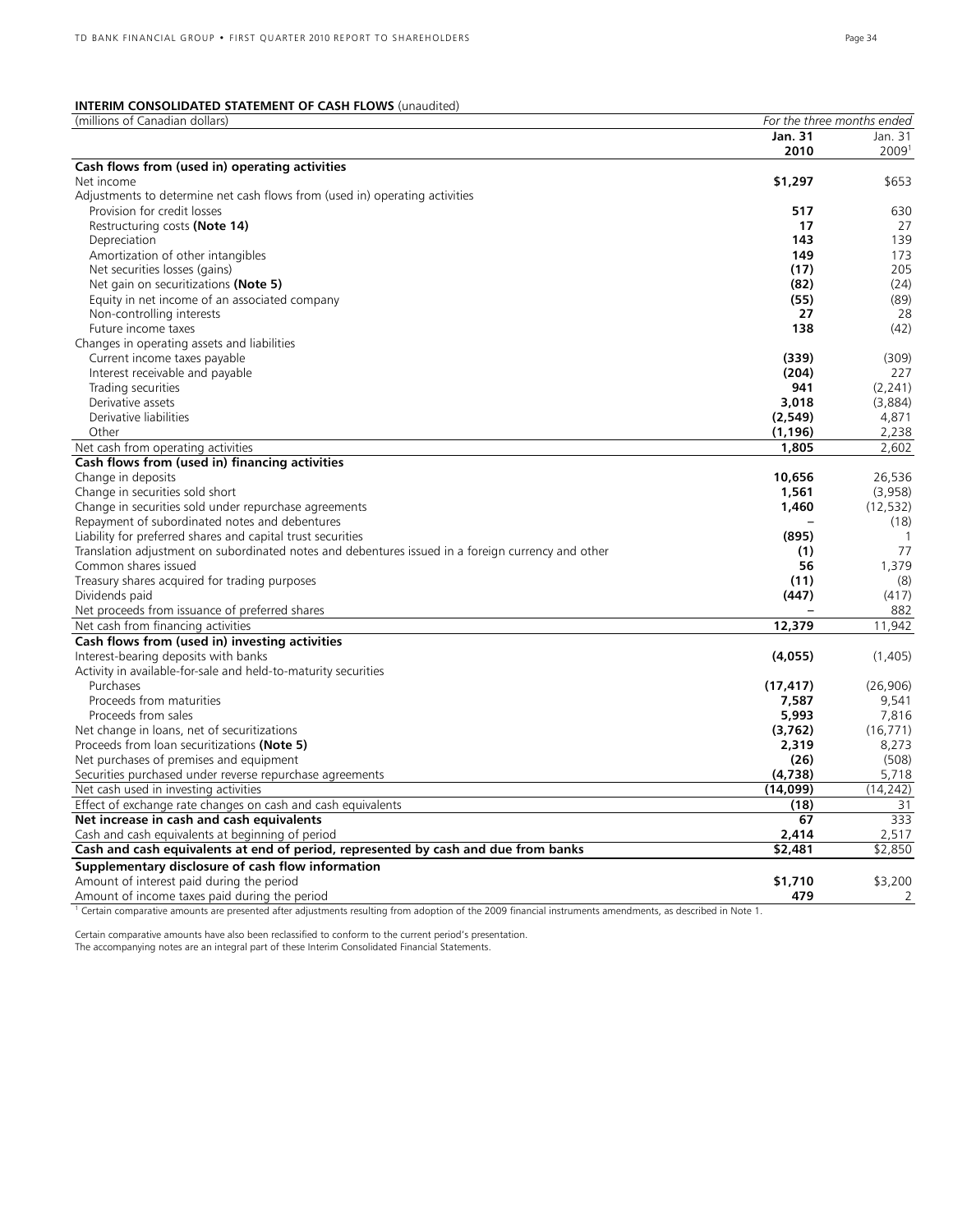### **NOTES TO INTERIM CONSOLIDATED FINANCIAL STATEMENTS** (unaudited)

#### **Note 1: SUMMARY OF SIGNIFICANT ACCOUNTING POLICIES**

#### **BASIS OF PRESENTATION**

These Interim Consolidated Financial Statements have been prepared in accordance with Canadian generally accepted accounting principles (GAAP) and follow the same accounting policies and methods of application as the Bank's audited Consolidated Financial Statements for the year ended October 31, 2009 (2009 Consolidated Financial Statements). Under GAAP, additional disclosures are required in the annual financial statements and accordingly, these Interim Consolidated Financial Statements should be read in conjunction with the 2009 Consolidated Financial Statements and the accompanying notes included on pages 93 to 143 of the Bank's 2009 Annual Report and the shaded sections of the 2009 Management's Discussion and Analysis (MD&A) included on pages 69 to 77 of the Bank's 2009 Annual Report. Certain disclosures are included in the MD&A as permitted by GAAP and as discussed in the Managing Risk section of the MD&A in this report. These disclosures are shaded in the MD&A and form an integral part of the Interim Consolidated Financial Statements. The Interim Consolidated Financial Statements include all adjustments which are, in the opinion of management, necessary for a fair presentation of the results for the periods presented. Note that certain comparative amounts have been reclassified to conform to the current period's presentation.

#### **CHANGES IN ACCOUNTING POLICIES**

#### *Financial Instruments Amendments – Debt Securities Classified as Loans and Loans Classified as Trading*

In August 2009, the Accounting Standards Board (AcSB) of the Canadian Institute of Chartered Accountants (CICA) amended CICA Handbook Section 3855, *Financial Instruments – Recognition and Measurement*, and CICA Handbook Section 3025, *Impaired Loans* (the 2009 Amendments). As a result, the Bank reclassified certain debt securities from available-for-sale to loans effective November 1, 2008, at their amortized cost as of that date. In addition, the Bank also reclassified held-to-maturity securities that did not have a quoted price in an active market to loans and reclassified loans for which the Bank had the intention to sell immediately or in the near term to trading.

Refer to Note 1a) of the Bank's 2009 Annual Report for a description of the 2009 Amendments and the impact on previously reported interim financial statements.

#### **FUTURE CHANGES IN ACCOUNTING POLICIES**

#### *Conversion to International Financial Reporting Standards*

The AcSB confirmed that Canadian GAAP for publicly accountable entities will converge with International Financial Reporting Standards (IFRS). For the Bank, IFRS will be effective for the interim and annual periods beginning in the first quarter of 2012. The fiscal 2012 Consolidated Financial Statements will include comparative fiscal 2011 financial results under IFRS. The Bank is assessing the impact of IFRS on its consolidated financial statements upon adoption in the first quarter of 2012.

#### **Note 2: SECURITIES**

#### *Impairment of Available-for-Sale Securities*

Available-for-sale securities are written down to fair value through net income whenever it is necessary to reflect other-than-temporary impairment. For the three months ended January 31, 2010, the Bank recognized impairment losses on available-for-sale securities that were deemed to be other-thantemporary of \$2 million (three months ended January 31, 2009 – \$212 million). Of this amount, there were no impairment losses related to debt securities in the reclassified portfolio described below for the three months ended January 31, 2010, (three months ended January 31, 2009 – \$51 million, primarily offset by gains on credit protection held which were recorded in other income).

#### *Reclassification of Certain Debt Securities*

As described in more detail in Note 1 of the 2009 and 2008 Annual Reports, as a result of deterioration in markets and severe dislocation in the credit market, the Bank changed its trading strategy with respect to certain trading debt securities and reclassified these debt securities from trading to the available-for-sale category effective August 1, 2008 in accordance with the Amendments to CICA Handbook Section 3855, *Financial Instruments – Recognition and Measurement* and CICA Handbook Section 3862, *Financial Instruments – Disclosure*.

On August 1, 2008, the fair value of debt securities reclassified from trading to available-for-sale was \$6,979 million. In addition, on the date of reclassification, these debt securities had a weighted-average effective interest rate of 6.99% with expected recoverable cash flows, on an undiscounted basis, of \$9,732 million.

The fair value of the reclassified debt securities, as at January 31, 2010, was \$5,518 million (October 31, 2009 – \$5,963 million). For the three months ended January 31, 2010, net interest income of \$70 million after tax (three months ended January 31, 2009 – \$106 million after tax), was recorded relating to the reclassified debt securities. The increase in fair value of these securities during the three months ended January 31, 2010, of \$50 million after tax, was recorded in other comprehensive income (three months ended January 31, 2009 – decrease of \$65 million after tax). Had the Bank not reclassified these debt securities, the change in the fair value of these debt securities would have been included as part of trading income, the impact of which would have resulted in an increase of net income of \$50 million after tax for the three months ended January 31, 2010 (three months ended January 31, 2009 – reduction of \$65 million after tax). During the three months ended January 31, 2010, reclassified debt securities with a fair value of \$467 million were sold or matured (three months ended January 31, 2009 – \$148 million).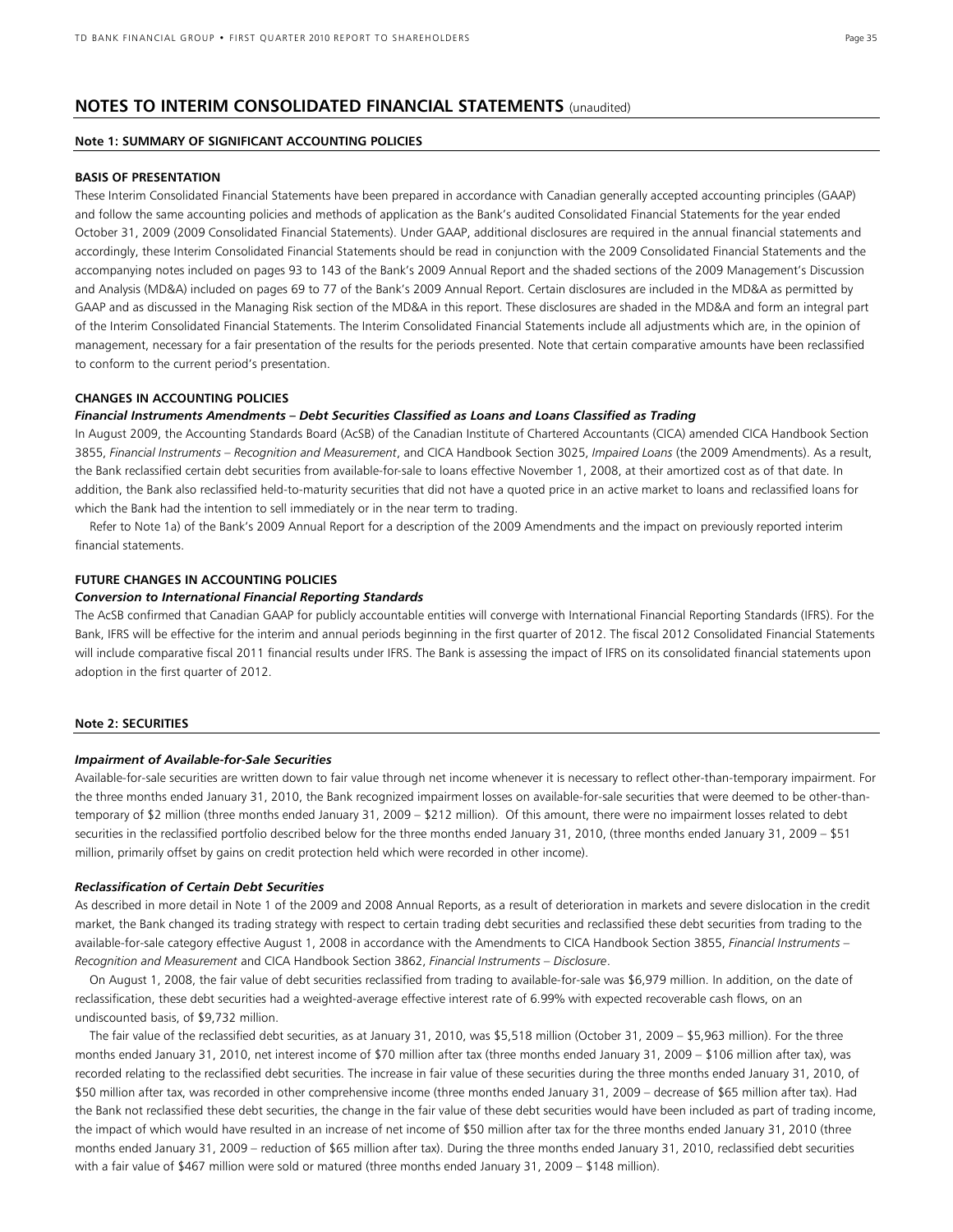#### **Unrealized Securities Gains and Losses**

| (millions of Canadian dollars)                                                                                                                                                             |           |                 |                          |               |           |            |                   | As at            |
|--------------------------------------------------------------------------------------------------------------------------------------------------------------------------------------------|-----------|-----------------|--------------------------|---------------|-----------|------------|-------------------|------------------|
|                                                                                                                                                                                            |           |                 |                          | Jan. 31, 2010 |           |            |                   | 2009<br>Oct. 31, |
|                                                                                                                                                                                            | Cost/     | Gross           | Gross                    |               | Cost/     | Gross      | Gross             |                  |
|                                                                                                                                                                                            | amortized | unrealized      | unrealized               | Fair          | amortized | unrealized | unrealized        | Fair             |
| <b>Available-for-sale securities</b>                                                                                                                                                       | cost      | gains           | losses                   | value         | cost      | gains      | losses            | value            |
|                                                                                                                                                                                            |           |                 |                          |               |           |            |                   |                  |
| <b>Government and</b>                                                                                                                                                                      |           |                 |                          |               |           |            |                   |                  |
| government-related securities                                                                                                                                                              |           |                 |                          |               |           |            |                   |                  |
| Canadian government debt                                                                                                                                                                   |           |                 |                          |               |           |            |                   |                  |
| Federal                                                                                                                                                                                    | \$11,062  | \$11            | \$1                      | \$11,072      | \$10,872  | \$9        | $$-$              | \$10,881         |
| Provinces                                                                                                                                                                                  | 366       | 14              |                          | 380           | 368       | 12         |                   | 380              |
| U.S. Federal, state, municipal                                                                                                                                                             |           |                 |                          |               |           |            |                   |                  |
| governments, and agencies debt                                                                                                                                                             | 6,762     | 98              | 37                       | 6,823         | 6,676     | 102        | 47                | 6,731            |
| Other OECD government                                                                                                                                                                      |           |                 |                          |               |           |            |                   |                  |
| guaranteed debt                                                                                                                                                                            | 10,904    | 150             | 17                       | 11,037        | 10,712    | 125        | 21                | 10,816           |
| Mortgage-backed securities                                                                                                                                                                 |           |                 |                          |               |           |            |                   |                  |
| Residential                                                                                                                                                                                | 21,230    | 635             | 478                      | 21,387        | 19,016    | 385        | 256               | 19,145           |
|                                                                                                                                                                                            | 50,324    | 908             | 533                      | 50,699        | 47,644    | 633        | 324               | 47,953           |
| Other debt securities                                                                                                                                                                      |           |                 |                          |               |           |            |                   |                  |
| Asset-backed securities                                                                                                                                                                    | 16,119    | 449             | 43                       | 16,525        | 12,010    | 104        | 54                | 12,060           |
| Corporate and other debt                                                                                                                                                                   | 14,014    | 234             | 16                       | 14,232        | 16,422    | 532        | $\overline{4}$    | 16,950           |
|                                                                                                                                                                                            | 30,133    | 683             | 59                       | 30,757        | 28,432    | 636        | 58                | 29,010           |
| <b>Debt securities reclassified</b>                                                                                                                                                        |           |                 |                          |               |           |            |                   |                  |
| from trading <sup>1</sup>                                                                                                                                                                  | 5,273     | 335             | 90                       | 5,518         | 5,787     | 299        | 123               | 5,963            |
| Equity securities <sup>2</sup>                                                                                                                                                             |           |                 |                          |               |           |            |                   |                  |
| Preferred shares                                                                                                                                                                           | 434       | 65              | 26                       | 473           | 370       | 49         | 30                | 389              |
| Common shares                                                                                                                                                                              | 1,714     | 330             | 52                       | 1,992         | 1,509     | 317        | 71                | 1,755            |
|                                                                                                                                                                                            | 2.148     | 395             | 78                       | 2,465         | 1.879     | 366        | 101               | 2.144            |
| Total available-for-sale securities                                                                                                                                                        | \$87,878  | \$2,321         | \$760                    | \$89,439      | \$83,742  | \$1,934    | \$606             | \$85,070         |
|                                                                                                                                                                                            |           |                 |                          |               |           |            |                   |                  |
| <b>Held-to-maturity securities</b>                                                                                                                                                         |           |                 |                          |               |           |            |                   |                  |
| Government and                                                                                                                                                                             |           |                 |                          |               |           |            |                   |                  |
| government-related securities                                                                                                                                                              |           |                 |                          |               |           |            |                   |                  |
| Canadian government debt                                                                                                                                                                   |           |                 |                          |               |           |            |                   |                  |
| Federal                                                                                                                                                                                    | \$205     | $$-$            | \$-                      | \$205         | \$399     | $$-$       | $$-$              | \$399            |
| U.S. Federal, state, municipal                                                                                                                                                             |           |                 |                          |               |           |            |                   |                  |
| governments, and agencies debt                                                                                                                                                             | 834       | $\overline{2}$  |                          | 836           | 1,358     | 34         | $\equiv$          | 1,392            |
| Other OECD government                                                                                                                                                                      |           |                 |                          |               |           |            |                   |                  |
| guaranteed debt                                                                                                                                                                            | 7,694     | 223             | 7                        | 7,910         | 7,267     | 187        | 1                 | 7,453            |
|                                                                                                                                                                                            | 8,733     | 225             | $\overline{7}$           | 8,951         | 9,024     | 221        | $\mathbf{1}$      | 9,244            |
| Other debt securities                                                                                                                                                                      |           |                 |                          |               |           |            |                   |                  |
| Other issuers                                                                                                                                                                              | 647       | 12              | $\overline{\phantom{a}}$ | 659           | 638       | 15         | $\qquad \qquad -$ | 653              |
|                                                                                                                                                                                            | 647       | $\overline{12}$ | $\overline{\phantom{0}}$ | 659           | 638       | 15         | $\qquad \qquad -$ | 653              |
| <b>Total held-to-maturity securities</b>                                                                                                                                                   | \$9,380   | \$237           | \$7                      | \$9,610       | \$9,662   | \$236      | \$1               | \$9,897          |
| <b>Total securities</b>                                                                                                                                                                    | \$97,258  | \$2,558         | \$767                    | \$99,049      | \$93,404  | \$2,170    | \$607             | \$94.967         |
| I Includes fair value of government and government-insured securities as at January 31, 2010 of \$37 million (October 31, 2009 - \$38 million) and other debt securities as at January 31, |           |                 |                          |               |           |            |                   |                  |

2010 of \$5,481 million (October 31, 2009 – \$5,925 million).

 $^2$  As at January 31, 2010, equity securities in the available-for-sale portfolio with a carrying value of \$2,266 million (October 31, 2009 – \$2,242 million) do not have quoted market prices and are carried at cost. The fair value of these equity securities was \$2,532 million (October 31, 2009 – \$2,471 million) and is included in the table above.

#### **Note 3: ALLOWANCE FOR CREDIT LOSSES AND LOANS PAST DUE BUT NOT IMPAIRED**

The Bank maintains an allowance which it considers adequate to absorb all credit-related losses in a portfolio of instruments that are both on and off the Interim Consolidated Balance Sheet. The allowance for loan losses, which includes allowance for residential mortgages, consumer instalment and other personal, credit card, business and government loans, and debt securities classified as loans, is deducted from loans on the Interim Consolidated Balance Sheet. The allowance for credit losses for off-balance sheet instruments, which relates to certain guarantees, letters of credit, and undrawn lines of credit, is recorded in other liabilities. The following table summarizes the change in the Bank's allowance for credit losses for the three months ended January 31, 2010, October 31, 2009, and January 31, 2009.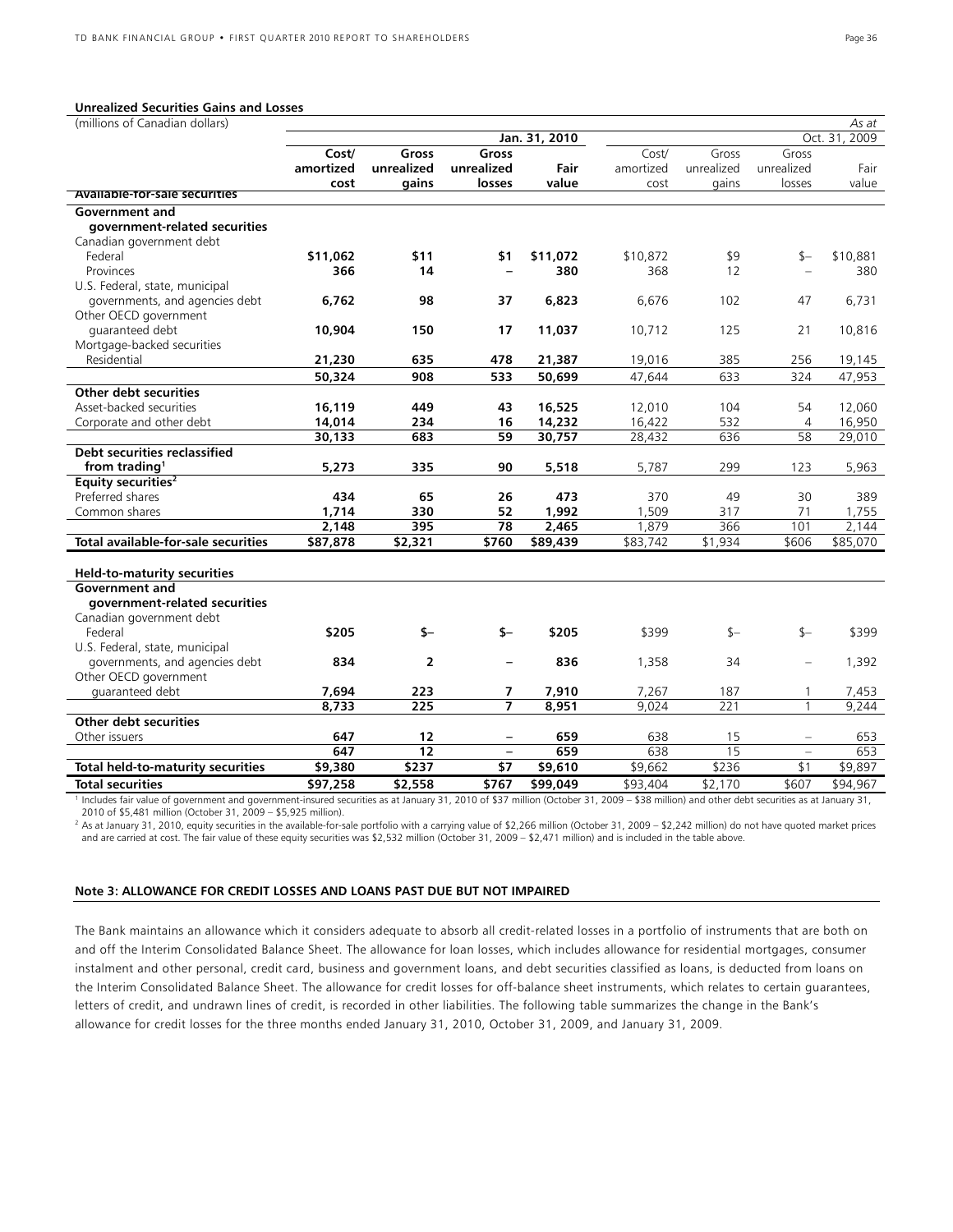#### **Allowance for Credit Losses**

| (millions of Canadian dollars)              |                 |                          |                 |                   |                          |                 |           |                          | As at                      |
|---------------------------------------------|-----------------|--------------------------|-----------------|-------------------|--------------------------|-----------------|-----------|--------------------------|----------------------------|
|                                             |                 |                          | Jan. 31, 2010   |                   |                          | Oct. 31, 2009   |           |                          | Jan. 31, 2009 <sup>1</sup> |
|                                             | <b>Specific</b> | General                  |                 | Specific          | General                  |                 | Specific  | General                  |                            |
|                                             | allowance       | allowance                | Total           | allowance         | allowance                | Total           | allowance | allowance                | Total                      |
| Allowance for credit losses at beginning of |                 |                          |                 |                   |                          |                 |           |                          |                            |
| period                                      | \$558           | \$2,081                  | \$2,639         | \$536             |                          | \$1,996 \$2,532 | \$352     |                          | \$1,184 \$1,536            |
| Impact due to transition adjustment on      |                 |                          |                 |                   |                          |                 |           |                          |                            |
| adoption of financial instruments           |                 |                          |                 |                   |                          |                 |           |                          |                            |
| amendments                                  |                 |                          |                 |                   |                          |                 |           | 95                       | 95                         |
| Provision for credit losses                 | 457             | 60                       | 517             | 417               | 104                      | 521             | 362       | 268                      | 630                        |
| Write-offs                                  | (443)           | $\overline{\phantom{0}}$ | (443)           | (439)             | $\overline{\phantom{0}}$ | (439)           | (373)     | $\overline{\phantom{m}}$ | (373)                      |
| Recoveries                                  | 33              |                          | 33              | 32                |                          | 32              | 24        | $\overline{\phantom{m}}$ | 24                         |
| Foreign exchange and other adjustments      |                 | (16)                     | (15)            | 12                | (19)                     | (7)             | 21        | 49                       | 70                         |
| Allowance for credit losses at end of       |                 |                          |                 |                   |                          |                 |           |                          |                            |
| period                                      | \$606           |                          | \$2,125 \$2,731 | \$558             | \$2,081                  | \$2,639         | \$386     |                          | \$1,596 \$1,982            |
| Consisting of:                              |                 |                          |                 |                   |                          |                 |           |                          |                            |
| Allowance for loan losses <sup>2</sup>      | \$606           |                          | \$1,854 \$2,460 | \$558             |                          | \$1,810 \$2,368 | \$386     |                          | \$1,596 \$1,982            |
| Allowance for credit losses for off-balance |                 |                          |                 |                   |                          |                 |           |                          |                            |
| sheet instruments <sup>2</sup>              |                 | 271                      | 271             | $\qquad \qquad =$ | 271                      | 271             |           |                          |                            |
| Allowance for credit losses at end of       |                 |                          |                 |                   |                          |                 |           |                          |                            |
| period                                      | \$606           |                          | \$2,125 \$2,731 | \$558             | \$2,081                  | \$2,639         | \$386     |                          | \$1,596 \$1,982            |

Certain comparative amounts are presented after adjustments resulting from adoption of the 2009 financial instruments amendments, as described in Note 1.

<sup>2</sup> Effective April 30, 2009, the allowance for credit losses for off-balance sheet instruments is recorded in other liabilities. Prior period balances have not been reclassified.

#### *Loans Past Due but not Impaired*

A loan is classified as past due when a borrower has failed to make a payment by the contractual due date, taking into account the grace period, if applicable. The grace period represents the additional time period beyond the contractual due date during which a borrower may make the payment without the loan being classified as past due. The grace period varies depending on the product type and the borrower. Debt securities classified as loans are considered to be contractually past due when actual cash flows are less than those cash flows estimated at acquisition. As at January 31, 2010, no debt securities classified as loans are contractually past due but not impaired.

 The following table presents loans that are past due but not impaired, and generally, these amounts exclude loans that fall within the allowed grace period. Although U.S. Personal and Commercial Banking may grant a grace period of up to 15 days, there were \$1.4 billion as at January 31, 2010 (October 31, 2009 – \$1.4 billion), of U.S. Personal and Commercial Banking loans that were past due up to 15 days that are included in the 1-30 days category in the following table.

#### **Loans Past Due but not Impaired**

| (millions of Canadian dollars)                      |                 |           |           |               |          |           |           | As at         |
|-----------------------------------------------------|-----------------|-----------|-----------|---------------|----------|-----------|-----------|---------------|
|                                                     |                 |           |           | Jan. 31, 2010 |          |           |           | Oct. 31, 2009 |
|                                                     | 1–30            | $31 - 60$ | $61 - 89$ |               | $1 - 30$ | $31 - 60$ | $61 - 89$ |               |
|                                                     | days            | days      | days      | Total         | davs     | days      | davs      | Total         |
| Residential mortgages                               | \$886           | \$389     | \$68      | \$1,343       | \$861    | \$387     | \$67      | \$1.315       |
| Consumer instalment and other personal <sup>1</sup> | 4,845           | 691       | 168       | 5.704         | 3,600    | 627       | 163       | 4.390         |
| Credit card                                         | 380             | 88        | 50        | 518           | 355      | 79        | 49        | 483           |
| Business and government                             | 1.919           | 309       | 301       | 2.529         | 2.248    | 517       | 200       | 2,965         |
| <b>Total</b>                                        | \$8,030 \$1,477 |           | \$587     | \$10,094      | \$7.064  | \$1,610   | \$479     | \$9,153       |

1 The 1–30 days increase in the loans past due but not impaired, as at January 31, 2010, was due to timing of month-end processing which fell on non-business days.

#### **Note 4: FINANCIAL INSTRUMENTS DESIGNATED AS TRADING UNDER THE FAIR VALUE OPTION**

Financial assets and financial liabilities, other than those classified as trading, may be designated as trading under the fair value option if fair values are reliably measurable, the asset or liability meets one or more of the criteria set out in Note 4 to the 2009 Annual Report, and the asset or liability is so designated by the Bank on initial recognition.

The total fair value of the securities designated as trading under the fair value option was \$2,548 million as at January 31, 2010 (October 31, 2009 – \$3,236 million). These securities are recorded in trading securities on the Interim Consolidated Balance Sheet.

The total fair value of the loans designated as trading under the fair value option was \$156 million as at January 31, 2010 (October 31, 2009 – \$210 million). These loans are recorded in business and government loans on the Interim Consolidated Balance Sheet.

During the three months ended January 31, 2010, income representing net changes in the fair value of financial assets designated as trading under the fair value option was \$21 million (three months ended January 31, 2009 – \$68 million). Income from financial instruments designated as trading under the fair value option is primarily offset by the changes in the fair value of derivatives used to economically hedge these assets and is recorded in other income on the Interim Consolidated Statement of Income.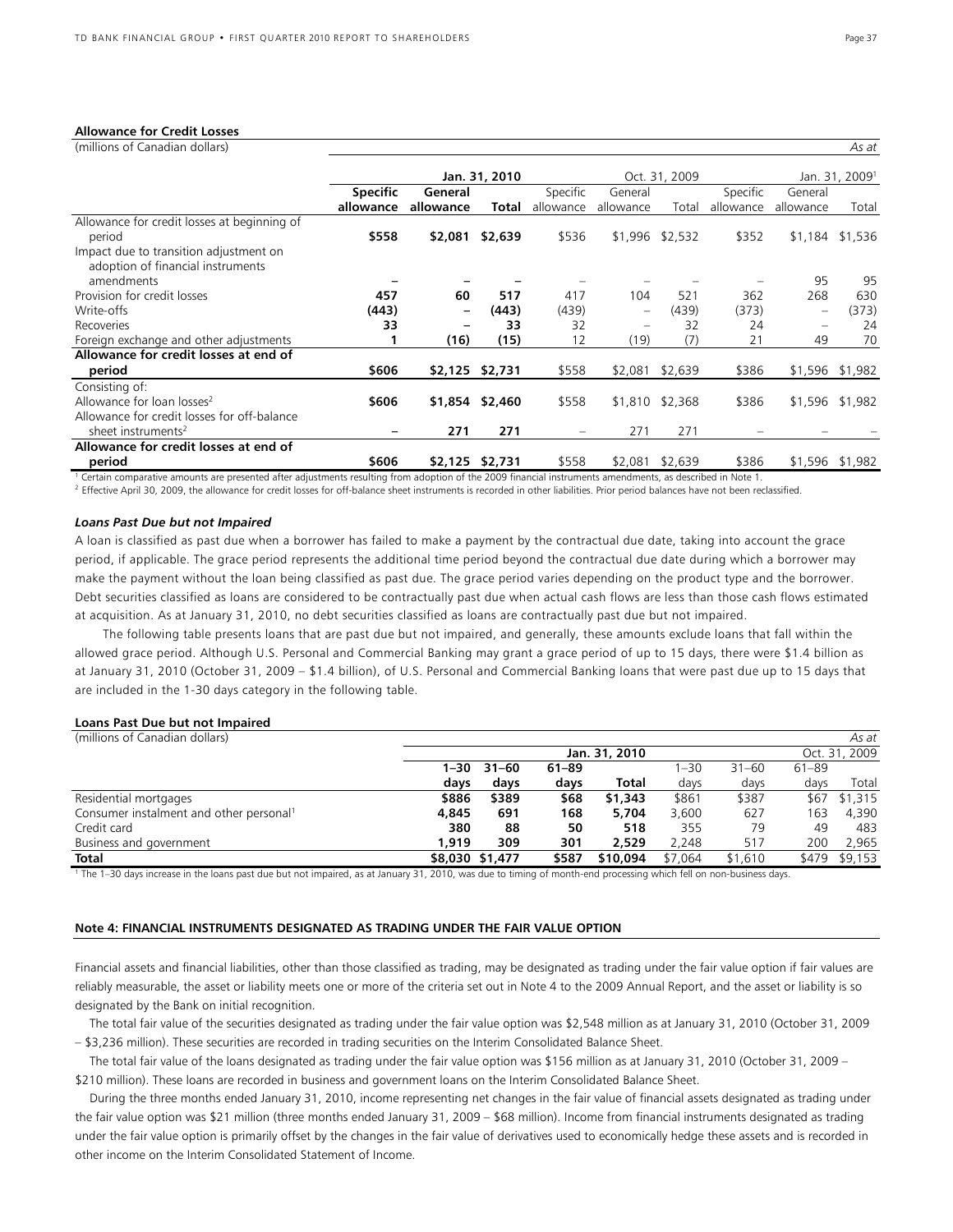#### **Note 5: LOAN SECURITIZATIONS**

The Bank retained the responsibility for servicing the assets securitized, in most cases. The following table summarizes the Bank's securitization activity for the three months ended January 31.

#### **Securitization Activity**

| (millions of Canadian dollars) |                    |          |       |                   |               |             |          |       | For the three months ended     |               |
|--------------------------------|--------------------|----------|-------|-------------------|---------------|-------------|----------|-------|--------------------------------|---------------|
|                                |                    |          |       |                   | Jan. 31, 2010 |             |          |       |                                | Jan. 31, 2009 |
|                                | <b>Residential</b> |          |       | Credit Commercial |               | Residential |          |       | Credit Commercial              |               |
|                                | mortgage           | Personal | card  | mortgage          |               | mortgage    | Personal | card  | mortgage                       |               |
|                                | loans              | loans    | loans | loans             | <b>Total</b>  | loans       | loans    | loans | loans                          | Total         |
| Gross proceeds                 | \$2,562            | \$1,417  | S-    | \$22              | \$4,001       | \$8,273     | \$1,079  | \$—   | $S-$                           | \$9,352       |
| Retained interests             | 111                | 27       |       | -                 | 138           | 276         |          |       | $\qquad \qquad \longleftarrow$ | 278           |
| Cash flows received on         |                    |          |       |                   |               |             |          |       |                                |               |
| retained interests             | 191                | 19       |       | -                 | 210           | 73          |          |       |                                | 95            |

The following table summarizes the impact of securitizations on the Bank's Interim Consolidated Statement of Income for the three months ended January 31.

#### **Securitization Gain (Loss) and Income on Retained Interests**

(millions of Canadian dollars) *For the three months ended*

|                    | Jan. 31, 2010 |       |          |                   |             |          |       |                          |                                    |
|--------------------|---------------|-------|----------|-------------------|-------------|----------|-------|--------------------------|------------------------------------|
| <b>Residential</b> |               |       |          |                   | Residential |          |       |                          |                                    |
| mortgage           | Personal      | card  | mortgage |                   | mortgage    | Personal | card  | mortgage                 |                                    |
| loans              | loans         | loans | loans    | <b>Total</b>      | loans       | loans    | loans | loans                    | Total                              |
| \$55               | \$27          |       | ъ–       | \$82              | \$22        |          |       |                          | \$24                               |
| 43                 |               |       | -        | 50                | 28          |          |       | $\overline{\phantom{0}}$ | 33                                 |
| \$98               | \$34          |       | ъ-       | \$132             | \$50        |          |       |                          | \$57                               |
|                    |               |       |          | Credit Commercial |             |          |       |                          | Jan. 31, 2009<br>Credit Commercial |

<sup>1</sup> Income on retained interests excludes income arising from changes in fair values. Unrealized gains and losses on retained interests arising from changes in fair value are recorded in trading income.

The following table summarizes the key assumptions used to value the retained interests at the date of the securitization activities.

#### **Key Assumptions**

|                                     |                          |                          |        | 2010       |                          |          |        | 2009       |
|-------------------------------------|--------------------------|--------------------------|--------|------------|--------------------------|----------|--------|------------|
|                                     | <b>Residential</b>       |                          | Credit | Commercial | Residential              |          | Credit | Commercial |
|                                     | mortgage                 | Personal                 | card   | mortgage   | mortgage                 | Personal | card   | mortgage   |
|                                     | loans                    | loans                    | loans  | loans      | loans                    | loans    | loans  | loans      |
| Prepayment rate <sup>1</sup>        | 18.8%                    | 4.7%                     | n/a    | 5.2%       | 18.6%                    | 5.5%     | n/a    | 5.2%       |
| Excess spread <sup>2</sup>          | 1.4                      | 1.5                      | n/a    | 2.0        | . .0                     | 0.4      | n/a    | 1.0        |
| Discount rate                       | 3.4                      | 3.4                      | n/a    | 6.1        | 3.2                      | 3.9      | n/a    | 8.1        |
| Expected credit losses <sup>3</sup> | $\overline{\phantom{0}}$ | $\overline{\phantom{m}}$ | n/a    | 0.1        | $\overline{\phantom{0}}$ | $\equiv$ | n/a    | 0.1        |

<sup>1</sup> Represents monthly payment rate for secured personal and credit card loans and an annual prepayment rate for U.S. loans.

 $^2$  The excess spread for credit card loans reflects the net portfolio yield, which is interest earned less funding costs and losses.<br><sup>3</sup>

 $3$  There are no expected credit losses for residential mortgage loans as the loans are government guaranteed.

During the three months ended January 31, 2010, there were maturities of previously securitized loans and receivables of \$1,682 million (three months ended January 31, 2009 – \$1,079 million). Proceeds from new securitizations were \$2,319 million for the three months ended January 31, 2010 (three months ended January 31, 2009 – \$8,273 million).

#### **Note 6: DERIVATIVES**

#### **Hedge Accounting**

The following table summarizes hedge accounting results for the three months ended January 31.

#### **Hedge Accounting Results**

| For the three months ended |                 |  |  |  |
|----------------------------|-----------------|--|--|--|
| Jan. 31                    | Jan. 31<br>2009 |  |  |  |
|                            |                 |  |  |  |
| \$(4.3)                    | \$17.1          |  |  |  |
|                            |                 |  |  |  |
| \$1.1                      | \$0.1           |  |  |  |
|                            | 2010            |  |  |  |

Portions of derivative gains (losses) that were excluded from the assessment of hedge effectiveness for fair value and cash flow hedging are recorded in other income on the Interim Consolidated Statement of Income. During the three months ended January 31, 2010, the amounts excluded from the assessment of hedge effectiveness were a loss of \$29 million. For the three months ended January 31, 2009, these amounts were not significant.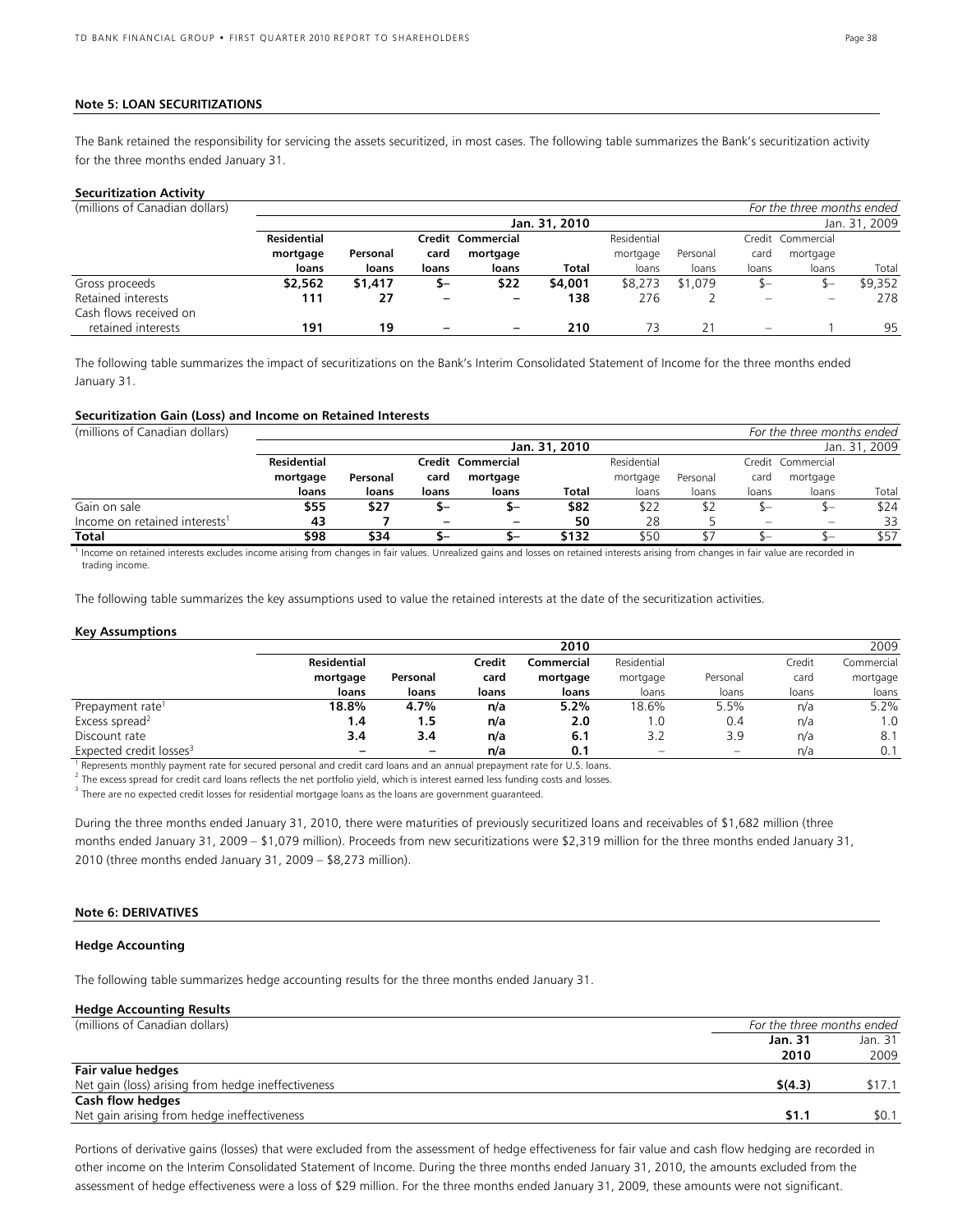During the three months ended January 31, 2010, there were no firm commitments that no longer qualified as hedges.

As at January 31, 2010, the Bank expects approximately \$708 million in net gains that have previously been reported in other comprehensive income, to be reclassified to net income over the next twelve months. The maximum length of time over which the Bank is hedging its exposure to the variability in future cash flows from forecasted transactions is 30 years. During the three months ended January 31, 2010, there were no forecasted transactions in cash flow hedging relationships that failed to occur.

#### **Note 7: FAIR VALUE OF FINANCIAL INSTRUMENTS**

Certain financial instruments are carried on the Interim Consolidated Balance Sheet at their fair value. These financial instruments include securities and loans held in the trading portfolio, securities and loans designated as trading under the fair value option, securities classified as available-for-sale, derivative financial instruments, certain deposits classified as trading, and obligations related to securities sold short.

#### **DETERMINATION OF FAIR VALUE**

The fair value of a financial instrument on initial recognition is normally the transaction price, i.e. the fair value of the consideration given or received*.* In certain circumstances, however, the initial fair value may be based on other observable current market transactions involving the same instrument, without modification or repackaging, or is based on a valuation technique which includes market observable inputs and accordingly gives rise to an inception profit which is recognized into income upon initial recognition of the instrument. Inception profit is the difference between the fair value that is based on a valuation technique which includes market observable inputs, and the fair value at initial recognition represented by transaction price. When an instrument is measured using a valuation technique that significantly utilizes nonobservable market inputs, it is initially valued at the transaction price, which is considered the best estimate of fair value.

 Subsequent to initial recognition, the fair value of financial instruments measured at fair value that are quoted in active markets are based on bid prices for financial assets held and offer prices for financial liabilities. When there is no active market for the instrument, fair values are determined by using valuation techniques which utilize observable market inputs. These techniques include comparisons with similar instruments where market observable prices exist, discounted cash flow analysis, option pricing models, and other valuation techniques commonly used by market participants. For certain financial instruments, fair values may be determined in whole or in part from valuation techniques using non-observable market inputs.

 A number of factors such as bid-offer spread, credit profile, input parameters, and model uncertainty are taken into account, as appropriate, when values are calculated using valuation techniques.

 If the fair value of a financial asset measured at fair value becomes negative, it is recorded as a financial liability until its fair value becomes positive, at which time it is recorded as a financial asset, or it is extinguished.

 Management validates that the estimates of fair value are reasonable using a process of obtaining multiple quotes of external market prices and inputs, consistent application of valuation models over a period of time, and the controls and processes over the valuation process. The valuations are also validated by past experience and through the actual cash settlement of contracts.

#### *Fair Value Hierarchy*

CICA Handbook Section 3862 requires disclosure of a three-level hierarchy for fair value measurements based upon transparency of inputs to the valuation of an asset or liability as of the measurement date. The three levels are defined as follows:

Level 1: Fair value is based on quoted market prices in active markets for identical assets or liabilities. Level 1 assets and liabilities generally include debt and equity securities and derivative contracts that are traded in an active exchange market, as well as certain Canadian and U.S. Treasury bills and other Canadian and U.S. Government and agency mortgage-backed securities that are highly liquid and are actively traded in over-the-counter (OTC) markets.

Level 2: Fair value is based on observable inputs other than Level 1 prices, such as quoted market prices for similar (but not identical) assets or liabilities in active markets, quoted market prices for identical assets or liabilities in markets that are not active, and other inputs that are observable or can be corroborated by observable market data for substantially the full term of the assets or liabilities. Level 2 assets and liabilities include debt securities with quoted prices that are traded less frequently than exchange-traded instruments and derivative contracts whose value is determined using valuation techniques with inputs that are observable in the market or can be derived principally from or corroborated by observable market data. This category generally includes Canadian and U.S. Government securities, Canadian and U.S. agency mortgage-backed debt securities, corporate debt securities, certain derivative contracts, and certain trading deposits.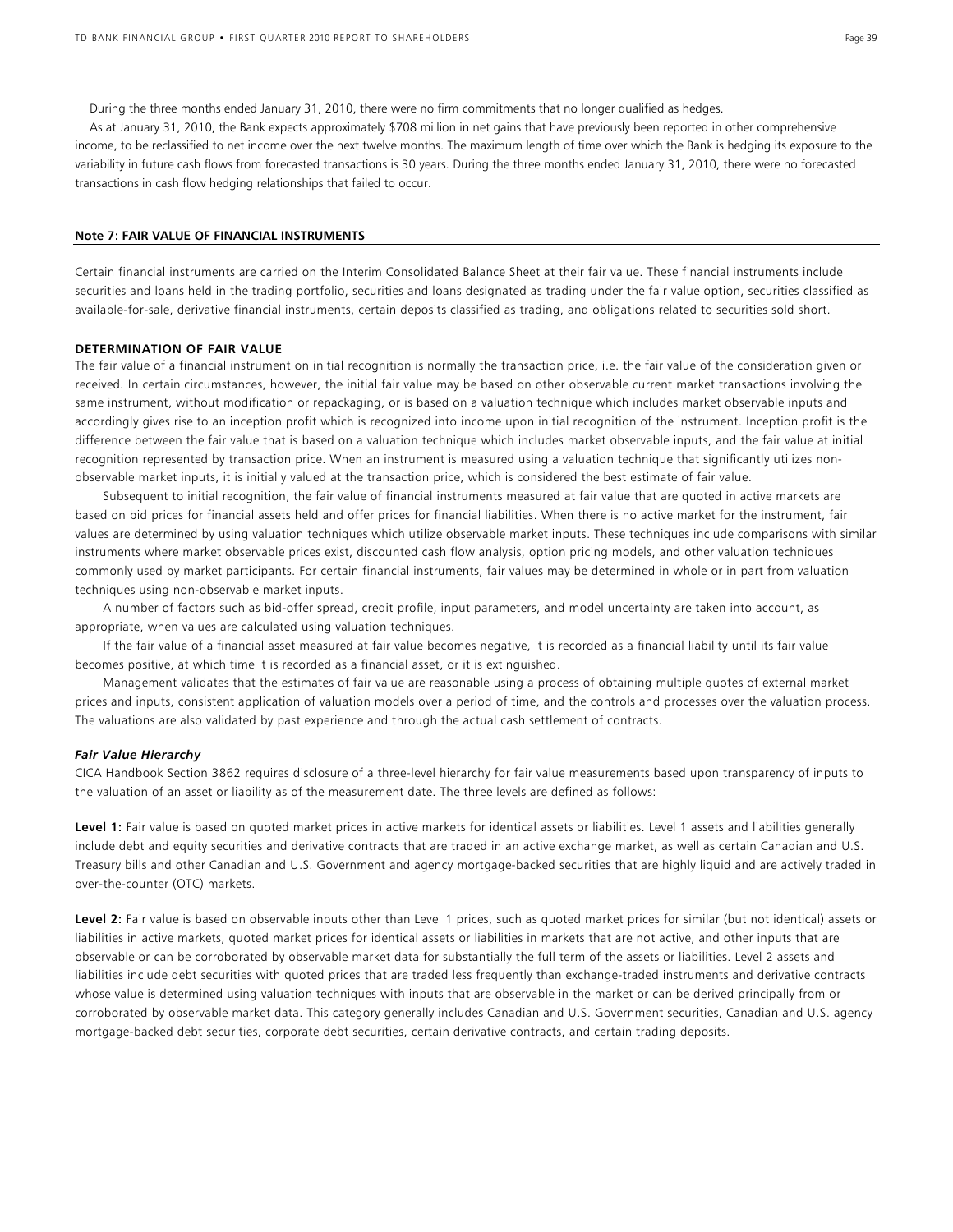Level 3: Fair value is based on non-observable inputs that are supported by little or no market activity and that are significant to the fair value of the assets or liabilities. Financial instruments classified within Level 3 of the fair value hierarchy are initially fair valued at their transaction price, which is considered the best estimate of fair value. After initial measurement, the fair value of Level 3 assets and liabilities is determined using valuation models, discounted cash flow methodologies, or similar techniques. This category generally includes retained interests and certain derivative contracts.

The following tables present the level within the fair value hierarchy for each of the financial assets and liabilities measured at fair value, as at January 31, 2010 and October 31, 2009.

#### **Financial Assets and Liabilities Measured at Fair Value by Fair Value Hierarchy**

| (millions of Canadian dollars)                                |            |          |                          | As at                   |
|---------------------------------------------------------------|------------|----------|--------------------------|-------------------------|
|                                                               |            |          |                          | Jan. 31, 2010           |
|                                                               | Level 1    | Level 2  | Level 3                  | <b>Total fair value</b> |
| <b>FINANCIAL ASSETS</b>                                       |            |          |                          |                         |
| Trading securities <sup>1</sup>                               |            |          |                          |                         |
| Government and government-related securities                  |            |          |                          |                         |
| Canadian government debt                                      |            |          |                          |                         |
| Federal                                                       | \$2,775    | \$5,816  | \$1                      | \$8,592                 |
| Provinces                                                     |            | 1,975    | 20                       | 1,995                   |
| U.S. Federal, state, municipal governments, and agencies debt | 1,019      | 6,269    | 37                       | 7,325                   |
| Other OECD government guaranteed debt                         |            | 1,912    | $\overline{\phantom{0}}$ | 1,912                   |
| Mortgage-backed securities                                    |            |          |                          |                         |
| Residential                                                   |            | 1,298    |                          | 1,298                   |
| Other debt securities                                         |            |          |                          |                         |
| Canadian issuers                                              | 13         | 2,513    | 72                       | 2,598                   |
| Other issuers                                                 |            | 5,898    | 290                      | 6,188                   |
| <b>Equity securities</b>                                      |            |          |                          |                         |
| Preferred shares                                              | 39         |          | $\overline{\phantom{0}}$ | 39                      |
| Common shares                                                 | 21,189     | 864      | $\overline{2}$           | 22,055                  |
| <b>Retained interests</b>                                     |            |          | 1,377                    | 1,377                   |
| <b>Total trading securities</b>                               | \$25,035   | \$26,545 | \$1,799                  | \$53,379                |
| Available-for-sale securities                                 |            |          |                          |                         |
| Government and government-related securities                  |            |          |                          |                         |
| Canadian government debt                                      |            |          |                          |                         |
| Federal                                                       | \$10,869   | \$203    | \$-                      | \$11,072                |
| Provinces                                                     |            | 380      |                          | 380                     |
| U.S. Federal, state, municipal governments, and agencies debt |            | 6,233    |                          | 6,233                   |
| Other OECD government guaranteed debt                         | 10         | 11,021   |                          | 11,031                  |
| Mortgage-backed securities                                    |            |          |                          |                         |
| Residential                                                   |            | 21,387   |                          | 21,387                  |
| Other debt securities                                         |            |          |                          |                         |
| Asset-backed securities                                       |            | 16,525   |                          | 16,525                  |
| Corporate and other debt                                      | 131        | 14,067   | 4                        | 14,202                  |
| <b>Equity securities</b>                                      |            |          |                          |                         |
| Preferred shares                                              | 122        |          |                          | 122                     |
| Common shares                                                 | 114        | 323      |                          | 437                     |
| Debt securities reclassified from trading <sup>2</sup>        |            | 5,364    | 154                      | 5,518                   |
| <b>Total available-for-sale securities</b>                    | \$11,246   | \$75,503 | \$158                    | \$86,907                |
| Loans <sup>1</sup>                                            |            |          | \$24                     |                         |
| <b>Derivatives</b>                                            | \$-<br>562 | \$258    |                          | \$282                   |
|                                                               |            | 44,787   | 1,078                    | 46,427                  |
| <b>FINANCIAL LIABILITIES</b>                                  |            |          |                          |                         |
| <b>Trading deposits</b>                                       | $S-$       | \$31,623 | \$982                    | \$32,605                |
| Obligations related to securities sold short                  | 6,855      | 12,342   | 5                        | 19,202                  |
| <b>Derivatives</b>                                            | 490        | 43,762   | 1,351                    | 45,603                  |
|                                                               |            |          |                          |                         |

1 Trading securities and loans also include securities and loans, respectively designated as trading under the fair value option.

2 Includes fair value of government and government-insured securities as at January 31, 2010 of \$127 million and other debt securities as at January 31, 2010 of \$5,391 million.

There were no significant transfers between Level 1 and Level 2 during the three months ended January 31, 2010.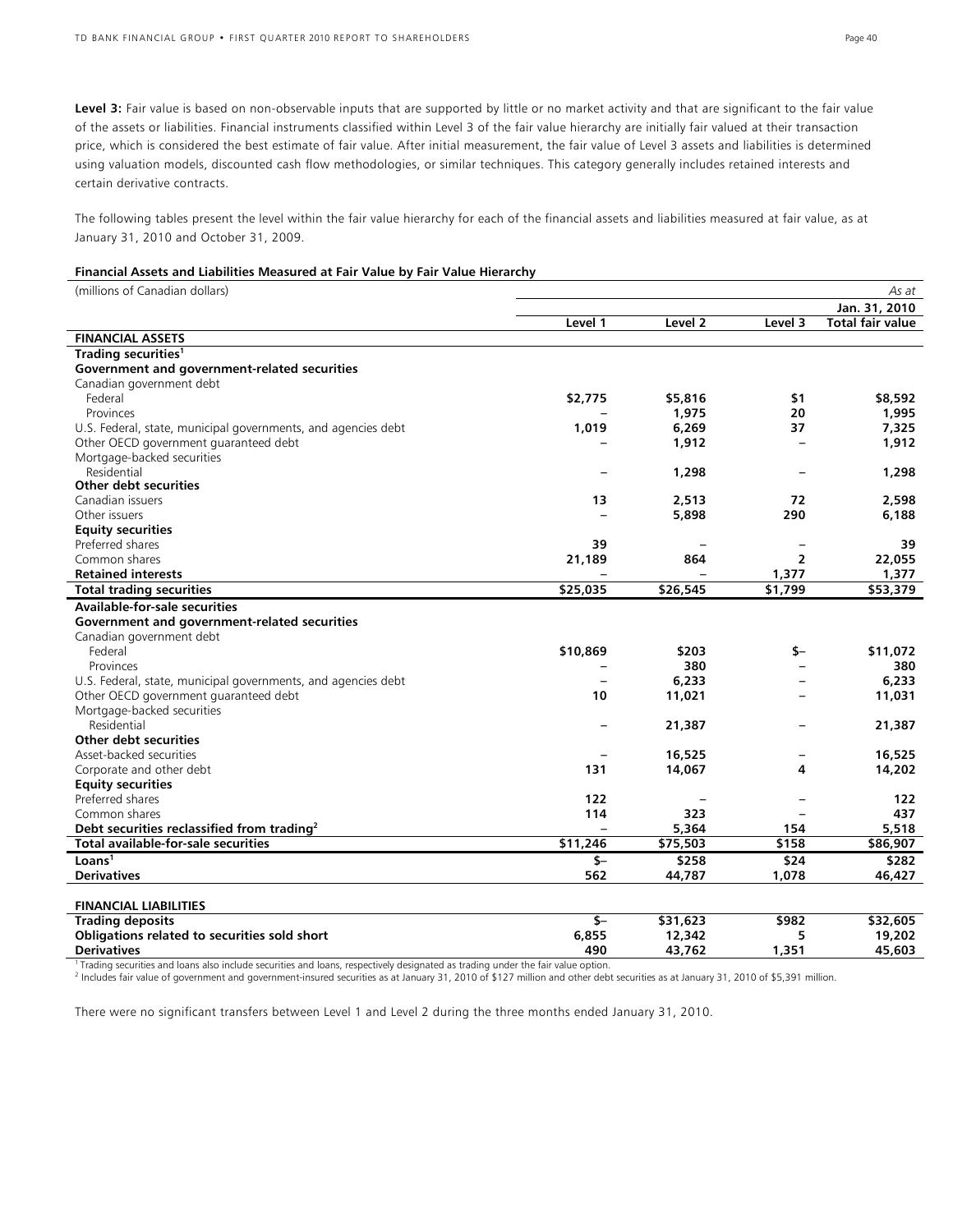### **Financial Assets and Liabilities Measured at Fair Value by Fair Value Hierarchy**

| (millions of Canadian dollars)                                |          |                      |         | As at                |
|---------------------------------------------------------------|----------|----------------------|---------|----------------------|
|                                                               |          |                      |         | Oct. 31, 2009        |
|                                                               | Level 1  | Level 2              | Level 3 | Total fair value     |
| <b>FINANCIAL ASSETS</b>                                       |          |                      |         |                      |
| Trading securities <sup>1</sup>                               |          |                      |         |                      |
| Government and government-related securities                  |          |                      |         |                      |
| Canadian government debt                                      |          |                      |         |                      |
| Federal                                                       | \$4,426  | \$5,580              | \$15    | \$10,021             |
| Provinces                                                     |          | 2,605                | 4       | 2,609                |
| U.S. Federal, state, municipal governments, and agencies debt | 542      | 4,509                | 39      | 5,090                |
| Other OECD government guaranteed debt                         |          | 2,010                | 4       | 2,014                |
| Mortgage-backed securities                                    |          |                      |         |                      |
| Residential                                                   |          | 1,289                |         | 1,289                |
| Other debt securities                                         |          |                      |         |                      |
| Canadian issuers                                              | 34       | 2,439                | 48      | 2,521                |
| Other issuers                                                 | $\sim$   | 6,498                | 312     | 6,810                |
| <b>Equity securities</b>                                      |          |                      |         |                      |
| Preferred shares                                              | 33       |                      |         | 33                   |
| Common shares                                                 | 21,818   | 775                  | 1       | 22,594               |
| <b>Retained interests</b>                                     |          |                      | 1,339   | 1,339                |
| <b>Total trading securities</b>                               | \$26,853 | \$25,705             | \$1,762 | \$54,320             |
| <b>Available-for-sale securities</b>                          |          |                      |         |                      |
| Government and government-related securities                  |          |                      |         |                      |
| Canadian government debt                                      |          |                      |         |                      |
| Federal                                                       | \$10,679 | \$202                | \$—     | \$10,881             |
| Provinces                                                     |          | 380                  |         | 380                  |
| U.S. Federal, state, municipal governments, and agencies debt | 6        | 6,166                |         | 6,172                |
| Other OECD government guaranteed debt                         | 447      | 10,363               |         | 10,810               |
| Mortgage-backed securities                                    |          |                      |         |                      |
| Residential                                                   |          | 19,145               |         | 19,145               |
| Other debt securities                                         |          |                      |         |                      |
| Asset-backed securities                                       | 97       | 11,963               |         | 12,060               |
| Corporate and other debt                                      | 1,045    | 15,875               |         | 16,920               |
| <b>Equity securities</b>                                      |          |                      |         |                      |
| Preferred shares                                              | 111      |                      |         | 111                  |
| Common shares                                                 | 89       | 68                   |         | 157                  |
| Debt securities reclassified from trading <sup>2</sup>        |          | 5,795                | 168     | 5,963                |
| Total available-for-sale securities                           | \$12,474 | $\overline{$69,957}$ | \$168   | \$82,599             |
| Loans <sup>1</sup>                                            | $S-$     | \$328                | \$22    | \$350                |
| <b>Derivatives</b>                                            | 895      | 47,399               | 1,151   | 49,445               |
|                                                               |          |                      |         |                      |
| <b>FINANCIAL LIABILITIES</b>                                  |          |                      |         |                      |
| <b>Trading deposits</b>                                       | $$-$     | \$34,479             | \$940   | $\overline{$}35,419$ |
| Obligations related to securities sold short                  | 6,741    | 10,892               | 8       | 17,641               |
| <b>Derivatives</b>                                            | 885      | 15525                | 1687    | 18 15 2              |

**Derivatives** 885 45,585 1,682 48,152 1 Trading securities and loans also include securities and loans, respectively designated as trading under the fair value option. 2 Includes fair value of government and government-insured securities as at October 31, 2009 of \$38 million and other debt securities as at October 31, 2009 of \$5,925 million.

There were no significant transfers between Level 1 and Level 2 during the year ended October 31, 2009.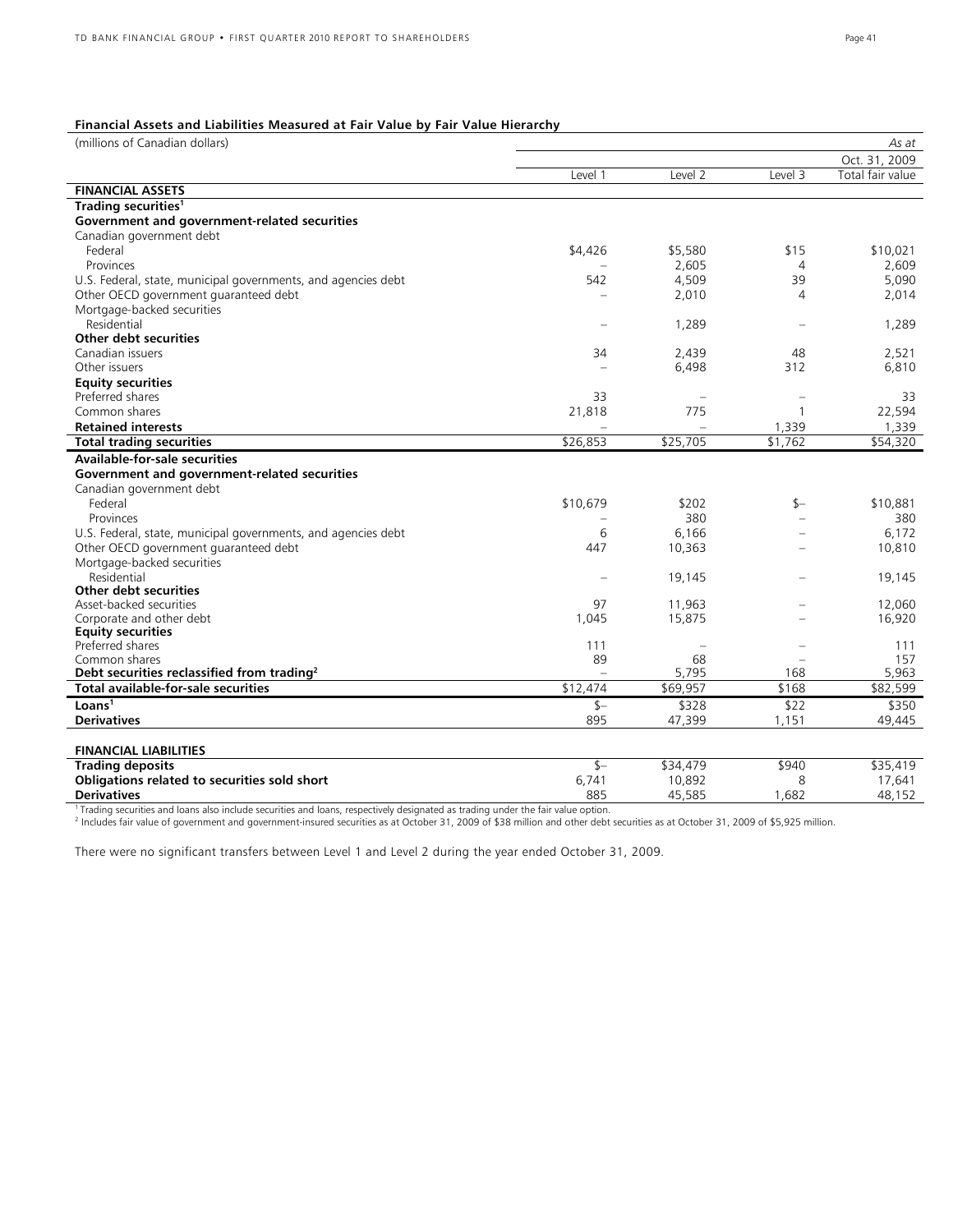The following table presents reconciliation for all assets and liabilities measured at fair value using significant non-observable inputs (level 3) for the three months ended January 31, 2010.

| Level 3 Reconciliation for Financial Assets and Liabilities Measured at Fair Value |                               |                                       |                           |                           |                          |                    |                         |                         |                                 |                                                       |
|------------------------------------------------------------------------------------|-------------------------------|---------------------------------------|---------------------------|---------------------------|--------------------------|--------------------|-------------------------|-------------------------|---------------------------------|-------------------------------------------------------|
| (millions of Canadian dollars)                                                     |                               | <b>Total realized and</b>             |                           |                           |                          |                    |                         |                         |                                 |                                                       |
|                                                                                    |                               | unrealized gains<br>(losses)          |                           |                           | Transfers <sup>3</sup>   |                    |                         | Change in<br>unrealized |                                 |                                                       |
|                                                                                    | Fair                          |                                       |                           |                           | <b>Movements</b>         |                    |                         |                         | Fair                            | gains                                                 |
|                                                                                    | value as<br>at Nov.<br>1,2009 | Included<br>in<br>income <sup>1</sup> | <b>Included</b><br>in OCI | <b>Purchases</b>          | Issuances                | Other <sup>2</sup> | Into<br>Level<br>3      | Out of<br>Level 3       | value as<br>at Jan.<br>31, 2010 | (losses) on<br>instruments<br>still held <sup>4</sup> |
| <b>FINANCIAL ASSETS</b>                                                            |                               |                                       |                           |                           |                          |                    |                         |                         |                                 |                                                       |
| <b>Trading securities</b><br>Government and<br>government-related                  |                               |                                       |                           |                           |                          |                    |                         |                         |                                 |                                                       |
| securities                                                                         |                               |                                       |                           |                           |                          |                    |                         |                         |                                 |                                                       |
| Canadian government debt<br>Federal<br>Provinces                                   | \$15<br>4                     | \$-                                   |                           | \$-<br>6                  | $$-$                     | \$(14)<br>(1)      | \$-<br>11               | \$-                     | \$1<br>20                       | \$–                                                   |
| U.S. Federal, state, municipal<br>governments, and                                 |                               |                                       |                           |                           |                          |                    |                         |                         |                                 |                                                       |
| agencies debt                                                                      | 39                            | 1                                     |                           |                           |                          | (3)                |                         |                         | 37                              |                                                       |
| Other OECD government                                                              | 4                             | 1                                     |                           | 4                         |                          |                    |                         | (9)                     | L.                              |                                                       |
| quaranteed debt                                                                    |                               |                                       |                           |                           |                          |                    |                         |                         |                                 |                                                       |
| <b>Other debt securities</b>                                                       |                               |                                       |                           |                           |                          |                    |                         |                         |                                 |                                                       |
| Canadian issuers                                                                   | 48<br>312                     | (1)<br>10                             | $\overline{\phantom{0}}$  | $\overline{2}$<br>200     | ÷                        | (37)               | 60<br>54                |                         | 72                              | (1)                                                   |
| Other issuers                                                                      |                               |                                       |                           |                           |                          | (160)              |                         | (126)                   | 290                             | $\mathbf{1}$                                          |
| <b>Equity securities</b><br>Common shares                                          | 1                             | $\qquad \qquad -$                     | $\overline{\phantom{0}}$  | 1                         | $\overline{\phantom{a}}$ |                    |                         |                         | $\overline{2}$                  |                                                       |
| <b>Retained interests</b>                                                          | 1,339                         | 100                                   | -                         | $\overline{\phantom{0}}$  | 140                      | (202)              |                         |                         | 1,377                           | 81                                                    |
| <b>Total trading securities</b>                                                    | \$1,762                       | \$111                                 | \$-                       | \$213                     | \$140                    | \$(417)            | \$125                   | \$(135)                 | \$1,799                         | \$81                                                  |
| <b>Available-for-sale securities</b>                                               |                               |                                       |                           |                           |                          |                    |                         |                         |                                 |                                                       |
| Government and                                                                     |                               |                                       |                           |                           |                          |                    |                         |                         |                                 |                                                       |
| government-related                                                                 |                               |                                       |                           |                           |                          |                    |                         |                         |                                 |                                                       |
| securities                                                                         |                               |                                       |                           |                           |                          |                    |                         |                         |                                 |                                                       |
| Corporate and other U.S. Federal,                                                  |                               |                                       |                           |                           |                          |                    |                         |                         |                                 |                                                       |
| state, municipal governments,                                                      |                               |                                       |                           | $S-$                      | $s-$                     |                    |                         |                         |                                 |                                                       |
| and agencies debt<br>Debt securities reclassified                                  | $S-$                          | $S-$                                  | $S-$                      |                           |                          | $$-$               | \$4                     | $S-$                    | \$4                             | \$-                                                   |
| from trading                                                                       | 168                           | $\overline{2}$                        | (12)                      |                           |                          | (4)                |                         |                         | 154                             | (12)                                                  |
| Total available-for-sale                                                           |                               |                                       |                           |                           |                          |                    |                         |                         |                                 |                                                       |
| securities                                                                         | \$168                         | \$2                                   | \$(12)                    | \$–                       | \$-                      | \$(4)              | \$4                     | $$-$                    | \$158                           | \$(12)                                                |
| Loans <sup>5</sup>                                                                 | \$22                          | \$5                                   | $$-$                      | $\overline{\overline{3}}$ | $\overline{\mathsf{s}}$  | $\sqrt[5]{6}$      | $\overline{\mathsf{S}}$ | $\overline{\mathsf{s}}$ | \$24                            | $\overline{54}$                                       |
| <b>FINANCIAL LIABILITIES</b>                                                       |                               |                                       |                           |                           |                          |                    |                         |                         |                                 |                                                       |
| <b>Trading deposits</b>                                                            | \$940                         | \$20                                  | $$-$                      | \$-                       | \$85                     | \$(63)             | $S-$                    | $S-$                    | \$982                           | \$43                                                  |
| <b>Obligations related to</b>                                                      |                               |                                       |                           |                           |                          |                    |                         |                         |                                 |                                                       |
| securities sold short                                                              | 8                             |                                       |                           | (7)                       | $\overline{\phantom{0}}$ |                    | 4                       |                         | 5                               |                                                       |
| Derivatives <sup>6</sup>                                                           | 531                           | (77)                                  | $\overline{\phantom{m}}$  | (26)                      | 62                       | (217)              | $\overline{a}$          | $\equiv$                | 273                             | (5)                                                   |

<sup>1</sup> Gains (losses) on financial assets and liabilities included in income are recorded in net securities gains (losses), trading income (loss), and other income on the Interim Consolidated Statement of Income.

2 Consists of sales and settlements.

<sup>3</sup> The Bank recognizes transfers in and transfers out as of the end of the interim period in which the transfer occurs.

4 Changes in unrealized gains (losses) for available-for-sale securities are recorded in accumulated other comprehensive income.

5 Includes trading loans.

<sup>6</sup> The opening and ending balances of derivative assets and derivative liabilities, along with the total realized and unrealized gains (losses), movements and transfers, have been netted on this table for presentation purposes only.

Significant transfers into and out of Level 3 reflected in the table above, occurred mainly due to the following reasons:

• Transfers from Level 3 to Level 2 occur when techniques used for valuing the instrument incorporate significant observable market inputs or broker-dealer quotes which were previously not observable.

• Transfers from Level 2 to Level 3 occur when an instrument which was previously determined using valuation techniques with significant observable market inputs is now determined using valuation techniques with significant non-observable market inputs.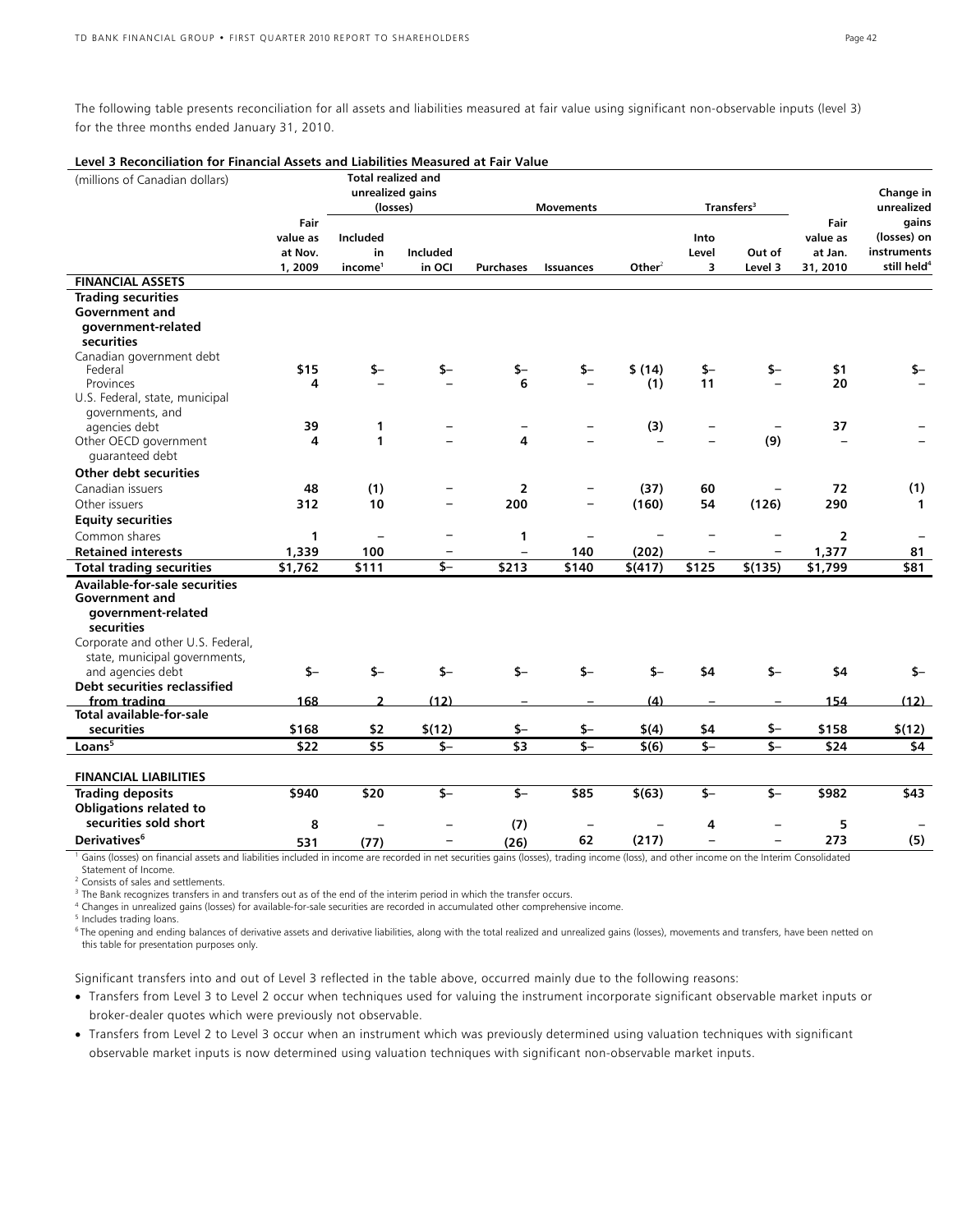#### **Note 8: CAPITAL TRUST SECURITIES**

On December 31, 2009, TD Capital Trust (Trust), a subsidiary of the Bank, redeemed all its 900,000 outstanding Capital Trust Securities – Series 2009 (TD CaTS) at a redemption price per unit of \$1,000 plus any unpaid distribution. The TD CaTS qualified as Tier 1 capital of the Bank.

The following table summarizes the Capital Trust Securities as at January 31, 2010 and October 31, 2009, issued by the Trust, TD Capital Trust II (Trust II), TD Capital Trust III (Trust III) and TD Capital Trust IV (Trust IV).

#### **Capital Trust Securities**

| (millions of Canadian dollars, except as noted)                                                                                     |           |                       |                        |                            |                            |                | As at   |
|-------------------------------------------------------------------------------------------------------------------------------------|-----------|-----------------------|------------------------|----------------------------|----------------------------|----------------|---------|
|                                                                                                                                     |           |                       |                        | Redemption date            | Conversion date            |                |         |
|                                                                                                                                     |           |                       |                        |                            |                            |                |         |
|                                                                                                                                     | Thousands | Distribution/Interest | Annual                 | At the option              | At the option              | <b>Jan. 31</b> | Oct. 31 |
|                                                                                                                                     | of units  | payment dates         | vield                  | of the issuer              | of the holder              | 2010           | 2009    |
| Included in liability for capital<br>trust securities on the<br><b>Interim Consolidated</b><br><b>Balance Sheet</b>                 |           |                       |                        |                            |                            |                |         |
| Capital Trust Securities -                                                                                                          |           |                       |                        |                            |                            |                |         |
| Series 2009                                                                                                                         | 900       | June 30, Dec. 31      | 7.60%                  | June 30, 2005 <sup>1</sup> | June 30, 2010 <sup>2</sup> | $S-$           | \$895   |
| Included in non-controlling<br>interests in subsidiaries on<br>the Interim Consolidated<br><b>Balance Sheet</b>                     |           |                       |                        |                            |                            |                |         |
| TD Capital Trust III Securities -                                                                                                   |           |                       |                        |                            |                            |                |         |
| Series 2008                                                                                                                         | 1,000     | June 30, Dec. 31      | 7.243%                 | Dec. 31, 2013 <sup>1</sup> |                            | \$987          | \$981   |
| Deposit notes issued to Trust II<br>and Trust IV, included in<br>deposits on the Interim<br>Consolidated Balance Sheet <sup>3</sup> |           |                       |                        |                            |                            |                |         |
| TD Capital Trust II Securities -                                                                                                    |           |                       |                        |                            |                            |                |         |
| Series 2012-1                                                                                                                       | 350       | June 30, Dec. 31      | 6.792%                 | Dec. 31, 2007 <sup>1</sup> | At any time <sup>4</sup>   | \$350          | \$350   |
| TD Capital Trust IV Notes - Series 1                                                                                                | 550       | June 30, Dec. 31      | 9.523%                 | June 30, 2014 <sup>6</sup> |                            | 550            | 550     |
| TD Capital Trust IV Notes - Series 2                                                                                                | 450       | June 30, Dec. 31      | 10.00%                 | June 30, 2014 <sup>6</sup> |                            | 450            | 450     |
| TD Capital Trust IV Notes - Series 3                                                                                                | 750       | June 30, Dec. 31      | $6.631\%$ <sup>8</sup> | Dec. 31, 2014 <sup>6</sup> |                            | 750            | 750     |
|                                                                                                                                     | 2.100     |                       |                        |                            |                            | \$2,100        | \$2,100 |

2,100 **\$2,100** \$2,100 1 On the redemption date and on any distribution date thereafter, the Trust may, with Office of the Superintendent of Financial Institutions Canada (OSFI) approval, redeem TD CaTS, TD CaTS II, or TD CaTS III, respectively, in whole, without the consent of the holders.

2 On the conversion date and on any distribution date thereafter, holders may exchange each TD CaTS for one non-cumulative Class A First Preferred Share (Series A1 Share) of the Bank. The Series A1 Shares are convertible into a variable number of the Bank's common shares at the holder's option.

<sup>3</sup> TD CaTS II and TD CaTS IV Notes are not consolidated by the Bank. The deposit notes issued to Trust II and Trust IV are reported in Deposits on the Interim Consolidated

Balance Sheet. 4 Holders may exchange each TD CaTS II for forty non-cumulative Class A First Preferred Shares, Series A2 (Series A2 Shares) of the Bank. The Series A2 Shares are convertible into a variable number of the Bank's common shares at the holder's option.

<sup>5</sup> For the period from and including January 26, 2009 to but excluding June 30, 2019. Starting on June 30, 2019 and on every fifth anniversary thereafter, the interest rate will be reset to the Government of Canada yield plus 10.125%.

 $^6$  On or after the redemption date, the Trust may, with OSFI approval redeem the TD CaTS IV Notes - Series 1, TD CaTS IV Notes – Series 2 or TD CaTS IV Notes – Series 3, respectively, in whole, without the consent of the holders.

 $^7$  For the period from and including January 26, 2009 to but excluding June 30, 2039. Starting on June 30, 2039 and on every fifth anniversary thereafter, the interest rate will be reset to the Government of Canada yield plus 9.735%.

<sup>8</sup> For the period from and including September 15, 2009 to but excluding June 30, 2021. Starting on June 30, 2021 and on every fifth anniversary thereafter, the interest rate will be reset to the Government of Canada yield plus 4.00%.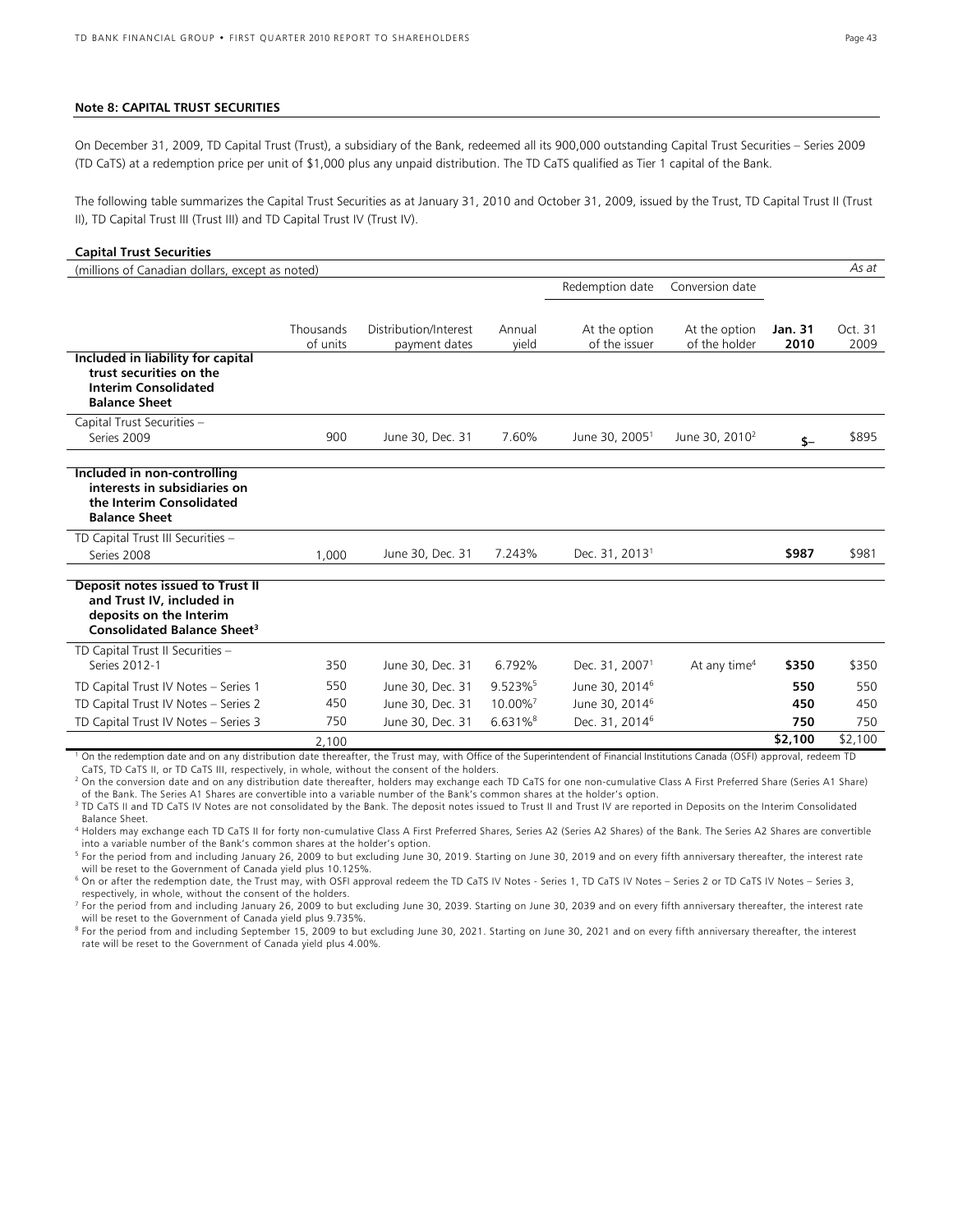#### **Note 9**: **SHARE CAPITAL**

#### **Shares Issued and Outstanding**  *As at*  **Jan. 31, 2010** Oct. 31, 2009 (millions of shares and millions of Canadian dollars) **Number of shares Amount**  Number of shares Amount **Common Shares**  Balance at beginning of period **858.8 \$15,357** 810.1 \$13,241 Proceeds from shares issued on exercise of stock options **1.3 74** 4.6 247 Shares issued as a result of dividend reinvestment plan **20 126 2.0 126 126 8.8** 451 Proceeds from issuance of new shares **– –** 34.9 1,381 Impact of shares sold (acquired) for trading purposes1 **(0.1) (9)** 0.4 37 **Balance at end of period – common shares 862.0 \$15,548** 858.8 \$15,357 **Class A Preferred Shares**  Series O **17.0 \$425** 17.0 \$425 Series P **10.0 250** 10.0 250 Series Q **8.0 200** 8.0 200 Series R **10.0 250** 10.0 250 Series S **10.0 250** 10.0 250 Series Y **10.0 250** 10.0 250 Series AA **10.0 250** 10.0 250 Series AC **8.8 220** 8.8 220 Series AE **12.0 300** 12.0 300 Series AG **15.0 375** 15.0 375 Series AI **11.0 275** 11.0 275 Series AK **14.0 350** 14.0 350 Impact of shares sold (acquired) for trading purposes<sup>1</sup> **(0.1)** (2) **(2)**

**Balance at end of period – preferred shares**<br>I Sold or purchased by subsidiaries of the Bank which are regulated securities entities in accordance with Regulation 92-313 under the Bank Act.

#### **Note 10: REGULATORY CAPITAL**

The Bank manages its capital under guidelines established by the Office of the Superintendent of Financial Institutions Canada (OSFI). The regulatory capital guidelines measure capital in relation to credit, market, and operational risks. The Bank has various capital policies, procedures, and controls which it utilizes to achieve its goals and objectives.

During the three months ended January 31, 2010, the Bank complied with the OSFI guideline related to capital ratios and the assets-to-capital multiple. This guideline is based on the "International Convergence of Capital Measurement and Capital Standards – A Revised Framework" (Basel II) issued by the Basel Committee on Banking Supervision.

The following table summarizes the Bank's regulatory capital position as at January 31, 2010 and October 31, 2009.

#### **Regulatory Capital Position**

| (millions of Canadian dollars, except as noted)                                                 |               |               |  |  |  |  |
|-------------------------------------------------------------------------------------------------|---------------|---------------|--|--|--|--|
|                                                                                                 | Jan. 31, 2010 | Oct. 31, 2009 |  |  |  |  |
| Tier 1 capital                                                                                  | \$21,963      | \$21,407      |  |  |  |  |
| Tier 1 capital ratio <sup>1</sup>                                                               | 11.5%         | 11.3%         |  |  |  |  |
| Total capital <sup>2</sup>                                                                      | \$28,177      | \$28,338      |  |  |  |  |
| Total capital ratio <sup>3</sup>                                                                | 14.8%         | 14.9%         |  |  |  |  |
| Assets-to-capital multiple <sup>4</sup>                                                         | 17.6          | 17.1          |  |  |  |  |
| $1$ Tier 1 capital ratio is calculated as Tier 1 capital divided by risk-weighted assets (RWA). |               |               |  |  |  |  |
| <sup>2</sup> Total capital includes Tier 1 and Tier 2 capital                                   |               |               |  |  |  |  |

<sup>2</sup> Total capital includes Tier 1 and Tier 2 capital.

<sup>3</sup> Total capital ratio is calculated as Total capital divided by RWA.

4 The assets-to-capital multiple is calculated as total assets plus off-balance sheet credit instruments, such as certain letters of credit and guarantees, less investments in associated corporations, goodwill and net intangibles, divided by Total adjusted capital.

OSFI's target Tier 1 and Total capital ratios for Canadian banks are 7% and 10%, respectively.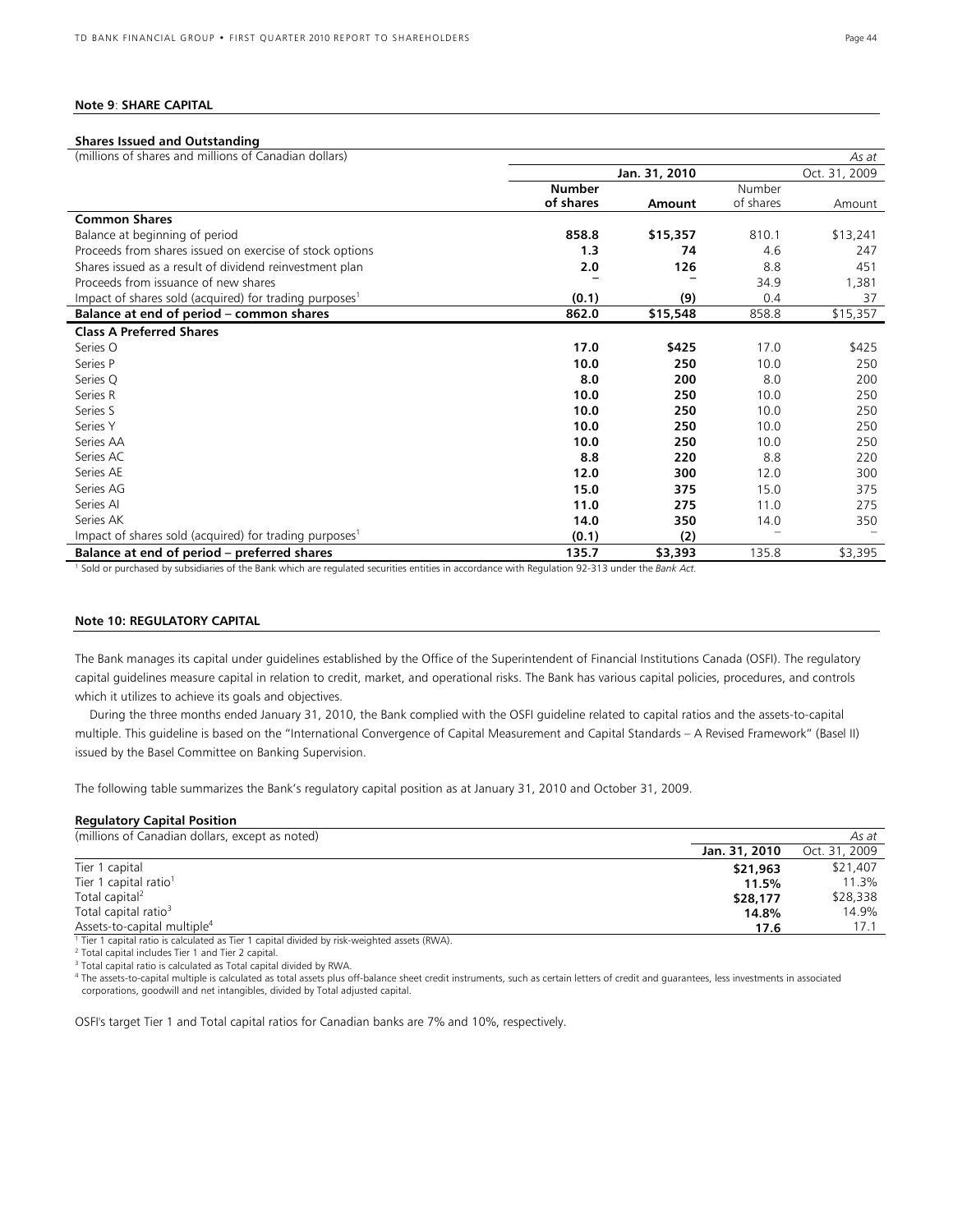#### **Note 11: ACCUMULATED OTHER COMPREHENSIVE INCOME (LOSS)**

The following table summarizes the Bank's accumulated other comprehensive income (loss), net of income taxes, as at January 31, 2010 and October 31, 2009.

#### **Accumulated Other Comprehensive Income (Loss), Net of Income Taxes**

(millions of Canadian dollars) *As at*

|                                                                                                                                                                                                       | Jan. 31, 2010 | Oct. 31, 2009 <sup>1</sup> |
|-------------------------------------------------------------------------------------------------------------------------------------------------------------------------------------------------------|---------------|----------------------------|
| Net unrealized gain on available-for-sale securities, net of cash flow hedges                                                                                                                         | \$852         | \$739                      |
| Net unrealized foreign currency translation loss on investments in subsidiaries, net of hedging activities                                                                                            | (1, 861)      | (1,539)                    |
| Net gain on derivatives designated as cash flow hedges                                                                                                                                                | 1,876         | 1.815                      |
| Accumulated other comprehensive income as at end of period                                                                                                                                            | \$867         | \$1,015                    |
| <sup>1</sup> This includes the impact of reporting-period alignment of U.S. entities, as explained in Note 1 to the 2009 Annual Report, and consists of the following: unrealized gains on available- |               |                            |

for-sale securities, net of hedging activities – \$199 million; unrealized foreign currency translation gains on investments in subsidiaries, net of hedging activities – \$166 million; and losses on derivatives designated as cash flow hedges – \$36 million.

#### **Note 12: STOCK-BASED COMPENSATION**

For the three months ended January 31, 2010, the Bank recognized compensation expense in the Interim Consolidated Statement of Income of \$7 million (three months ended January 31, 2009 – \$6 million) for the stock option awards granted.

During the three months ended January 31, 2010, 1.7 million (three months ended January 31, 2009 – 3.3 million) options were granted by the Bank with a weighted-average fair value of \$14.09 per option (three months ended January 31, 2009 – \$7.76 per option).

The fair value of options granted was estimated at the date of grant using a binomial tree-based valuation model. The following table summarizes the assumptions used for estimating fair value of options for the three months ended January 31.

#### **Assumptions Used for Estimating Fair Value of Options**

|                         | For the three months ended |           |
|-------------------------|----------------------------|-----------|
|                         | <b>Jan. 31</b>             | Jan. 31   |
|                         | 2010                       | 2009      |
| Risk-free interest rate | 2.7%                       | 2.2%      |
| Expected option life    | 6.2 years                  | 5.5 years |
| Expected volatility     | 26.6%                      | 23.8%     |
| Expected dividend yield | 3.24%                      | 2.98%     |

#### **Note 13: EMPLOYEE FUTURE BENEFITS**

The following tables summarize expenses for the Bank's pension plans and principal non-pension post-retirement benefit plan for the three months ended January 31.

#### **Principal Pension Plans Expense**

| (millions of Canadian dollars)                                                                     | For the three months ended |                 |  |
|----------------------------------------------------------------------------------------------------|----------------------------|-----------------|--|
|                                                                                                    | Jan. 31<br>2010            | Jan. 31<br>2009 |  |
| Elements of pension plan expense before adjustments to recognize the long-term nature of the cost: |                            |                 |  |
| Service cost - benefits earned                                                                     | \$25                       | \$20            |  |
| Interest cost on projected benefit obligation                                                      | 39                         | 36              |  |
| Actual return on plan assets                                                                       | (86)                       | 327             |  |
| Adjustments to recognize the long-term nature of plan cost:                                        |                            |                 |  |
| Difference between costs arising in the period and costs recognized in the period in respect of:   |                            |                 |  |
| Return on plan assets <sup>1</sup>                                                                 | 44                         | (364)           |  |
| Actuarial losses <sup>2</sup>                                                                      |                            |                 |  |
| Plan amendments <sup>3</sup>                                                                       |                            |                 |  |
| Total                                                                                              | \$31                       | \$27            |  |

<sup>1</sup> For the three months ended January 31, 2010, includes expected return on plan assets of \$42 million (three months ended January 31, 2009 – \$37 million) less actual return on plan assets of \$86 million (three months ended January 31, 2009 – \$(327) million). 2

<sup>2</sup> For the three months ended January 31, 2010, includes loss recognized of \$7 million (three months ended January 31, 2009 – \$3 million) less actuarial losses on projected benefit obligation of nil (three months ended January 31, 2009 – nil).

<sup>3</sup> For the three months ended January 31, 2010, includes amortization of costs for plan amendments of \$2 million (three months ended January 31, 2009 – \$5 million) less actual cost amendments of nil (three months ended January 31, 2009 – nil).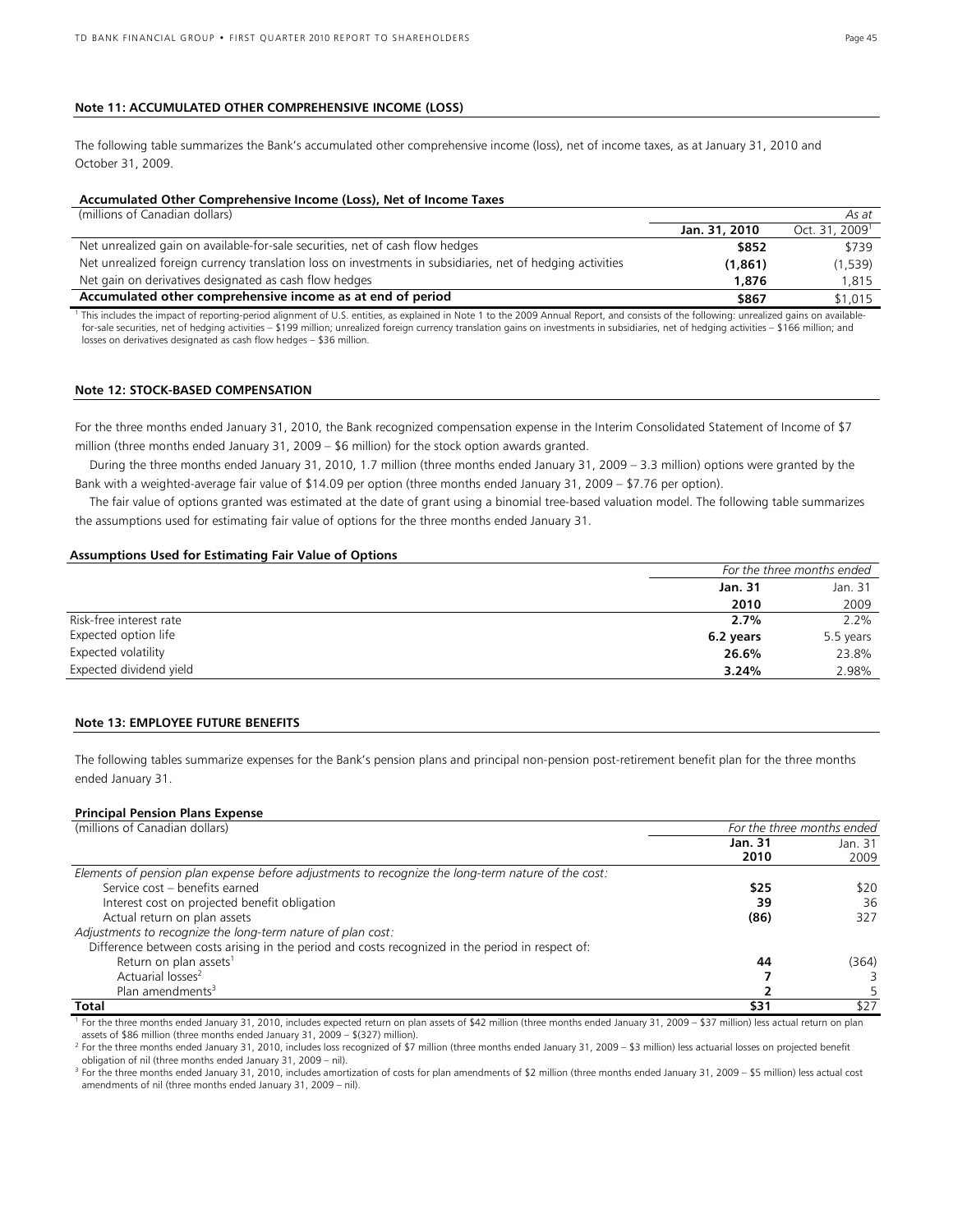#### **Other Pension Plans Expense**

| (millions of Canadian dollars)                            |                | For the three months ended |
|-----------------------------------------------------------|----------------|----------------------------|
|                                                           | <b>Jan. 31</b> | Jan. 31                    |
|                                                           | 2010           | 2009                       |
| CT defined benefit pension plan                           | 52             |                            |
| TD Banknorth defined benefit retirement plan <sup>1</sup> | (1)            | (3)                        |
| Supplemental employee retirement plans                    |                | Q                          |
| <b>Total</b>                                              | 59             |                            |

<sup>1</sup> TD Banknorth Defined Benefit Pension Plan was frozen as of December 31, 2008, and no service credits can be earned after that date.

#### **Principal Non-Pension Post-Retirement Benefit Plan Expense**

| (millions of Canadian dollars)                                                                         | For the three months ended |                 |  |
|--------------------------------------------------------------------------------------------------------|----------------------------|-----------------|--|
|                                                                                                        | <b>Jan. 31</b><br>2010     | Jan. 31<br>2009 |  |
| Elements of non-pension plan expense before adjustments to recognize the long-term nature of the cost: |                            |                 |  |
| Service cost - benefits earned                                                                         | \$2                        | \$2             |  |
| Interest cost on projected benefit obligation                                                          |                            |                 |  |
| Adjustments to recognize the long-term nature of plan cost:                                            |                            |                 |  |
| Difference between costs arising in the period and costs recognized in the period in respect of:       |                            |                 |  |
| Plan amendments <sup>1</sup>                                                                           | (1)                        |                 |  |
| Total                                                                                                  | \$7                        | \$6             |  |

<sup>1</sup> For the three months ended January 31, 2010, includes amortization of plan amendments of \$(1) million (three months ended January 31, 2009 – \$(1) million) less actual plan amendments of nil (three months ended January 31, 2009 – nil).

#### **Cash Flows**

The following table summarizes the Bank's contributions to its pension plans and principal non-pension post-retirement benefit plan during the three months ended January 31.

#### **Plan Contributions**

| (millions of Canadian dollars)                     | For the three months ended |         |  |  |
|----------------------------------------------------|----------------------------|---------|--|--|
|                                                    | Jan. 31                    | Jan. 31 |  |  |
|                                                    | 2010                       | 2009    |  |  |
| Principal pension plans                            | \$38                       | \$21    |  |  |
| Supplemental employee retirement plans             |                            |         |  |  |
| Principal non-pension post-retirement benefit plan |                            |         |  |  |
| Total                                              | \$43                       | \$26    |  |  |

As at January 31, 2010, the Bank expects to contribute an additional \$125 million to its principal pension plans, nil to its CT defined benefit pension plan, nil to its TD Banknorth defined benefit retirement plan, \$8 million to its supplemental employee retirement plans and \$7 million to its principal non-pension post-retirement benefit plan by the end of the year. However, future contribution amounts may change upon the Bank's review of the current contribution levels during the year.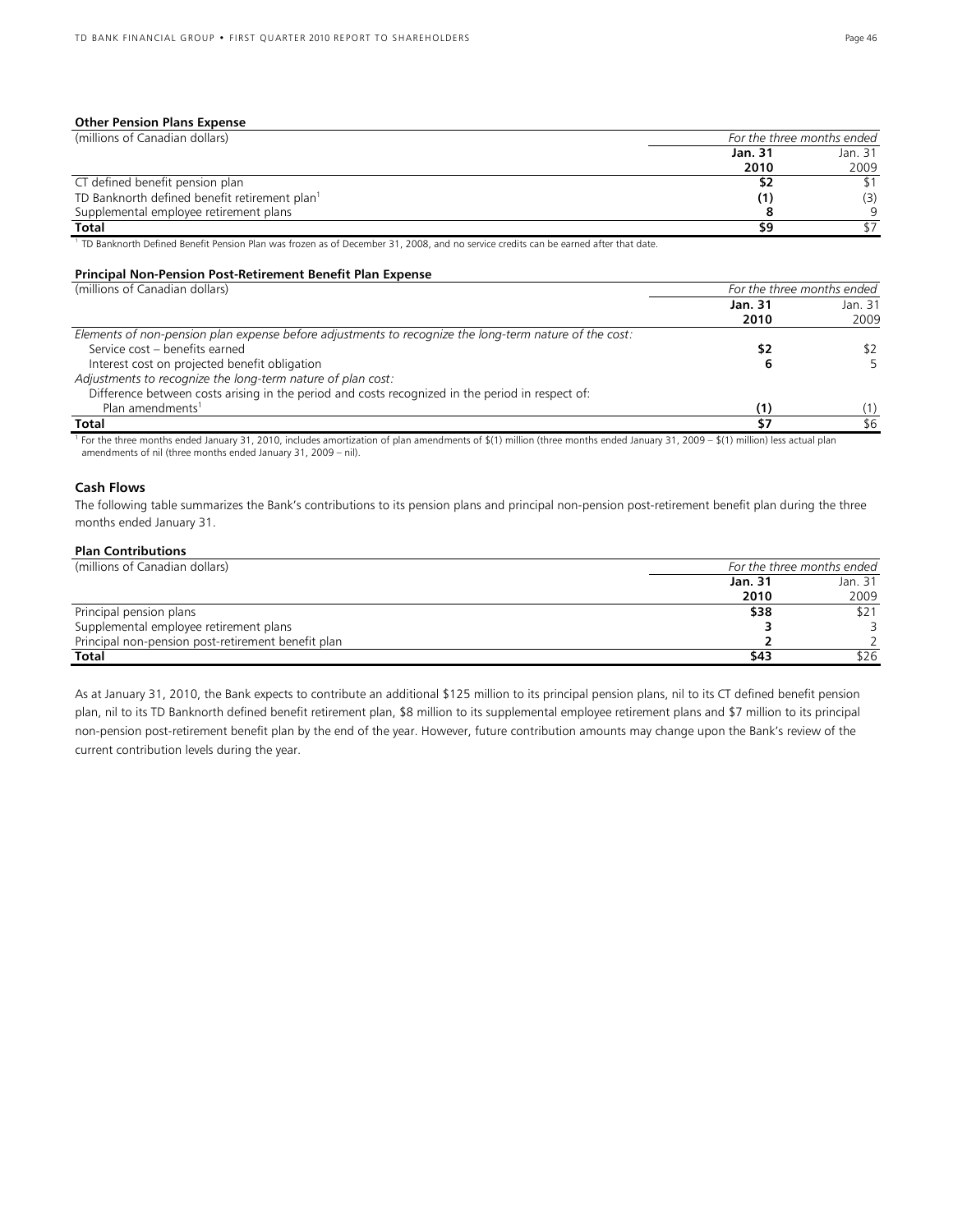#### **Note 14: RESTRUCTURING AND INTEGRATION CHARGES**

As a result of the acquisition of Commerce and related restructuring and integration initiatives, the Bank incurred integration charges of \$54 million during the three months ended January 31, 2010. Integration charges consisted of costs related to resources dedicated to the integration, employee retention costs, external professional consulting charges, marketing costs (including customer communication and rebranding) and integration-related travel costs. In the Interim Consolidated Statement of Income, the integration charges are included in non-interest expenses.

During the three months ended January 31, 2010, the Bank incurred \$17 million of restructuring charges. Restructuring charges consisted of employee severance costs, the costs of amending certain executive employment and award agreements, contract termination fees, and the write-down of long-lived assets due to impairment. In the Interim Consolidated Statement of Income, the restructuring charges are included in restructuring costs. As at January 31 2010, the remaining balance of the restructuring liability related to the acquisition of Commerce was \$29 million. The following table presents restructuring and integration charges included in the Interim Consolidated Statement of Income during the three months ended January 31.

#### **Commerce Restructuring and Integration Charges**

| (millions of Canadian dollars) | For the three months ended |         |  |
|--------------------------------|----------------------------|---------|--|
|                                | Jan. 31                    | Jan. 31 |  |
|                                | 2010                       | 2009    |  |
| Restructuring costs            | 517                        | DZ 1    |  |
| Integration charges            | 54                         | 70      |  |

#### **Note 15: EARNINGS PER SHARE**

The following table presents the Bank's basic and diluted earnings per share for the three months ended January 31.

| <b>Basic and Diluted Earnings per Share</b>                                                    |                            |                   |  |
|------------------------------------------------------------------------------------------------|----------------------------|-------------------|--|
| (millions of Canadian dollars, except as noted)                                                | For the three months ended |                   |  |
|                                                                                                | Jan. 31                    | Jan. 31           |  |
|                                                                                                | 2010                       | 2009 <sup>1</sup> |  |
| <b>Basic earnings per share</b>                                                                |                            |                   |  |
| Net income available to common shareholders                                                    | \$1,248                    | \$624             |  |
| Average number of common shares outstanding (millions)                                         | 859.3                      | 832.6             |  |
| Basic earnings per share (Canadian dollars)                                                    | \$1.45                     | \$0.75            |  |
| Diluted earnings per share                                                                     |                            |                   |  |
| Net income available to common shareholders                                                    | \$1,248                    | \$624             |  |
| Average number of common shares outstanding (millions)                                         | 859.3                      | 832.6             |  |
| Stock options potentially exercisable as determined under the treasury stock method (millions) | 4.9                        | 1.6               |  |
| Average number of common shares outstanding – diluted (millions)                               | 864.2                      | 834.2             |  |
| Diluted earnings per share <sup>2</sup> (Canadian dollars)                                     | \$1.44                     | \$0.75            |  |

Certain comparative amounts are presented after adjustments resulting from adoption of the 2009 financial instruments amendments, as described in Note 1.

<sup>2</sup> For the three months ended January 31, 2010, the computation of diluted earnings per share excluded weighted-average options outstanding of 7.0 million with a weighted-average exercise price of \$70.15 as the option price was greater than the average market price of the Bank's common shares. For the three months ended January 31, 2009, the computation of diluted earnings per share excluded weighted-average options outstanding of 17.1 million with a weighted-average exercise price of \$66.72 as the option price was greater than the average market price of the Bank's common shares.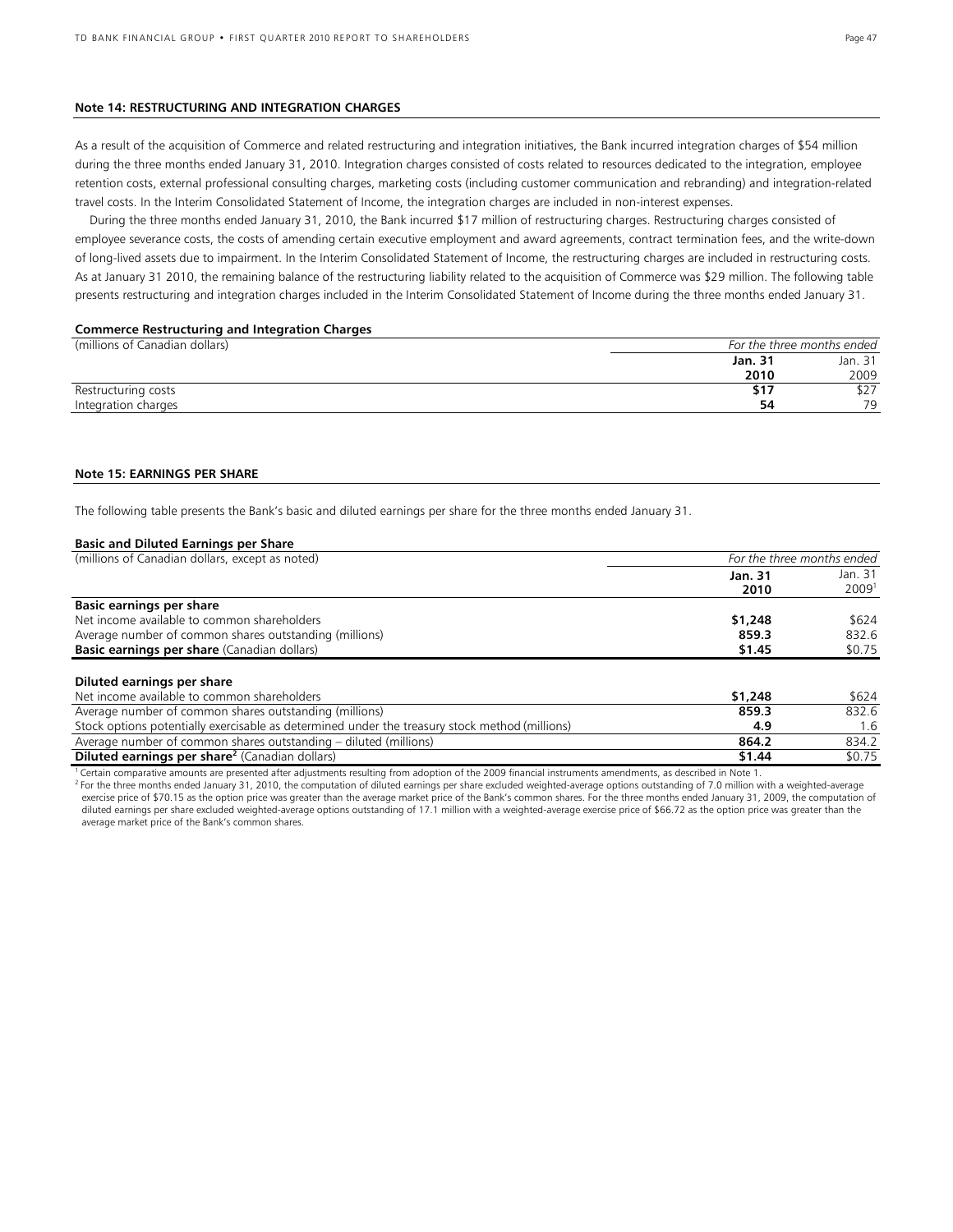#### **Note 16: SEGMENTED INFORMATION**

For management reporting purposes, the Bank's operations and activities are organized around four key business segments: Canadian Personal and Commercial Banking, Wealth Management, including TD Ameritrade, U.S. Personal and Commercial Banking including TD Bank, America's Most Convenient Bank, and Wholesale Banking. The Bank's other activities are grouped into the Corporate segment. The following table presents results for these segments for the three months ended January 31.

#### **Results by Business Segment**

| (millions of Canadian dollars)                                                                                                                            |                          |                |                |                              |         |                   |                |           |         |                   | For the three months ended |           |  |              |
|-----------------------------------------------------------------------------------------------------------------------------------------------------------|--------------------------|----------------|----------------|------------------------------|---------|-------------------|----------------|-----------|---------|-------------------|----------------------------|-----------|--|--------------|
|                                                                                                                                                           | <b>Canadian Personal</b> |                |                |                              |         | U.S. Personal and |                |           |         |                   |                            |           |  |              |
|                                                                                                                                                           |                          | and Commercial |                | Wealth                       |         | Commercial        |                | Wholesale |         |                   |                            |           |  |              |
|                                                                                                                                                           | <b>Banking</b>           |                |                | <b>Banking</b><br>Management |         |                   |                |           |         | <b>Banking</b>    |                            | Corporate |  | <b>Total</b> |
|                                                                                                                                                           | <b>Jan. 31</b>           | Jan. 31        | <b>Jan. 31</b> | Jan. 31                      | Jan. 31 | Jan. 31           | <b>Jan. 31</b> | Jan. 31   | Jan. 31 | Jan. 31           | Jan. 31                    | Jan. 31   |  |              |
|                                                                                                                                                           | 2010                     | 2009           | 2010           | 2009                         | 2010    | 2009 <sup>1</sup> | 2010           | 2009      | 2010    | 2009 <sup>1</sup> | 2010                       | 2009      |  |              |
| Net interest income                                                                                                                                       | \$1,744                  | \$1,494        | \$66           | \$75                         | \$829   | \$892             | \$513          | \$720     | \$(303) | \$(453)           | \$2,849                    | \$2,728   |  |              |
| Non-interest income                                                                                                                                       | 795                      | 798            | 524            | 453                          | 315     | 302               | 400            | 119       | 154     | (250)             | 2,188                      | 1,422     |  |              |
| Total revenue                                                                                                                                             | 2,539                    | 2,292          | 590            | 528                          | 1,144   | 1,194             | 913            | 839       | (149)   | (703)             | 5,037                      | 4,150     |  |              |
| Provision for (reversal of)                                                                                                                               |                          |                |                |                              |         |                   |                |           |         |                   |                            |           |  |              |
| credit losses                                                                                                                                             | 315                      | 266            |                |                              | 201     | 232               | 8              | 66        | (7)     | 66                | 517                        | 630       |  |              |
| Non-interest expenses                                                                                                                                     | 1,194                    | 1,186          | 446            | 419                          | 746     | 801               | 376            | 388       | 219     | 226               | 2,981                      | 3,020     |  |              |
| Income (loss) before                                                                                                                                      |                          |                |                |                              |         |                   |                |           |         |                   |                            |           |  |              |
| income taxes                                                                                                                                              | 1,030                    | 840            | 144            | 109                          | 197     | 161               | 529            | 385       | (361)   | (995)             | 1,539                      | 500       |  |              |
| Provision for (recovery of)                                                                                                                               |                          |                |                |                              |         |                   |                |           |         |                   |                            |           |  |              |
| income taxes                                                                                                                                              | 310                      | 256            | 43             | 34                           | 16      | (20)              | 157            | 120       | (256)   | (482)             | 270                        | (92)      |  |              |
| Non-controlling interests                                                                                                                                 |                          |                |                |                              |         |                   |                |           |         |                   |                            |           |  |              |
| in subsidiaries, net of                                                                                                                                   |                          |                |                |                              |         |                   |                |           |         |                   |                            |           |  |              |
| income taxes                                                                                                                                              |                          |                |                |                              |         |                   |                |           | 27      | 28                | 27                         | 28        |  |              |
| Equity in net income of an                                                                                                                                |                          |                |                |                              |         |                   |                |           |         |                   |                            |           |  |              |
| associated company,                                                                                                                                       |                          |                |                |                              |         |                   |                |           |         |                   |                            |           |  |              |
| net of income taxes                                                                                                                                       |                          |                | 43             | 77                           |         |                   |                |           | 12      | 12                | 55                         | 89        |  |              |
| Net income (loss)                                                                                                                                         | \$720                    | \$584          | \$144          | \$152                        | \$181   | \$181             | \$372          | \$265     | \$(120) | \$ (529)          | \$1,297                    | \$653     |  |              |
| <b>Total assets</b>                                                                                                                                       |                          |                |                |                              |         |                   |                |           |         |                   |                            |           |  |              |
| (billions of Canadian dollars)                                                                                                                            |                          |                |                |                              |         |                   |                |           |         |                   |                            |           |  |              |
| Balance sheet                                                                                                                                             | \$187.3                  | \$168.6        | \$19.7         | \$17.1                       | \$162.4 | \$149.3           | \$165.8        | \$213.6   | \$32.3  | \$37.8            | \$567.5                    | \$586.4   |  |              |
| Securitized                                                                                                                                               | 59.0                     | 49.8           |                |                              |         |                   | 4.0            | 3.4       | (15.8)  | (13.9)            | 47.2                       | 39.3      |  |              |
| Certain comparative amounts are presented after adjustments resulting from adoption of the 2009 financial instruments amendments, as described in Note 1. |                          |                |                |                              |         |                   |                |           |         |                   |                            |           |  |              |

#### **Note 17: RISK MANAGEMENT**

The risk management policies and procedures of the Bank are provided in the MD&A. The shaded sections of the Managing Risk section of the MD&A, relating to market and liquidity risks are an integral part of the Interim Consolidated Financial Statements. For a complete discussion of our risk management policies and procedures refer to the shaded sections of the Managing Risk section of the MD&A in the Bank's 2009 Annual Report.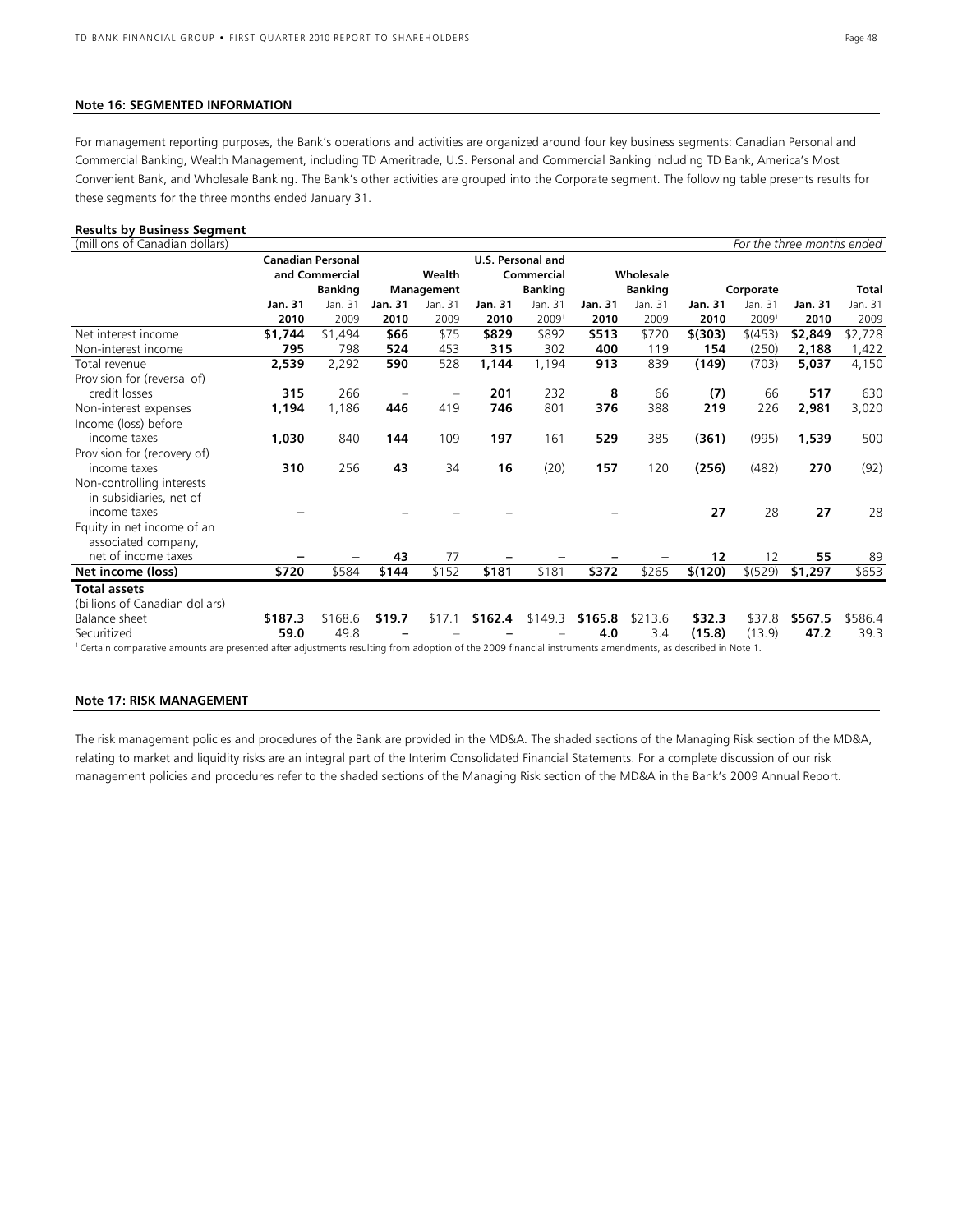### **SHAREHOLDER AND INVESTOR INFORMATION**

#### **Shareholder Services**

| If you:                                                                                                                                                        | And your inquiry relates to:                                                                                                                                                                                                                                                                                 | <b>Please contact:</b>                                                                                                                                                                                                                                                                                                                                                                        |
|----------------------------------------------------------------------------------------------------------------------------------------------------------------|--------------------------------------------------------------------------------------------------------------------------------------------------------------------------------------------------------------------------------------------------------------------------------------------------------------|-----------------------------------------------------------------------------------------------------------------------------------------------------------------------------------------------------------------------------------------------------------------------------------------------------------------------------------------------------------------------------------------------|
| Are a registered shareholder (your<br>name appears on your TD share<br>certificate)                                                                            | Missing dividends, lost share certificates, estate<br>questions, address changes to the share register,<br>dividend bank account changes, the dividend<br>reinvestment plan, to eliminate duplicate mailings<br>of shareholder materials, or to stop (and resume)<br>receiving Annual and Quarterly Reports. | <b>Transfer Agent:</b><br>CIBC Mellon Trust Company<br>P.O. Box 7010<br>Adelaide Street Postal Station<br>Toronto, Ontario M5C 2W9<br>416-643-5500<br>or toll-free at 1-800-387-0825<br>inquiries@cibcmellon.com or www.cibcmellon.com                                                                                                                                                        |
| Hold your TD shares through the<br>Direct Registration System in the<br><b>United States</b>                                                                   | Missing dividends, lost share certificates, estate<br>questions, address changes to the share register,<br>to eliminate duplicate mailings of shareholder<br>materials, or to stop (and resume) receiving<br>Annual and Quarterly Reports.                                                                   | <b>Co-Transfer Agent and Registrar:</b><br><b>BNY Mellon Shareowner Services</b><br>PO Box 358015<br>Pittsburgh, Pennsylvania 15252-8015<br>or<br>480 Washington Boulevard<br>Jersey City, New Jersey 07310<br>1-866-233-4836<br>TDD for hearing impaired: 1-800-231-5469<br>Foreign shareholders: 201-680-6578<br>TDD foreign shareholders: 201-680-6610<br>www.bnymellon.com/shareowner/isd |
| <b>Beneficially own</b> TD shares that are<br>held in the name of an intermediary,<br>such as a bank, a trust company, a<br>securities broker or other nominee | Your TD shares, including questions regarding the<br>dividend reinvestment plan and mailings of<br>shareholder materials                                                                                                                                                                                     | Your intermediary                                                                                                                                                                                                                                                                                                                                                                             |

For all other shareholder inquiries, please contact TD Shareholder Relations at 416-944-6367 or 1-866-756-8936 or email tdshinfo@td.com. Please note that by leaving us an e-mail or voicemail message you are providing your consent for us to forward your inquiry to the appropriate party for response.

#### **General Information**

Contact Corporate & Public Affairs: 416-982-8578

Products and services: Contact TD Canada Trust, 24 hours a day, seven days a week: 1-866-567-8888 French: 1-866-233-2323 Cantonese/Mandarin: 1-800-328-3698 Telephone device for the deaf: 1-800-361-1180

Internet website: http://www.td.com Internet e-mail: customer.service@td.com

#### **Quarterly Earnings Conference Call**

TD Bank Financial Group will host an earnings conference call in Toronto, Ontario on March 4, 2010. The call will be webcast live via TDBFG's website at 3 p.m. ET. The call and webcast will feature presentations by TDBFG executives on the Bank's financial results for the first quarter, followed by a question-and-answer period with analysts. The presentation material referenced during the call will be available on the TDBFG website at www.td.com/investor/qr\_2010.jsp on March 4, 2010, before 12 p.m. ET. A listen-only telephone line is available at 416-644-3416 or 1-877-974-0445 (toll free).

The webcast and presentations will be archived at www.td.com/investor/qr\_2010.jsp. Replay of the teleconference will be available from 6 p.m. ET on March 4, 2010, until April 4, 2010, by calling 416-640-1917 or 1-877-289-8525 (toll free). The passcode is 4206892#.

#### **Annual Meeting**

Thursday, March 25, 2010 9:30 a.m. (EDT) Fairmont Le Château Frontenac Québec, Québec